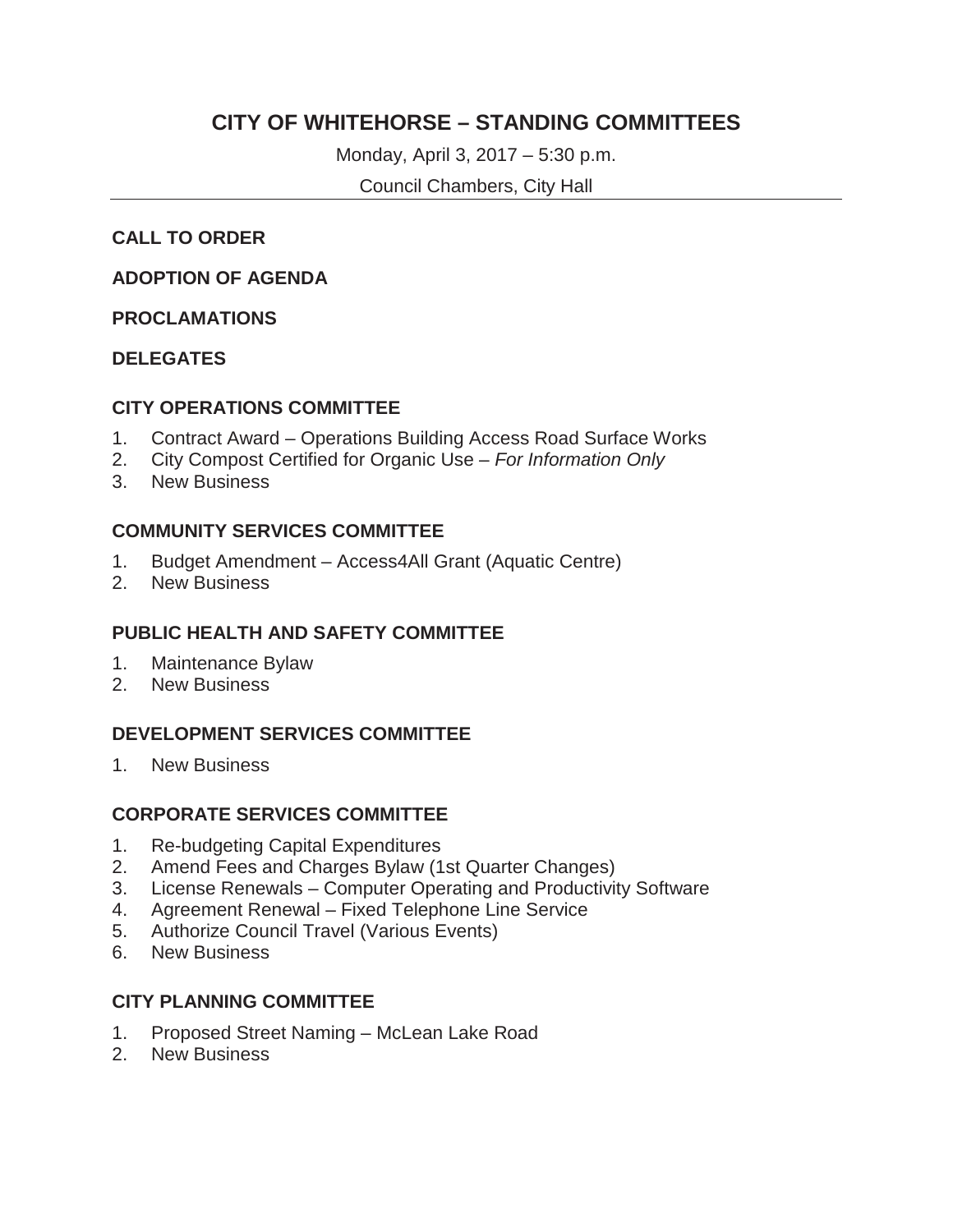## CITY OF WHITEHORSE CITY OPERATIONS COMMITTEE AGENDA

Date: Monday, April 3, 2017

Location: Council Chambers, City Hall



|--|

|    |                                                                       | Pages   |
|----|-----------------------------------------------------------------------|---------|
| 1. | <b>Contract Award - Operations Building Access Road Surface Works</b> | $1 - 2$ |
| 2. | City Compost Certified for Organic Use - For Information Only         | $3 - 3$ |
| 3. | <b>New Business</b>                                                   |         |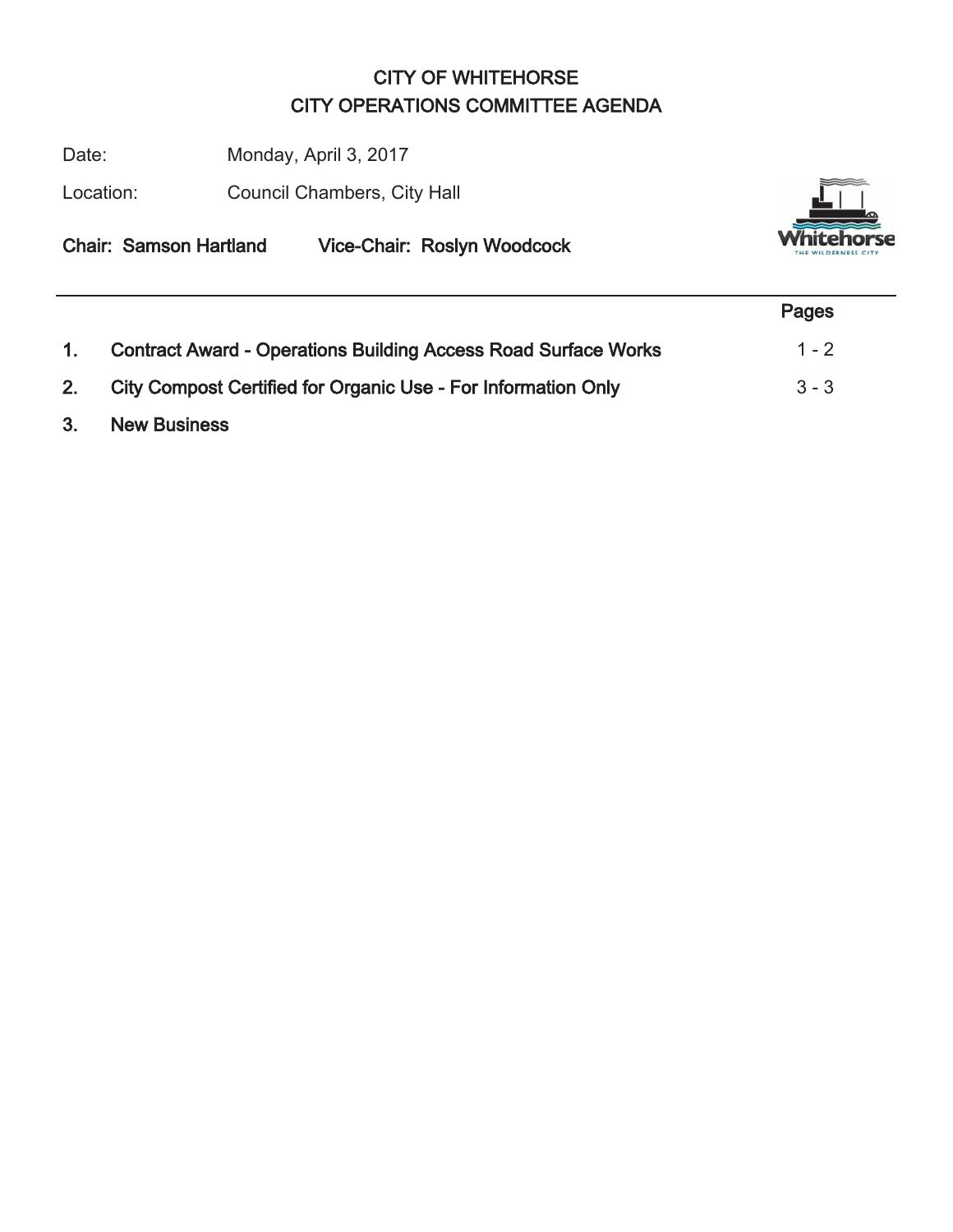File #: 1065-01 OpB Site

## **ADMINISTRATIVE REPORT**

**TO**: Operations Committee

**FROM**: Administration

**DATE**: April 3, 2017

**RE**: Contract Award – Operations Building Access Road Surface Works

## **ISSUE**

Award the construction contract for the Operations Building access road surface works

#### **REFERENCE**

2017 Capital Budget Invitation to Tender – Access Road Surface Works

#### **HISTORY**

The City's proposed new Operations Building will consolidate buildings, reduce operating costs and service inefficiencies, and eliminate rental of buildings that are not large enough to meet the City's long term needs.

The City retained a consultant to design the new building and oversee construction. A lease agreement was negotiated with the Yukon Government for the land required for the building and agreements were completed with NorthwesTel for land exchanges necessary for an access road to the site.

In 2016, the first phases of construction to access the new building site began with sewer and water mains installed to the edge of the property, base work for the access road, relocation of NorthwesTel's parking lot, new fencing, and site clearing and grubbing.

The Access Road Surface Works project is a continuation of this work and will construct the rest of the road base, install new storm sewers, pave the surface of the main entrance road from Range Road to the site with asphalt, and install concrete curb, gutter and sidewalk. The remainder of the surface works will be completed after completion of the construction of the Operations Building.

A tender for construction of the Operations Building Access Road Surface Works was advertised on the City Page and in the local newspapers. The contract documents were available for pickup on February 27, 2017 through Biddingo.com.

The tender closed on Wednesday, March 15, 2017 and bids without GST were received from the following companies:

| Skookum Asphalt Ltd.           | \$524,259.80 |
|--------------------------------|--------------|
| 14899 Yukon Inc. (Castle Rock) | \$448,625.00 |
| P.S. Sidhu Trucking Ltd.       | \$419,555.00 |
| Norcope Enterprises Ltd.       | \$331,688.82 |

#### **Engineer's Estimate \$ 359,000.00**

The bids were checked for completeness, mathematical errors and proper tender security. No issues were noted. All bids were compliant.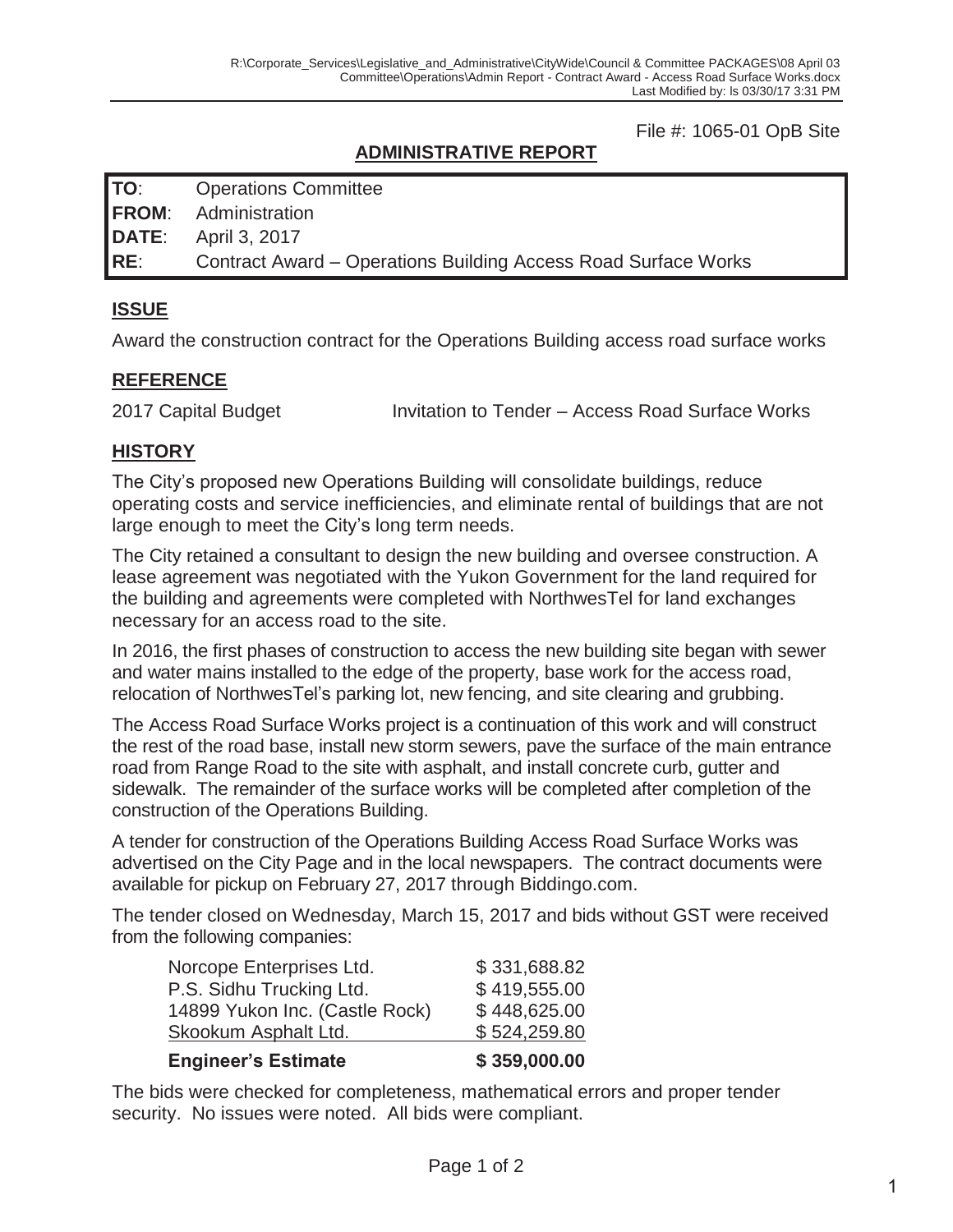#### **ALTERNATIVES**

- 1. Award the contract to Norcope Enterprises
- 2. Cancel the tender.

### **ANALYSIS**

The low bidder is familiar with the scope of work and the prices submitted are considered reasonable. City staff met with Norcope Enterprises Ltd. to confirm the scope of the work, the equipment and personnel, and the company's ability to meet the schedule proposed for the work. The contractor has the knowledge, skills and experience to complete this project, and is able and willing to commence the work this spring.

Award of this contract now will enable the contractor to order the materials necessary for the project and to prepare the access road prior to future development.

The 2017 capital budget has sufficient funds for the contract award.

### **ADMINISTRATIVE RECOMMENDATION**

That council award the construction contract for the Operations Building Access Road Surface Works project to Norcope Enterprises Ltd. for a net cost to the City of \$331,688.82.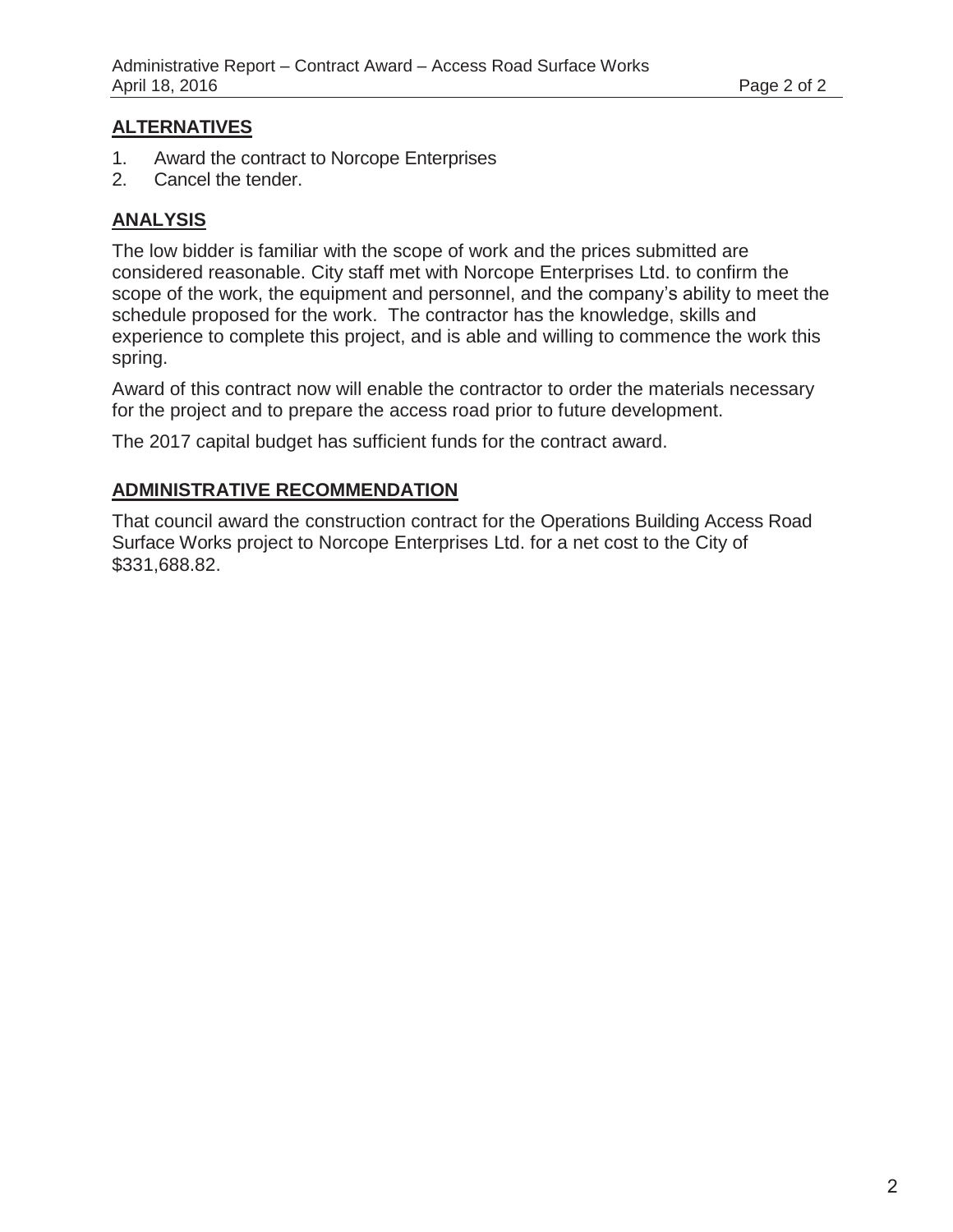## **ADMINISTRATIVE REPORT**

| TO: | <b>Operations Committee</b>                                   |
|-----|---------------------------------------------------------------|
|     | <b>FROM:</b> Administration                                   |
|     | <b>DATE:</b> April 3, 2017                                    |
| RE: | City Compost Certified for Organic Use - For Information Only |

## **ISSUE**

The City's compost product has been certified for use in organic gardens

## **HISTORY**

With the adoption of the Solid Waste Action Plan in 2013, organics were highlighted for diversion from the landfill. By removing organics from the waste stream, Whitehorse is actively mitigating both air and water toxins caused by organics entering the landfill.

In a landfill, organics mix with other materials and decompose in an anaerobic environment causing methane gas and toxic leachate to pollute both air and water. Methane is a greenhouse gas 20 to 25 times more potent than carbon dioxide. Therefore, reducing organics at source and diverting them to the compost facility has a tremendous environmental benefit for the City and Yukon.

Compost fertilizer certified for organic use supports greater soil fertility and displaces the need to buy non-local fertilizers, thus enhancing the territory's overall sustainability.

## **ANALYSIS**

The City's compost has now been approved as an Organics Materials Review Institute (OMRI) listed product.

Achieving OMRI product status provides assurance that the quality and consistency of the final product is excellent and can be used in organic gardens.

This improves the ability of the City to sell the product, and local food growers can use the City's compost to develop greater local food security in Yukon.

- Compost sales doubled from 2015 to 2016 (\$50,500 sold in 2016);
- Bagged compost costs \$5/bag;
- Bulk compost costs from \$30 to \$45, depending on quantity

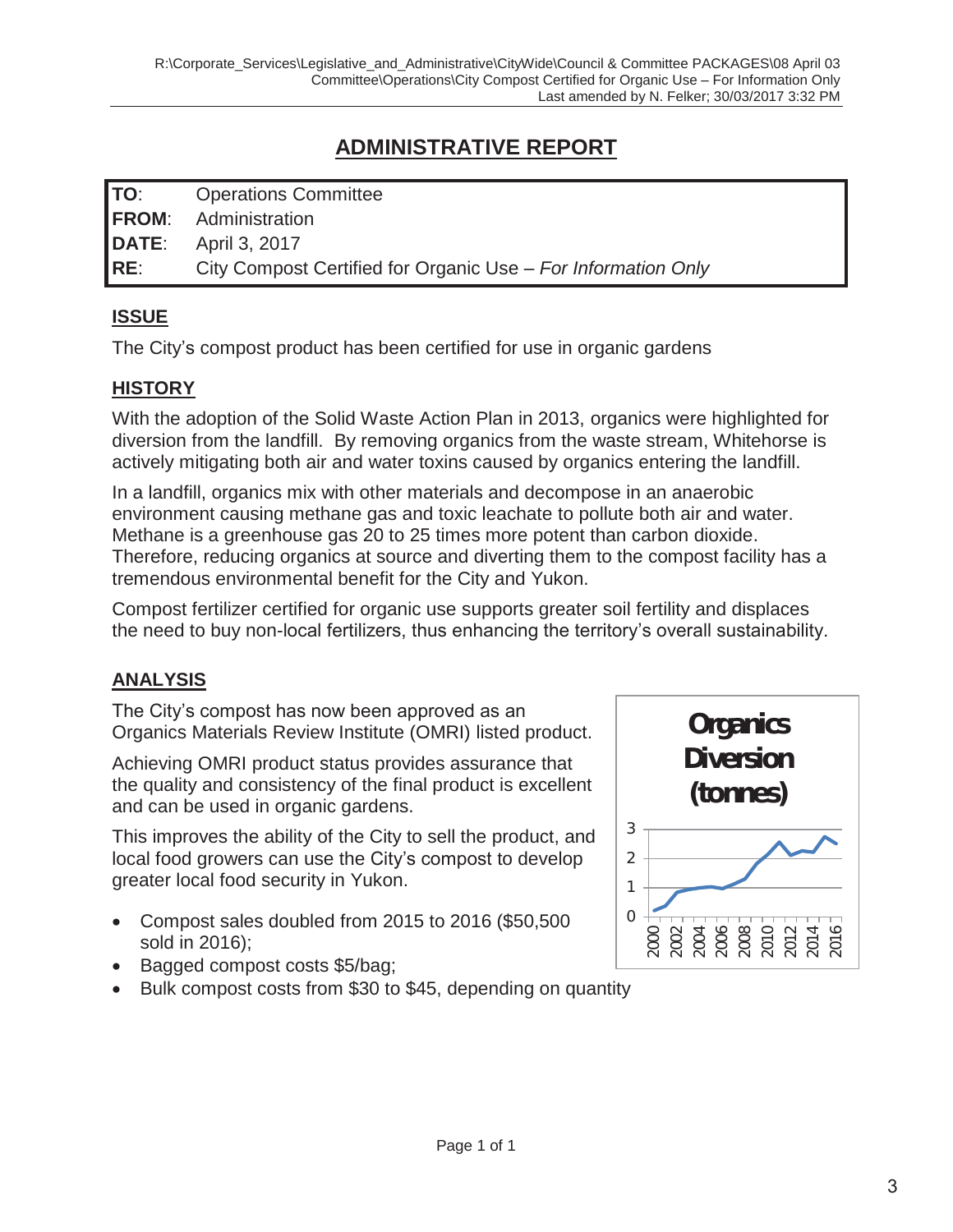## CITY OF WHITEHORSE COMMUNITY SERVICES COMMITTEE

Date: Monday, April 3, 2017

Location: Council Chambers, City Hall

Chair: Robert Fendrick Vice-Chair: Samson Hartland



|                                                             | Pages   |
|-------------------------------------------------------------|---------|
| <b>Budget Amendment - Access4All Grant (Aquatic Centre)</b> | $1 - 1$ |

2. New Business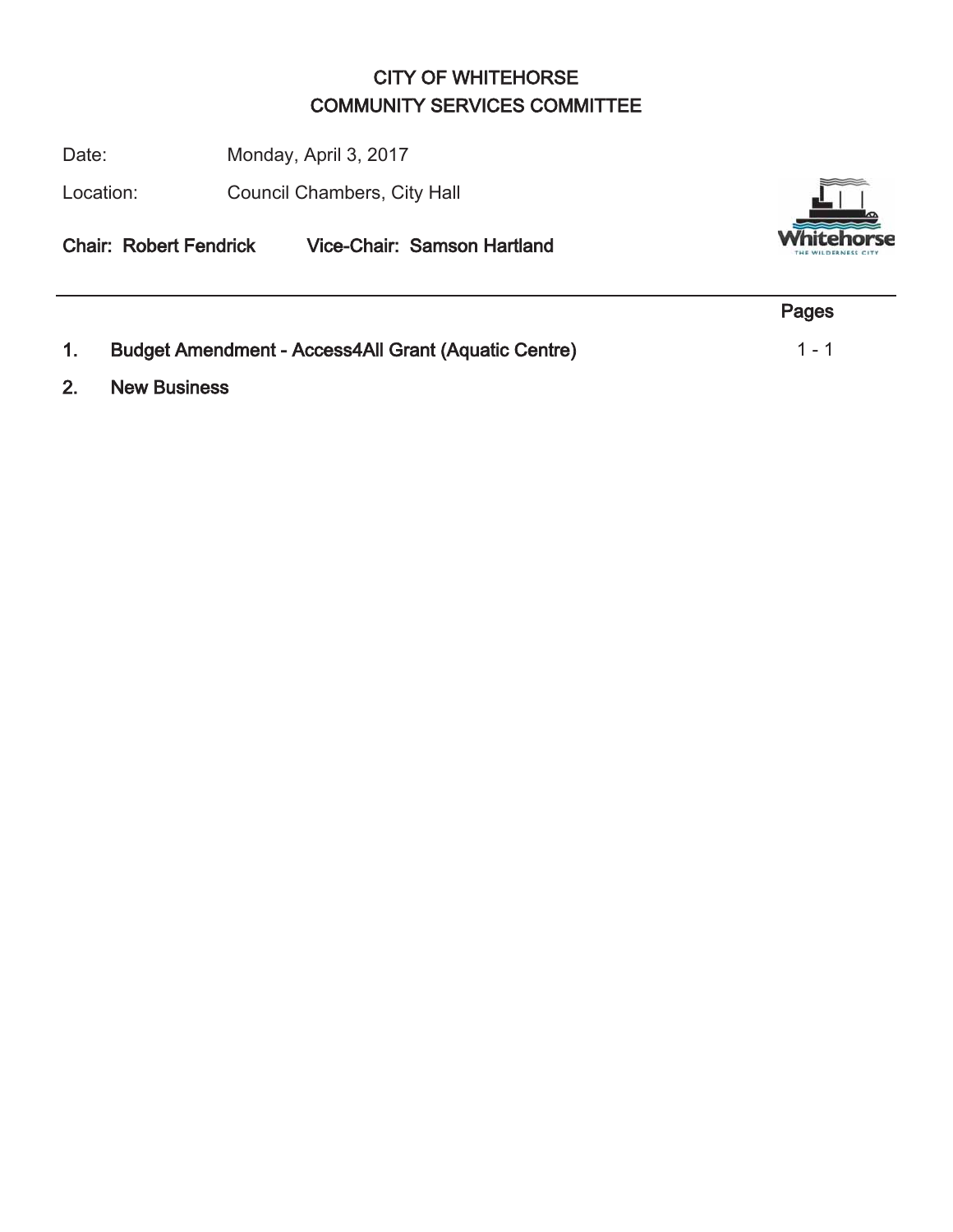## **ADMINISTRATIVE REPORT**

**TO**: Community Services Committee **FROM**: Administration **DATE**: April 3, 2017 **RE**: Budget Amendment – Access4All Grant (Aquatic Centre)

#### **ISSUE**

A budget amendment is required due to a grant from the Rick Hansen Foundation

#### **REFERENCE**

Rick Hansen Foundation – Uplift Whitehorse Project

#### **HISTORY**

The vision of the Rick Hansen Foundation (RHF) is to create an inclusive world where people with disabilities are living to their full potential. To help build a more accessible and inclusive Canada, RHF established the Access4All Program, a Canada 150 Signature Initiative, supported by the Government of Canada.

The City was approached by Vanier School, an adult day home, and members of the community to find a solution that would reduce the manual lifting required for patrons with disabilities who wish to access the pool. With their support, the City applied for and received confirmation of a grant in the amount of \$20,000.

A budget amendment is required to receive the grant and include the Uplift Project at the CGC in the 2017 capital budget. The budget for the total project is \$20,000.

## **ALTERNATIVES**

- 1. Accept the grant and amend the capital budget
- 2. Do not accept the grant

## **ANALYSIS**

The uplift Whitehorse project will install a permanent lift within the accessible pool change area. This lift will enable persons with disabilities to access the pool with minimal support, requiring only one support worker or friend trained in its use. The lift reduces the manual lifting required to transfer patrons between the changing area and wheelchair, a process which has been physically demanding on both the patron and the support worker. The installation of this permanent infrastructure will provide an effective solution. Schools, day homes, caregivers and families will benefit from this project. It is estimated that a minimum of 10 citizens would access this lift on a weekly basis.

#### **ADMINISTRATIVE RECOMMENDATION**

THAT Council amend the 2017 to 2020 capital budget by adding the Uplift Whitehorse Project in the amount of \$20,000, funded by a \$20,000 grant from the Rick Hansen Foundation Access4All program.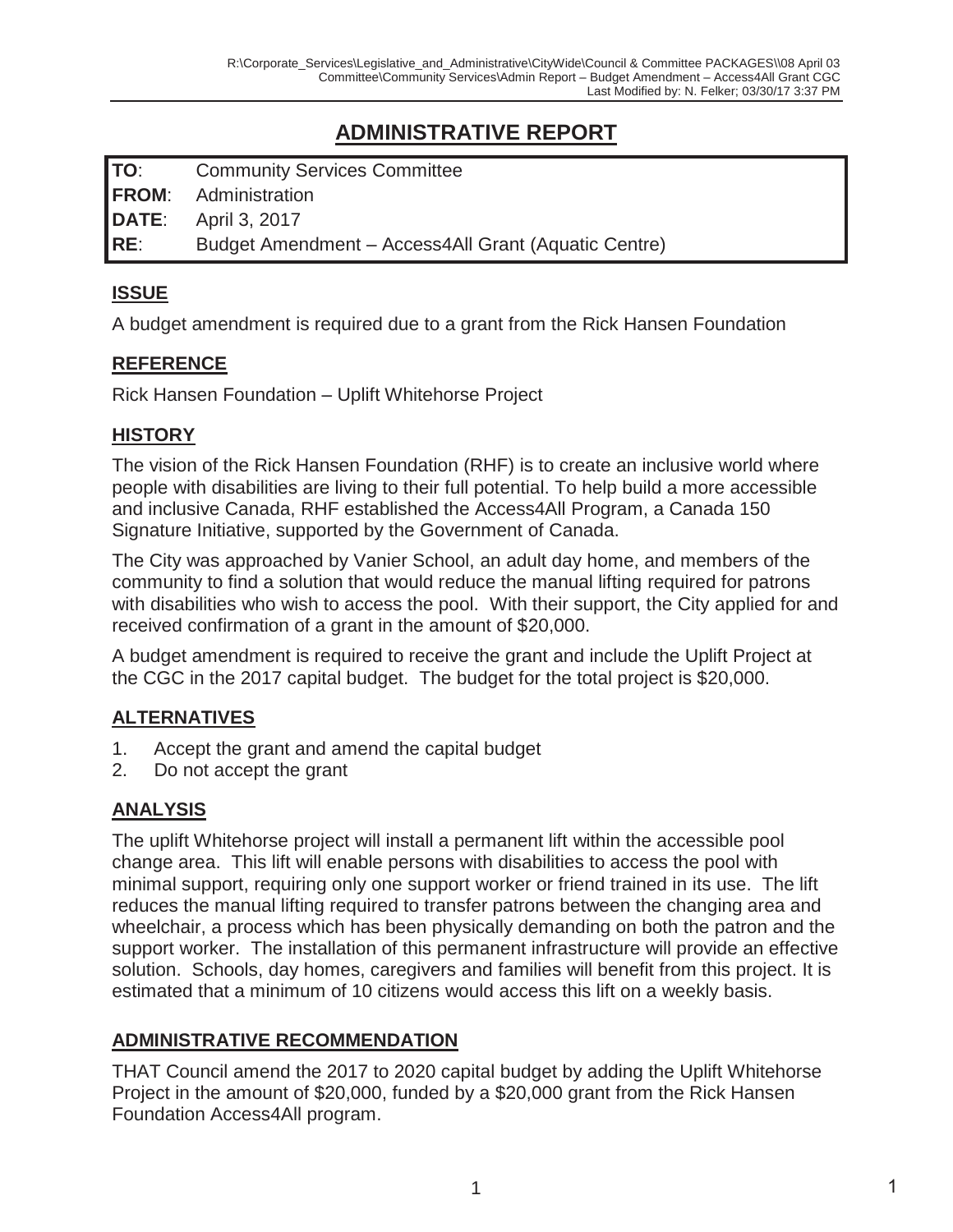## CITY OF WHITEHORSE PUBLIC HEALTH AND SAFETY COMMITTEE

Date: Monday, April 3, 2017

Location: Council Chambers, City Hall

Chair: Dan Boyd Vice-Chair: Jocelyn Curteanu



2. New Business

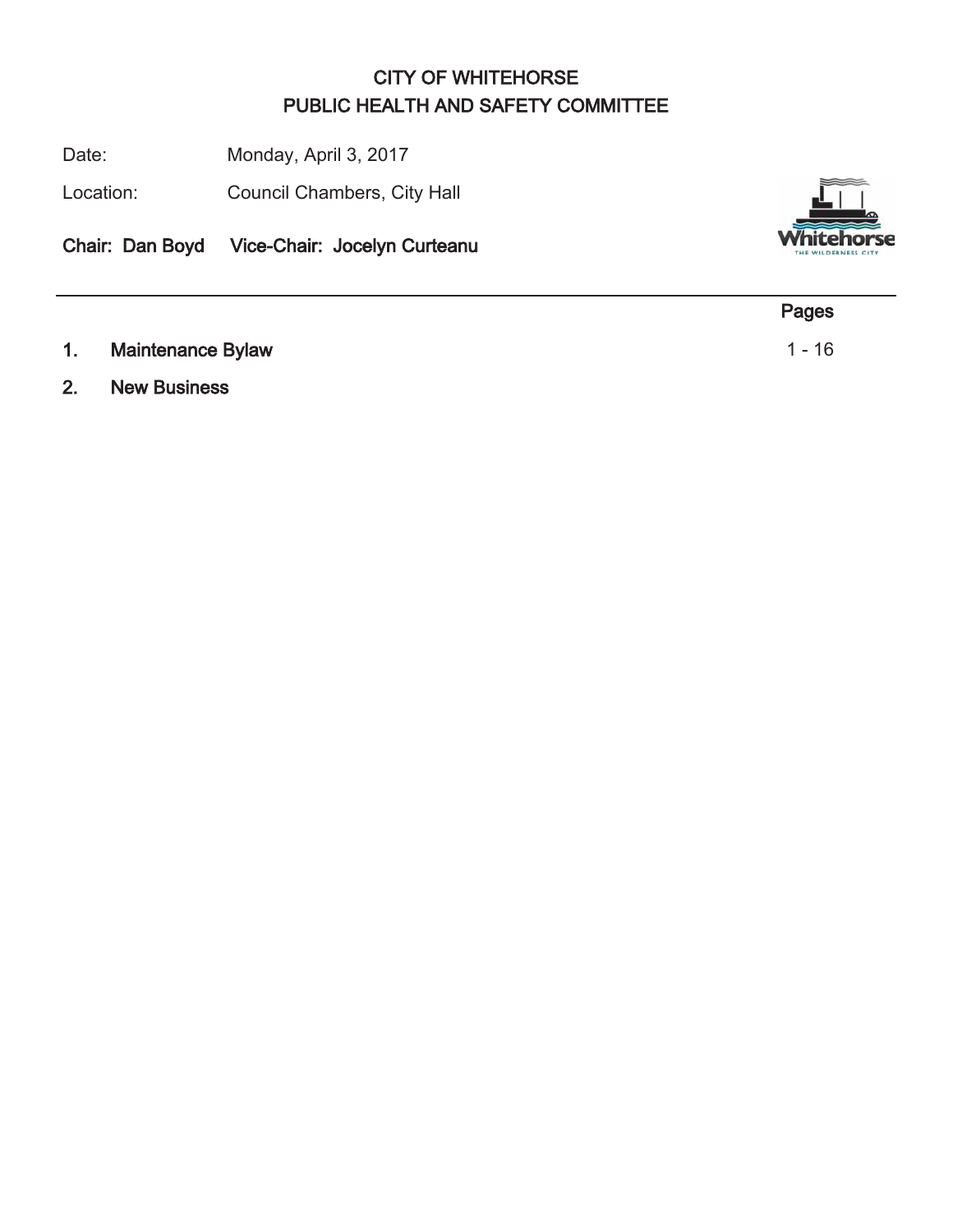File: Maintenance Bylaw 2017-09

## **ADMINISTRATIVE REPORT**

**TO**: Public Health and Safety Committee

**FROM**: Administration

**DATE**: April 3, 2017

**RE**: Maintenance Bylaw Re-write

## **ISSUE**

Adoption of a new Maintenance Bylaw

## **REFERENCE**

Maintenance Bylaw 2011-03 Draft Maintenance Bylaw 2017-09 (with changes from Bylaw 2011-03 highlighted)

## **HISTORY**

Three key issues were brought forward for potential amendments to the Maintenance Bylaw. The issues identified were graffiti, noise, and snow clearing of accessible parking spots.

The proposed amendments came forward with the following history:

- 1. Noise Council heard concerns of noise in residential areas from the public during 2016 town hall meetings. The request from the public was for noise to be more effectively dealt with. Council directed administration to explore options for revisions.
- 2. Graffiti Ongoing concerns were raised regarding graffiti that sporadically shows up (mostly in the downtown area) and property owners that do not clean up or remove the graffiti. The request was for provisions to more effectively deal with delinquent property owners that do not clean up graffiti in an expeditious manner.
- 3. Snow clearing of accessible parking stalls on private property The Persons with Disabilities Advisory Committee requested that the City look at changes to the Maintenance Bylaw to ensure accessible parking stalls on private property are adequately cleared of snow and ice.

Administration communicated with the Kwanlin Dün and Ta'an Kwäch'än First Nations, ATCO Electric, the Whitehorse Chamber of Commerce, NorthwesTel, Northern Vision Development, the Persons with Disabilities Advisory Committee, and Westmark on the proposed changes.

## **ALTERNATIVES**

- 1. Bring the Maintenance Bylaw forward under the bylaw process.
- 2. Refer the Maintenance Bylaw back to administration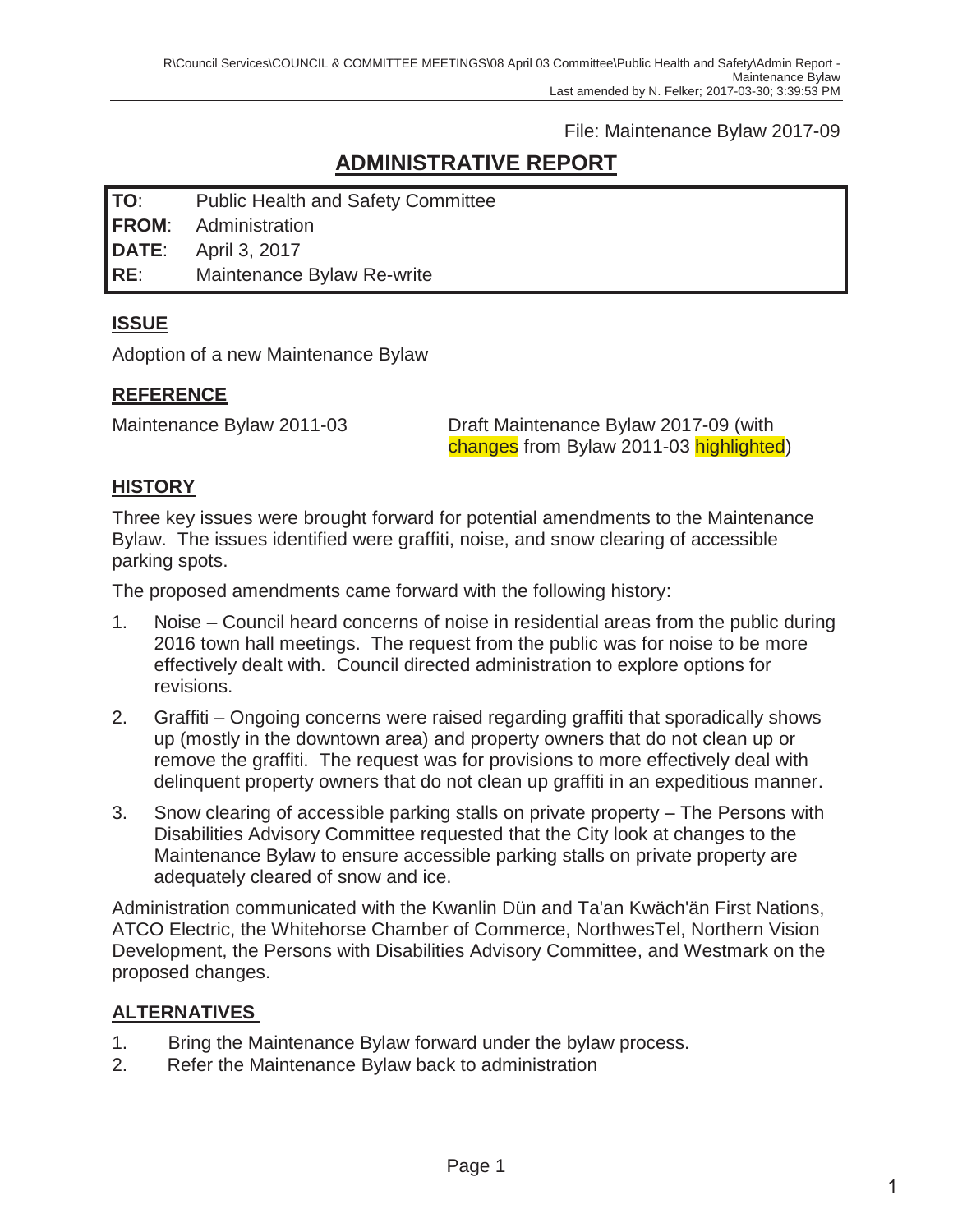### **ANALYSIS**

Several housekeeping items have been addressed in the proposed bylaw in addition to the specific amendments requested. These include providing clarity with respect to:

- Certain definitions:
- How orders and notices are issued;
- Improvements permitted within boulevards;
- Identifying that each day a violation continues constitutes an offence; and
- How fees and outstanding fines can be attached to property taxes.

All of the groups and organizations consulted during the review of the bylaw were provided opportunities for input. Those that responded were supportive of the proposed bylaw.

#### **ADMINISTRATIVE RECOMMENDATION**

THAT Council direct that Bylaw 2017-09, a bylaw to establish and enforce minimum standards relating to the cleanliness, state of repair, and maintenance of property in the City of Whitehorse, be brought forward for due consideration under the bylaw process.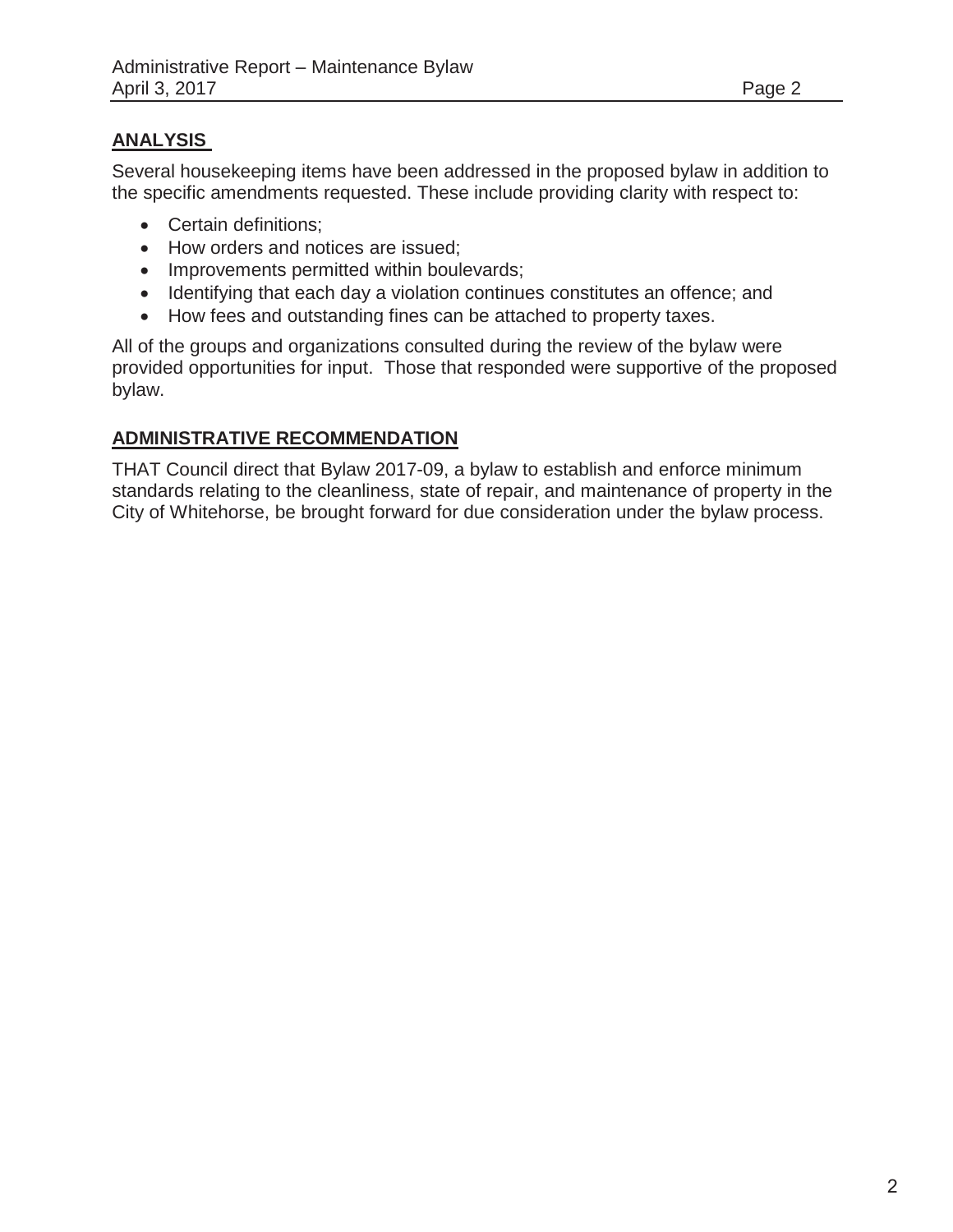## **CITY OF WHITEHORSE BYLAW 2017-09**

A bylaw to establish and enforce minimum standards relating to the cleanliness, state of repair and maintenance of property in the City of Whitehorse

WHEREAS section 265 of the *Municipal Act* (R. S. Y. 2002) provides that council may pass bylaws for municipal purposes respecting:

- the safety, health, and welfare of people and the protection of persons and property,
- municipal services and improvements on private and public lands,
- nuisances, unsightly property, noise, and pollution,
- waste on public or private property and,
- subject to the *Highways Act*, the management and control of sidewalks, boulevards and all property adjacent to highways whether publicly or privately owned;

AND WHEREAS council deems it appropriate to adopt a new Maintenance Bylaw.

NOW THEREFORE the council of the municipality of the City of Whitehorse, in open meeting assembled, hereby ENACTS AS FOLLOWS:

#### SHORT TITLE

1. This bylaw may be cited as the "**Maintenance Bylaw**".

#### **DEFINITIONS**

2. In this bylaw:

"accessible parking space" has the same meaning as defined in the City of Whitehorse Traffic Bylaw as amended from time to time;

"bad repair" means a condition where a structure has:

- (1) significant damage;
- (2) broken, missing, or fallen parts;
- (3) rot or other significant deterioration;
- (4) visual evidence of a lack of general maintenance; or
- (5) any condition which is, or may become, a safety hazard;

"boulevard" means the land between the property line of a commercial or residential property and the curb, and if there is no curb, to the edge of the travelled portion of the roadway, lane or alley that is immediately contiguous to the property;

"City" means the City of Whitehorse;

"City Engineer" means the Manager of Engineering Services for the City or designate or a person acting in that position;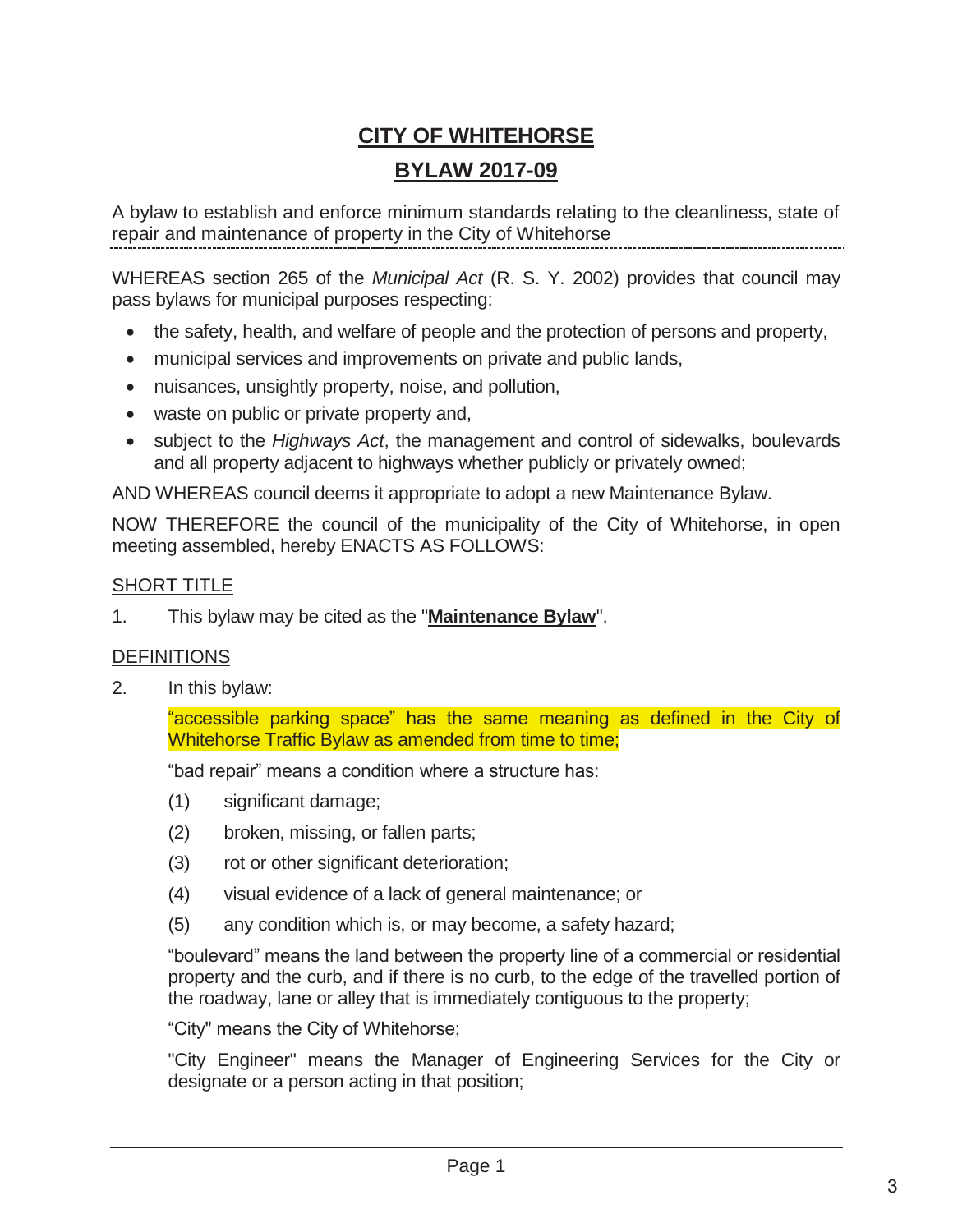"City Manager" means the City Manager of the City of Whitehorse or designate or a person acting in that position;

"construction equipment" means heavy equipment, including without limiting the generality of the forgoing, bulldozers, graders, backhoes, pay-loaders and cranes.

"council" means the duly elected council of the City of Whitehorse;

"curb" means a row of raised concrete or asphalt border along the edge of the roadway;

"Designated Officer" means the Manager of Bylaw Services, a Bylaw Services Constable, or a member of the Royal Canadian Mounted Police;

"Development Officer" means any one of the employees of the City of Whitehorse, who administer the provisions of the Zoning Bylaw;

"fee" means a fee as set out in the City of Whitehorse Fees and Charges Bylaw as amended from time to time;

"fence" means a structure, or any part of that structure, used as an enclosure or screening around all or part of a lot or site, and shall include, but not be limited to, a privately-built fence and a developer-built screening fence;

"graffiti" means one or more letters, symbols, or marks, however made, on any structure or surface, including a visual nuisance, but not including marks made accidentally or any of the following:

(1) a sign, public notice or traffic control device authorized by the City, Territorial or Federal Government;

(2) murals; or

(3) letters, symbols or marks that have been approved by the City;

"grasses" means planted or wild vegetation including turf and weeds but excluding fireweed;

"highway" has the same meaning as defined in the *Yukon Motor Vehicles Act*, as amended from time to time;

"junked vehicle" means a vehicle or vehicle part that is not validly registered pursuant to the *Motor Vehicles Act* and is either in a rusted, wrecked, partly wrecked, dismantled, partly dismantled, inoperative or abandoned condition;

"lane crossing" means the depressed portion of a concrete or asphalt sidewalk that exists from an alleyway or lane to the roadway and shall not include gravel areas;

"landscaping" means changing, modifying or enhancing the visual appearance of a site which may include planting lawns, shrubs or trees or preserving the original natural vegetation or adding walks, fencing, patios or other ornamental features for the purpose of beautifying or screening the appearance of a lot;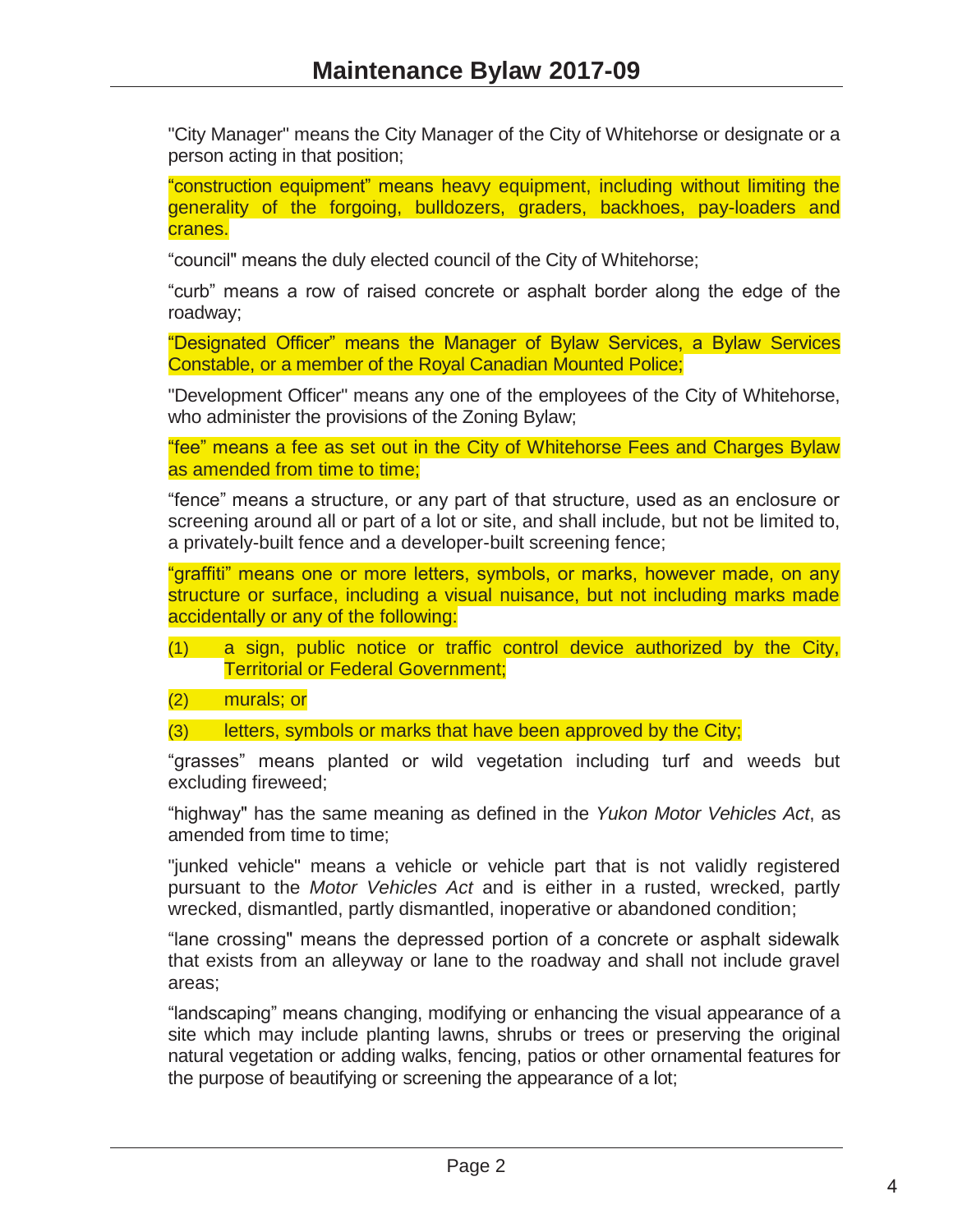"Manager of Bylaw Services" means the Manager of the City of Whitehorse Bylaw Services Department or designate, or a person acting in that position;

"Manager of Parks and Community Development" means the Manager of the City of Whitehorse Parks and Community Development Department or designate, or a person acting in that position;

"Manager of Operations" means the Manager of the City of Whitehorse Operations Department or designate, or a person acting in that position;

"mural" means any drawing, painting, letter, symbol or mark applied to a wall of a building or structure with the consent of the owner of that building or structure, but does not include a visual nuisance;

"naturalization treatment" means landscaping into a native state using native plant materials, other than noxious weeds, that require little or no ongoing maintenance;

"noxious weeds" means any invasive plants that grow aggressively, multiply quickly without natural controls, and adversely affect native habitats, including but not limited to plants identified as invasive plants by the Yukon Government;

"occupier" means an occupier of property and includes the resident occupier of property or, if there is no resident occupier, the person entitled to the possession thereof, a lease-holder or a person having or enjoying in any way or for any purpose whatsoever the use of the property otherwise than as owner, whether or not the property or part thereof is an un-surveyed area, and includes a squatter;

"owner" means an owner of real property and includes a person having any right, title, estate or interest in real property other than that of an occupier or mortgagee;

"permit" means the City's written approval, with or without conditions, authorized and issued under this or any other bylaw;

"property" means an area of land, including the buildings and other structures erected on the property, but does not include a highway, except that "property" shall include privately owned roads, streets and parking lots;

"public lands" means all lands under the ownership or control of Her Majesty the Queen in Right of Canada, the Commissioner of the Yukon Territory, or the City of Whitehorse;

"refuse" means all domestic and commercial garbage and rubbish, including, without limiting the generality of the foregoing, organic and non-organic wastes, recyclable materials, junked vehicles, construction waste and discarded chattels.

"turf grass" means a surface layer of earth containing a dense growth of grass and its matted roots, sod or an artificial substitute for such a grassy layer, as on a playing field.

"visual nuisance" means the unsightly condition of property which, in the opinion of a Designated Officer or City Council, constitutes an unreasonable interference with the use and enjoyment by other persons of other property in the vicinity, whether publicly or privately owned.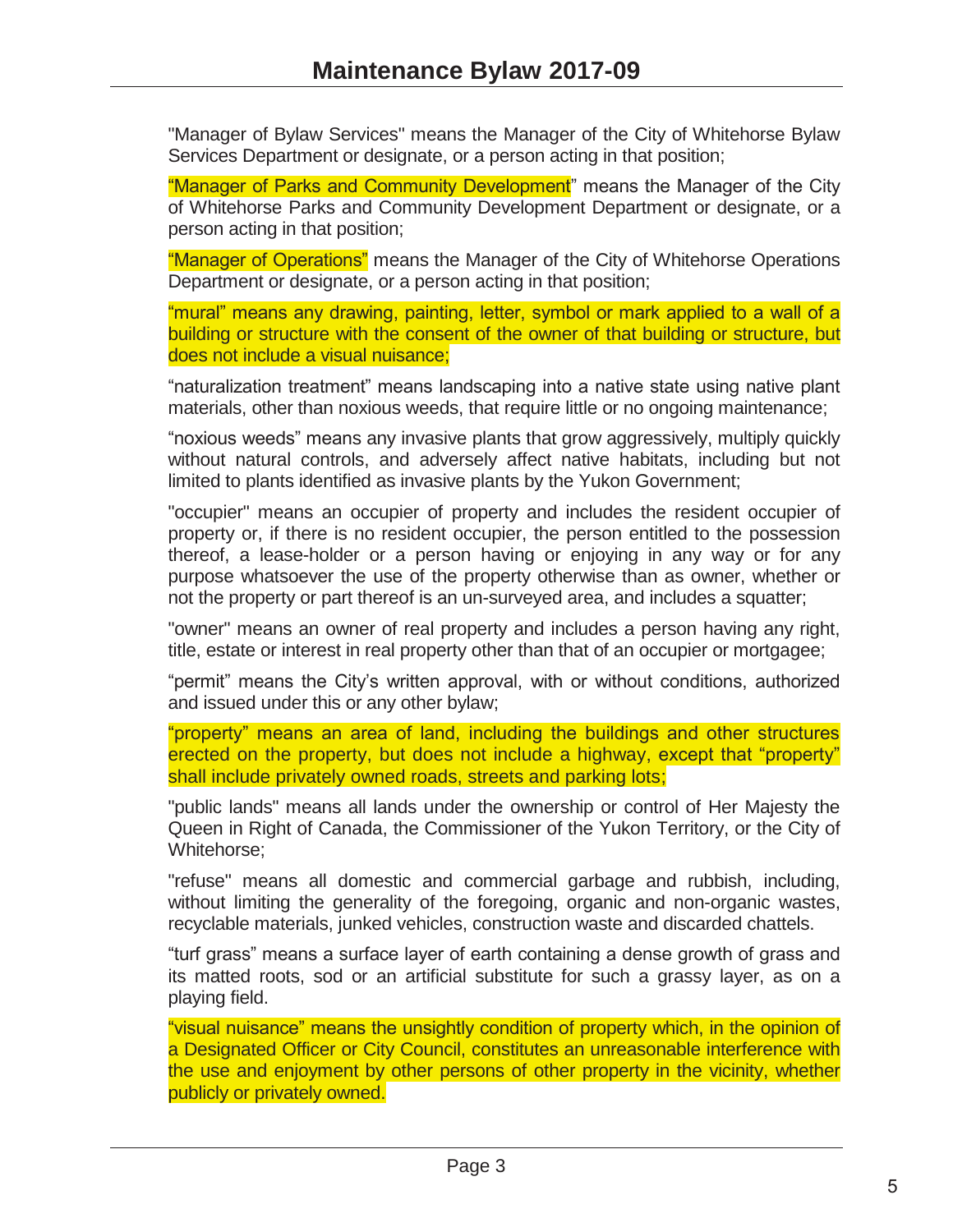#### GENERAL PROVISIONS AND REGULATIONS

3. The City appoints the City Manager and the Manager of Bylaw Services to administer this bylaw.

#### RIGHT OF ENTRY

- 4. A Designated Officer may enter into or upon any property at any reasonable time to enforce or carry out the provisions of this bylaw, including, without limiting the generality of the foregoing, determining contraventions of or compliance with this bylaw or any Notice or Order issued pursuant to this bylaw and remedying contraventions.
- 5. Where entrance into or upon any property is refused, a Justice of the Peace, upon application made on behalf of council, may by order require the occupier to admit a Designated Officer into or upon the property.
- 6. An order made by a Justice of the Peace continues in force until the purpose for which it was made had been fulfilled.
- 7. Any person who fails to comply with an order of a Justice of the Peace is guilty of an offence.

#### ACCUMULATIONS PROHIBITED

- 8. No person shall cause, permit or allow refuse to accumulate upon a highway or upon property owned or occupied by him or upon public lands adjoining property owned or occupied by him such use is permitted by the Zoning Bylaw.
- 9. No person shall cause, permit or allow refuse to accumulate upon a highway or upon any public or private property unless such use is permitted by the Zoning Bylaw.
- 10. No person shall cause, permit or allow refuse to accumulate in any structure except in containers, bins, drawers, shelves or areas designed for temporary storage of such types of refuse.
- 11. No person shall store chattels in the front yard of any property in a residential area, with the exception of motor vehicles which are validly registered and licensed in accordance with the *Motor Vehicles Act* and which are parked in accordance with the Zoning Bylaw.
- 12. No person shall accumulate or store building materials, whether new, used or second-hand, outside on any property where the owner or occupier is not in possession of a valid building permit referring to such property, unless permitted by the Zoning Bylaw.
- 13. No person shall park or store outside on any property:
	- (1) a motor vehicle which is not validly registered and licensed in accordance with the *Motor Vehicles Act* and which is not stored or parked in accordance with the provisions of the Zoning Bylaw, unless it is covered by a tarp;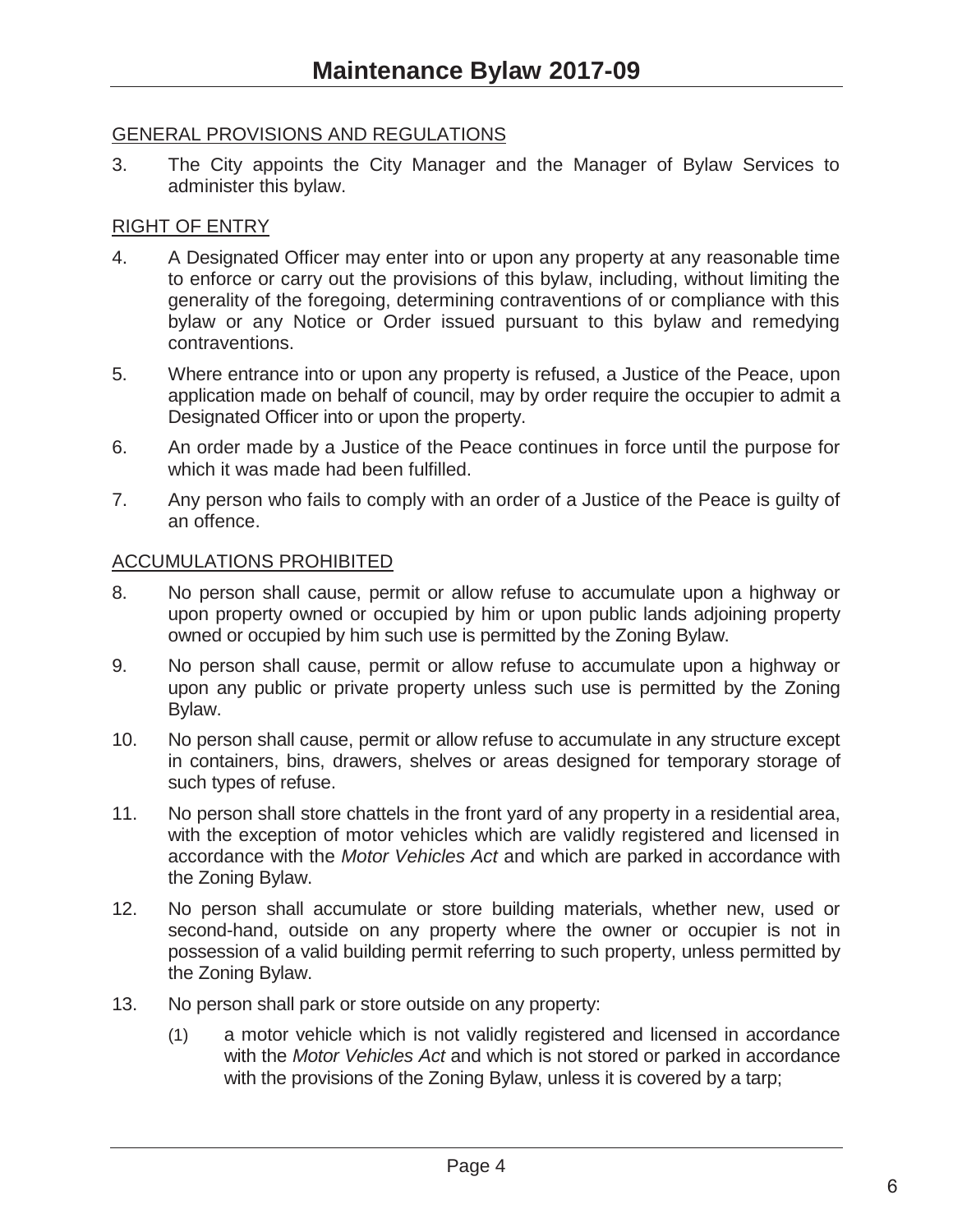- (2) chattels which are offered, or intended to be offered, for sale unless permitted by the Zoning Bylaw; and
- (3) solid fuels such as wood, where the amount of solid fuel so stored is in excess of two winter seasons' supply for consumption on site, unless permitted by the Zoning Bylaw.
- 14. No person shall store, repair, clean, maintain, collect or service construction equipment, commercial trucks, tractors or semi-trailers on any property unless permitted by the Zoning Bylaw.

#### OFFENSIVE GROWTH

- 15. Every owner or occupier shall clear their property of brush, trees, or other growth that constitutes a fire or health hazard.
- 16. No owner or occupier shall allow grasses on the property or any adjacent boulevard to exceed a height of 10 centimetres.
- 17. No owner or occupier shall allow the accumulation of yard waste on the property such that the accumulation is visible to a person viewing from outside the property. For the purposes of this section, yard waste shall include grass clippings and tree and hedge cuttings, but shall not include ground cover or the contents of a composting pile as defined in the Solid Waste Bylaw.
- 18. The offensive growth provisions of this bylaw shall not apply to:
	- (1) golf courses,
	- (2) City-owned boulevards that are not the maintenance responsibility of the adjacent property owner;
	- (3) decorative or ornamental grasses and native plants which comprise part of an intentional design; and
	- (4) treed natural areas serving the purpose of greenbelt.

#### SIDEWALK AND ACCESSIBLE PARKING SPACE CLEANLINESS

- 19. Every owner or occupier of any building bordering upon any highway shall keep the sidewalks in front of or abutting their building in a state of cleanliness, free from refuse and chattels, and no owner or occupier shall place refuse or chattels from their property or from the sidewalk abutting their property, on a highway without prior written permission or notification from the Manager of Operations.
- 20. Every owner or occupier of premises containing an area designated as an accessible parking space shall keep the accessible parking space in a state of cleanliness, free from refuse and chattels, and shall remove any refuse or chattels within 24 hours of it accumulating or being deposited, or immediately upon being requested to do so by a Designated Officer.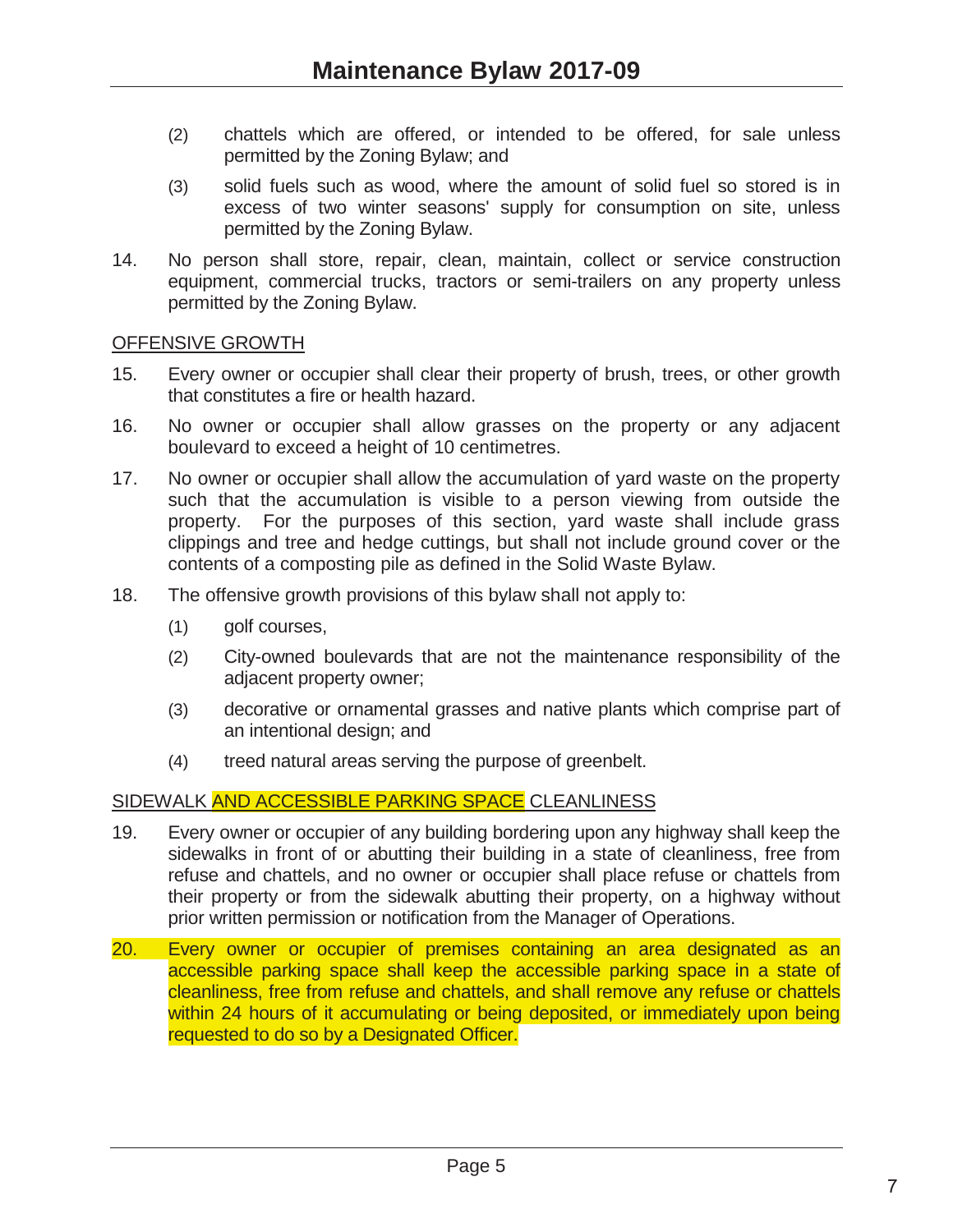#### SIDEWALK AND ACCESSIBLE PARKING SPACE SNOW AND ICE REMOVAL

- 21. Every owner or occupier of commercial or residential property containing an accessible parking space shall remove snow or ice from the accessible parking space before the hour of eleven o'clock in the morning on the next day following a snowfall, or immediately upon being requested to do so by a Designated Officer.
- 22. Every owner or occupier shall remove snow or ice from the sidewalks and lane crossings bordering their property, or any portion of the lanes and sidewalks bordering on their property. Where snow or ice accumulates upon sidewalks or lane crossings after a snowfall:
	- (1) every owner or occupier of commercial property bordering on a sidewalk or lane crossing shall remove the snow and ice from the sidewalk and lane crossing for safe pedestrian travel before the hour of eleven o'clock in the morning on the next day following a snowfall, or immediately upon being requested to do so by a Designated Officer. If a lane crossing borders on two properties, each property owner or occupier shall be responsible for the maintenance of half of the lane crossing.
	- (2) every owner or occupier of residential property bordering on a sidewalk or lane crossing shall remove the snow and ice from the sidewalk and lane crossing for safe pedestrian travel within 48 hours following a snowfall, or immediately upon being requested to do so by a Designated Officer. If a lane crossing borders on two properties, each property owner or occupier shall be responsible for the maintenance of half of the lane crossing.

#### DISPOSAL ON ROADWAY PROHIBITED

23. No person shall place snow, ice, dirt, debris or other materials from any accessible parking space, sidewalk, lane crossing, private property or driveway upon any other portion of a highway or public lands adjacent to a highway, unless they have obtained the prior written permission of the Manager of Operations, or onto private property other than their own, unless they have obtained prior written permission from the private property owner.

#### ROOF SNOW REMOVAL

24. Every owner or occupier of commercial property shall remove snow, ice or rubbish from the roof adjacent to or abutting on any portion of any highway, sidewalk or footpath, as soon as such accumulation becomes a hazard, or when requested to do so by a Designated Officer. With regard to any structure such as a canopy or awning adjacent to or abutting on or overhanging any portion of any highway, sidewalk or footpath, materials such as snow, ice and rubbish shall be removed immediately after accumulation occurs, or when requested to do so by a Designated Officer.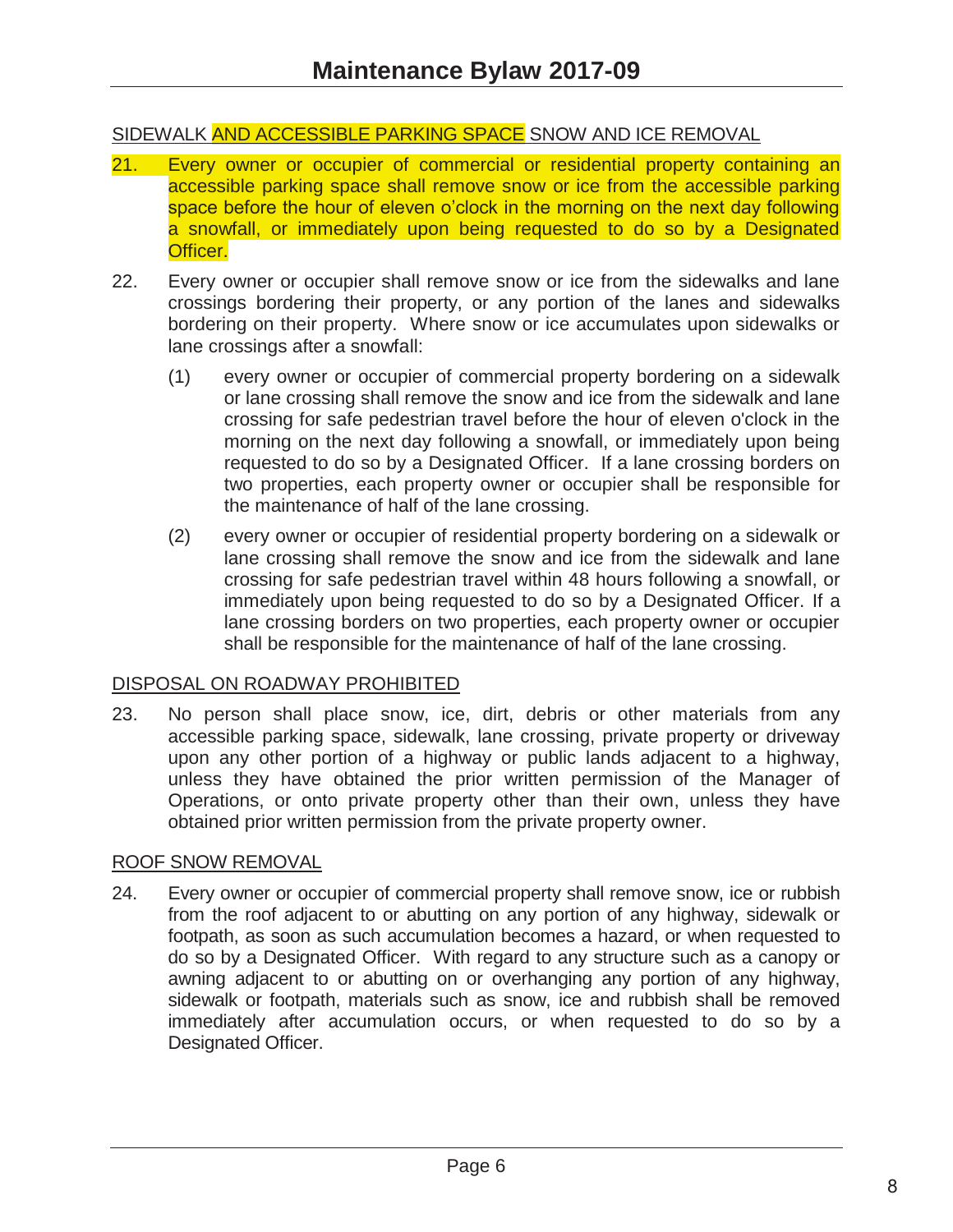#### HIGHWAY NAMES

- 25. The City Planning Department shall be responsible for assigning names and/or numbers to highways within the City and for the placement of highway name or number signs.
- 26. No person shall remove, deface or damage any highway name or number sign.

#### PRIVATE HIGHWAYS

27. Every owner of a private highway shall maintain it in a clean, fit and safe state and shall affix suitable signs indicating that such highway is a private thoroughfare.

#### ADDRESSING

28. The owner or occupier of premises on which a dwelling unit has been erected shall display the number assigned to the property at a location plainly visible from the highway upon which the house or building is situated. In the case of country residential lots, assigned numbers shall be placed on reflective backgrounds or be of reflective materials at least 15cm high, and shall be located within three metres of the highway upon which the house is situated.

#### BOULEVARD MAINTENANCE

- 29. These boulevard maintenance provisions do not apply to residential boulevards where there is no curb.
- 30. The owner or occupier of commercial or residential property fronting upon any boulevard shall maintain the boulevard in accordance with the following minimum standards:
	- (1) the area shall be kept free of refuse;
	- (2) turf grass shall not exceed a height of 10 centimetres and in the case of native grasses which form part of a naturalization treatment, shall not exceed a height of 50 centimetres; and
	- (3) trees, plants, shrubs, flowers and turf shall be kept in a disease-free state and free of noxious weeds.
- 31. Retaining walls, fences or other structures are not permitted to be constructed on a City boulevard unless prior written approval from the City and all applicable permits are obtained.
- 32. Where the owner or occupier of commercial or residential property fronting upon any boulevard has installed or planted rocks, trees, shrubs, other types of vegetation or any other type of decorative covering, including without limiting the generality of the foregoing, retaining walls or other structures, such owner or occupier shall ensure that the coverings do not, in the opinion of the City Engineer, interfere with, impede or adversely affect the following:
	- (1) road maintenance including snow removal;
	- (2) utility services;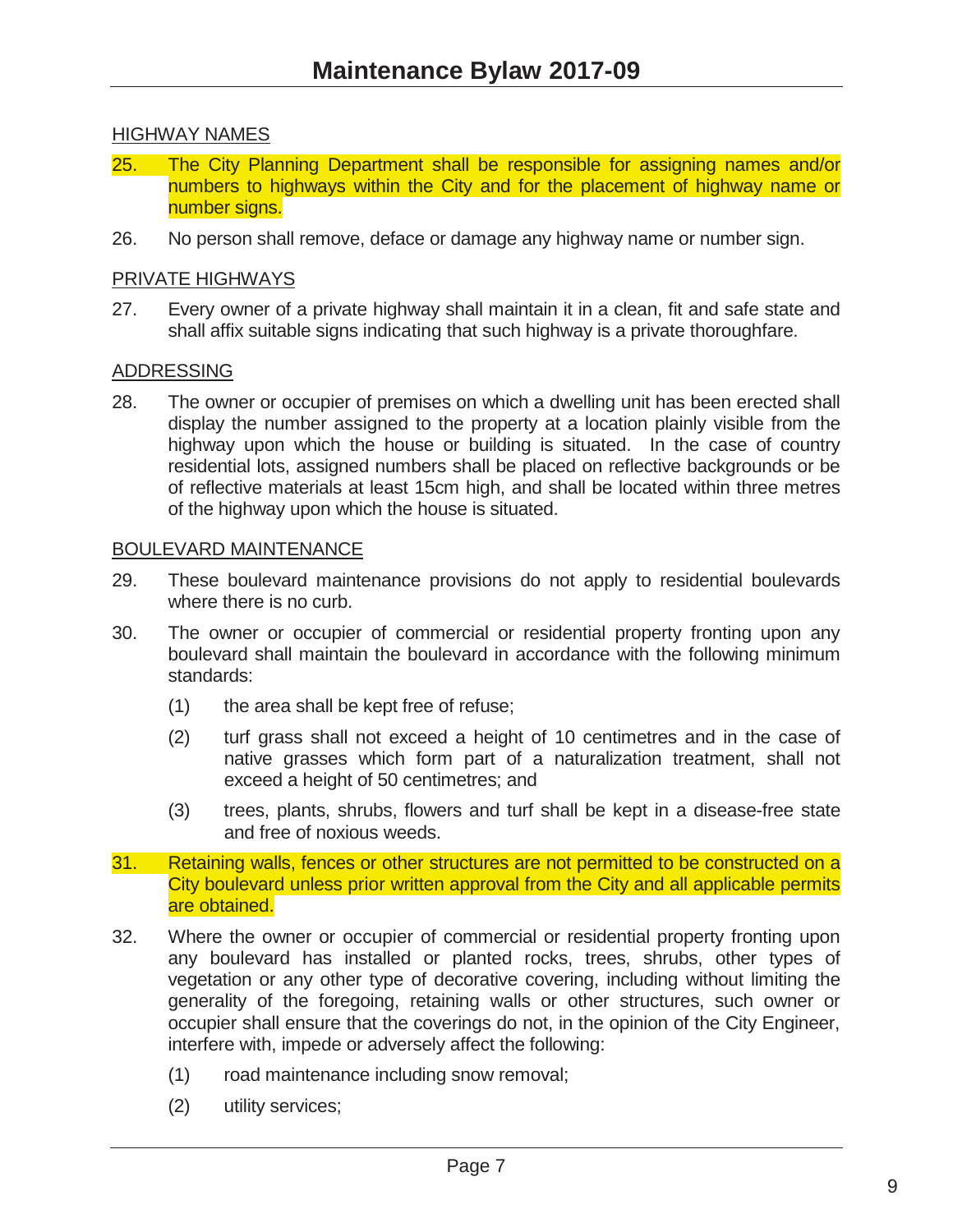- (3) pedestrian use of sidewalks;
- (4) traffic sight lines;
- (5) clearance of at least one metre for any fire hydrant or fire hydrant valve; or
- (6) public health or safety.
- 33. Where grasses, shrubs, trees or other types of vegetation have been planted on a boulevard, the owner or occupier fronting such boulevard shall:
	- (1) water plants in an amount and frequency sufficient to sustain plant growth;
	- (2) prune and remove trees in accordance with the City Tree Removal Policy;
	- (3) remove any sign, poster, handbill, flyer or any other device attached to any tree, light pole, or other infrastructure in the boulevard not specifically designed for such purpose;
	- (4) if the boulevard is deteriorated, landscape the boulevard to a standard determined by the Manager of Parks and Community Development; and
	- (5) not reconstruct the boulevard to create a parking area unless such reconstruction has received the prior written permission of the City of Whitehorse Street Sign and Traffic Committee.

#### BOULEVARD DAMAGE

- 34. No person shall damage:
	- (1) a boulevard or the vegetation on a boulevard; or
	- (2) anything erected or maintained adjacent to a highway for the purpose of lighting or providing signage to the highway.
- 35. No person shall drive upon and no vehicle shall cross any boulevard except when it is necessary to cross part of the boulevard for the purpose of delivery or removal of furniture, household goods, or other like chattels, in which case planks of sufficient length and width shall be placed over the boulevard in front of the building in or from which such chattels or goods shall be delivered or removed, so that there is no damage or injury to that part of the boulevard.

#### EARTH REMOVAL

- 36. No person shall take up or dig or carry away any of the earth, sand or gravel in or from any highway or from any property owned by the City without the written permission of the City Engineer.
- 37. No person shall remove soil from vacant property, except with permission from the owner of the property and if required, having first obtained a permit granted by a Development Officer.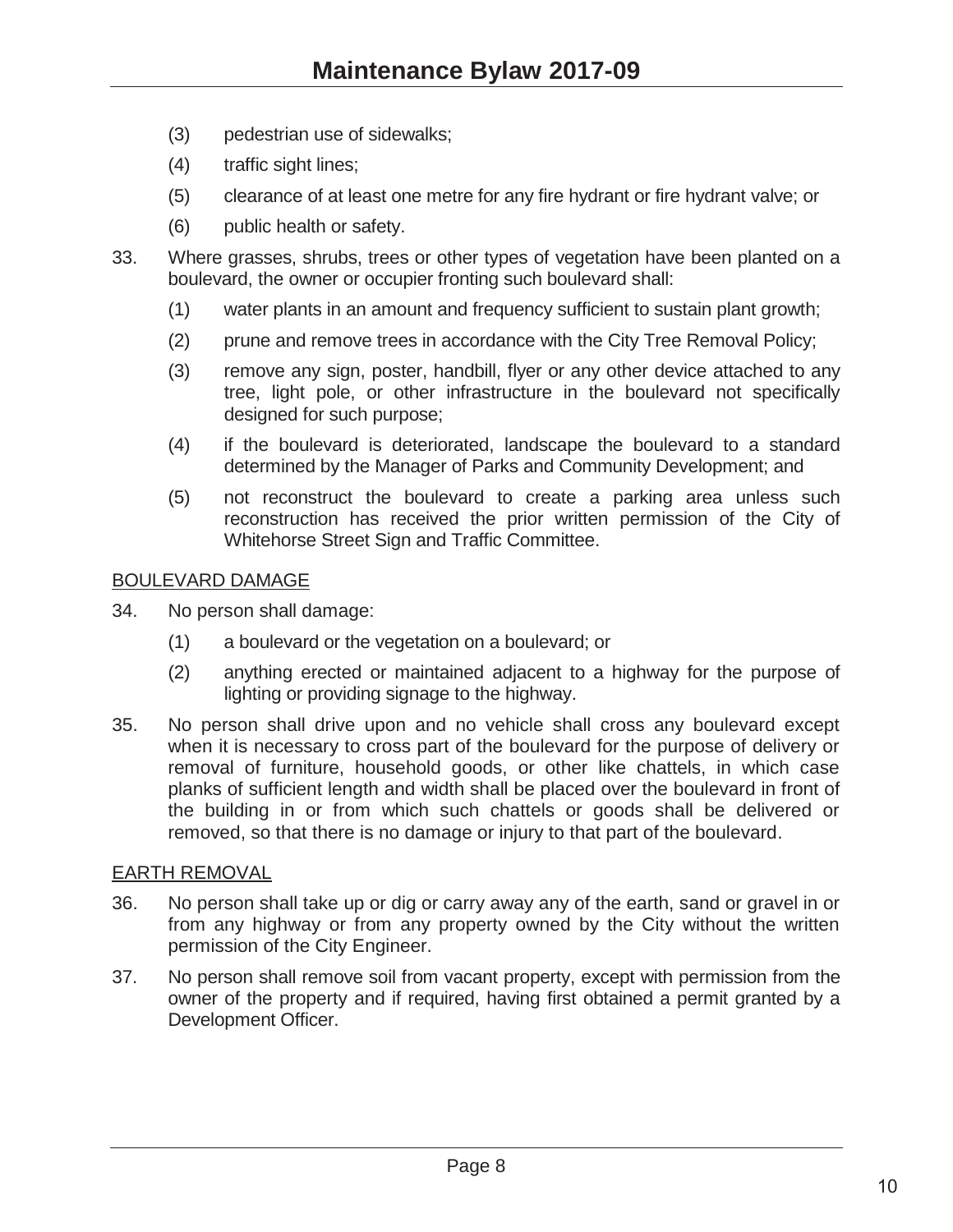#### DAMAGE OR DEFACE PROPERTY

38. No person shall injure, damage, deface or disfigure any structure or improvement on property, including but not limiting the generality of the foregoing, any public or private building, wall, fence, hedge, railing, sign, monument, statue, light standard or telephone pole, in whole or in part.

#### **GRAFFITI**

- 39. No person shall place graffiti or cause graffiti to be placed on any structure or surface of property that is adjacent to a highway or other public place, or which may be viewed from a neighbouring property.
- 40. No owner or occupier shall cause, permit or allow graffiti to be on any surface or structure of their property.
- 41. Every owner or occupier shall remove from their property any accumulation of graffiti within 30 days of becoming aware of the graffiti.

#### **NOISE**

- 42. No person shall make, cause, or permit unreasonable noise or sound, including, without limiting the generality of the foregoing, on a highway or on property owned or occupied by them, which disturbs, or which would in the opinion of a Designated Officer, disturb the quiet, peace, rest, enjoyment or comfort of any person of reasonable sensitivity in the neighbourhood or vicinity.
- 43. In determining if a noise or sound is unreasonable, the following criteria may be considered:
	- $(1)$  type, quality, volume, and duration of the sound;
	- (2) time of day and day of week;
	- (3) nature and use of the surrounding area; and
	- (4) any other relevant factor.

#### NOISE EXEMPTIONS

- 44. The emission or creation of noise or sound in connection with the following are excluded from the provisions of this bylaw:
	- (1) City crews providing a service to the public, including without limiting the generality of the forgoing, a service of public convenience or necessity;
	- (2) fire alarms
	- (3) bells or chimes from religious establishments and schools;
	- (4) noise or sound created in connection with emergency measures or emergency services undertaken for health, safety or welfare;
	- (5) the use of traffic control or pedestrian devices;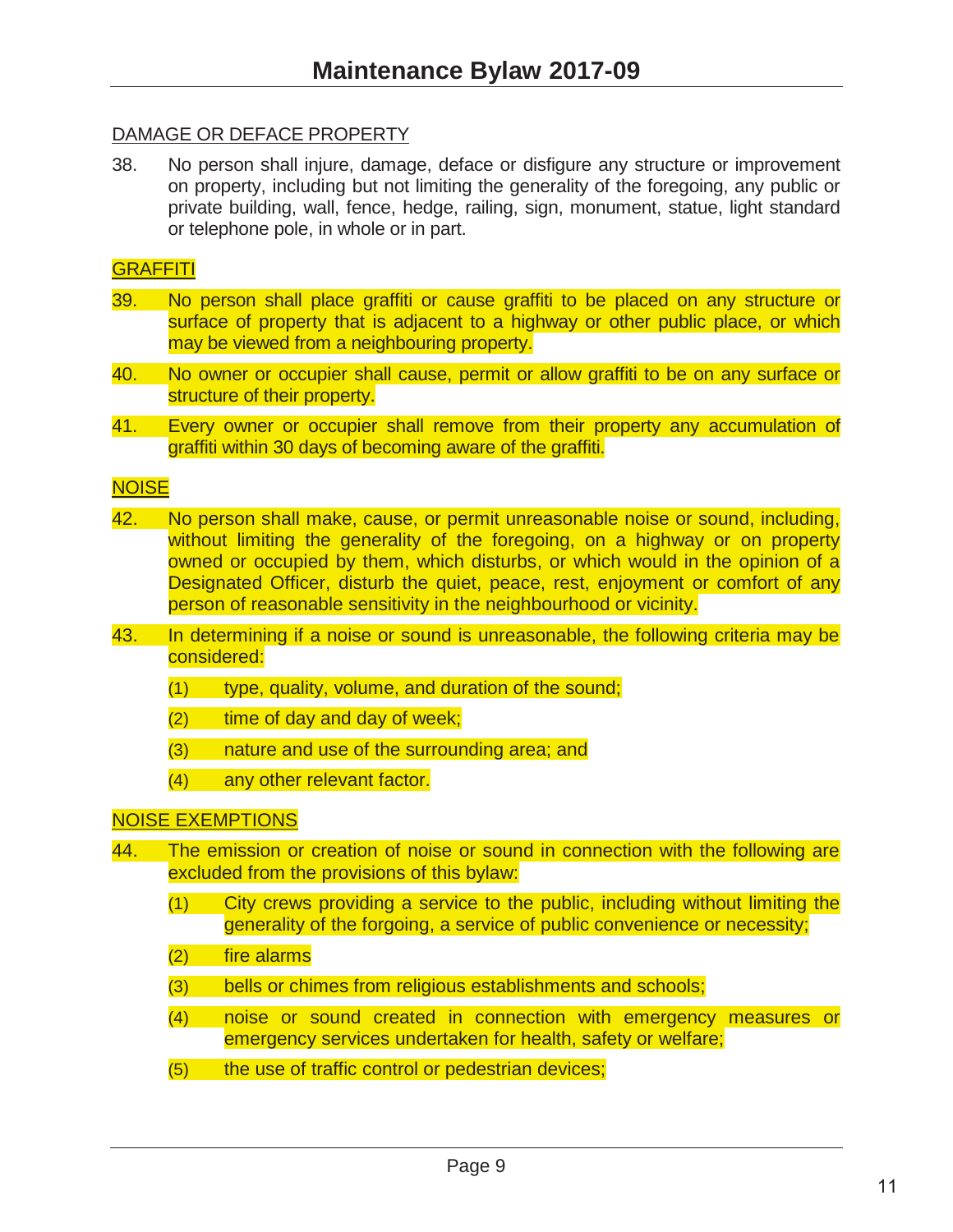(6) in the opinion of the Designated Officer, noise which is reasonable and necessary for the enjoyment and use of property; and

#### (7) children playing.

- 45. Construction equipment and waste management trucks shall not be operated between the hours of eleven o'clock at night and seven o'clock in the morning (11:00 p.m. to 7:00 a.m.) except with the permission of the City Manager or the City Engineer. This provision does not apply to City construction equipment being used for City purposes including utility repair and road maintenance.
- 46. No person shall shout or use a megaphone or other noise-making devices in, or at, or on the highways or other public places of the City without having first obtained a permit from the City Manager or the Manager of Bylaw Services.

#### AIR POLLUTION

47. No person shall discharge or allow the discharge into the atmosphere of any dust, soot, fumes, noxious gases, cinders, smoke, sparks, ash or other solid or liquid particles, or effluvia, or any other products of combustion to any extent or degree, that may be or are liable to become injurious to the health, comfort, property or welfare of any person.

#### MAINTENANCE OF PROPERTY

48. No person shall cause, permit, or allow property owned or occupied by them to be in bad repair or to constitute a danger.

#### APPLIANCES

- 49. No owner or occupier shall allow a refrigerator, freezer or other appliance to be stored outside on their property without first removing the lid or door of the unit.
- 50. No owner or occupier shall allow any appliance to be stored outside on their property such that the appliance is visible to a person viewing from outside the property.
- 51. The appliance provisions shall not apply if the appliance:
	- (1) remains locked at all times; and
	- (2) is not visible to a person viewing from outside the property.

#### **NOTICE**

- 52. A Designated Officer, Development Officer, the City Engineer or the Manager of Parks and Community Development may give notice to any person who contravenes this bylaw.
- 53. Where notice is given, such notice shall be in writing and signed by a Designated Officer, Development Officer, the City Engineer or the Manager of Parks and Community Development, and shall specify all of the information required to be contained in an order pursuant to section 56 of this bylaw, excluding the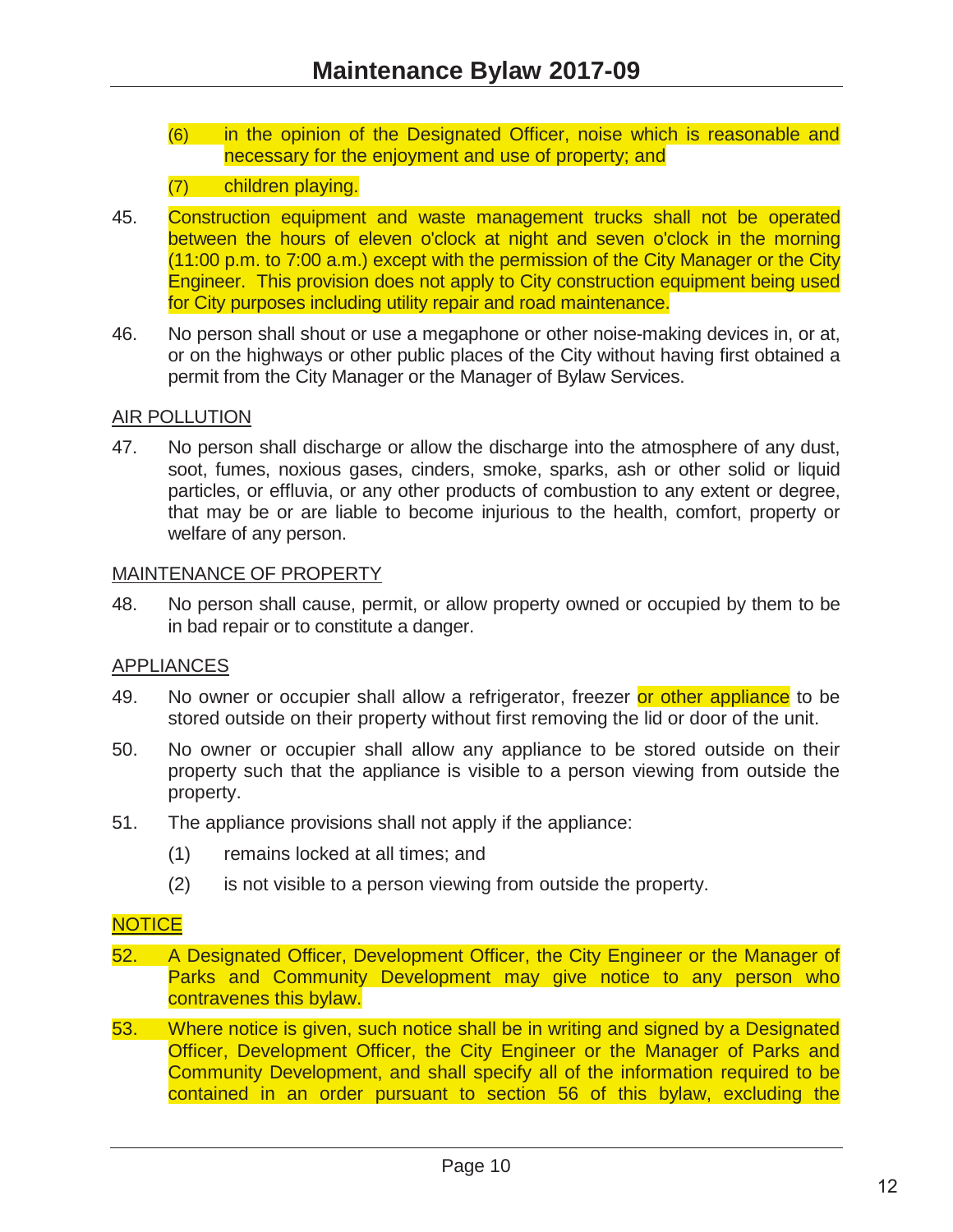consequences of non-compliance and excluding the right to appeal the notice to council.

#### ORDER TO REMEDY A CONTRAVENTION

- 54. The City Manager or the Manager of Bylaw Services may issue an order to any person who has contravened this bylaw or to an owner or occupier where a contravention of this bylaw is found, and such person shall comply with the order within the time limits specified in the order.
- 55. Every person who fails to comply with an order commits an offence.
- 56. An order shall contain at least the following information:
	- (1) The name and address of the person on whom the order is served;
	- (2) The day on which the contravention was alleged to have been committed or discovered;
	- (3) The address of the property where the contravention was found or took place;
	- (4) Reasonable particulars of the contravention;
	- (5) A requirement that the person served shall remedy the contravention, and how compliance shall be effected;
	- (6) A prescribed time frame during which the contravention must be remedied;
	- (7) The consequences of non-compliance, including the advice that if the person does not comply with the order within the prescribed time-frame, the City will take action or measures to remedy the contravention at the expense of the person;
	- (8) The right of the person to appeal the order to council within 14 days of being served with the order.
- 57. If any person fails to comply with an order within the time-frame prescribed in the order, the City may, by its employees and others, enter the property and effect compliance at the expense of the person. In addition to any other penalties that may be imposed pursuant to this bylaw, the City may thereafter bill such person for these charges.

#### REVIEW OF ORDER BY COUNCIL

- 58. A person who receives an order may, by providing written notice to the City Manager within 14 days of being served with the order, request that council review the order.
- 59. Any notice or order may be served by:
	- (1) delivering the notice or order to the person; or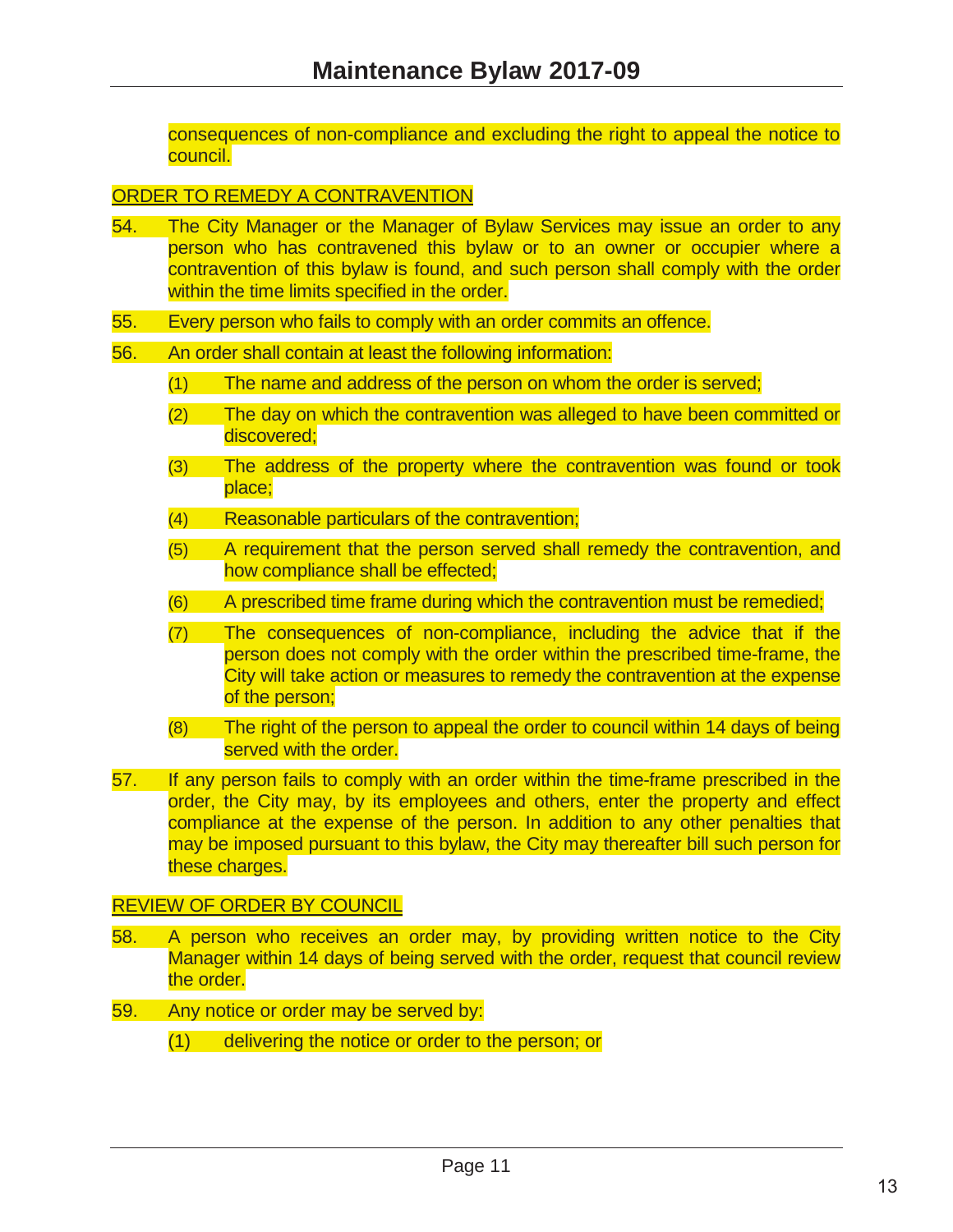(2) mailing the notice or order by registered or certified mail to the person's last known post office address, in which case it shall be deemed to be received five business days after being mailed.

#### ENFORCEMENT

- 60. Every person who contravenes any provision of this bylaw or who suffers or permits any act or thing to be done in contravention of any provision of this bylaw, or who neglects or refrains from doing anything required to be done by any provision of this bylaw shall be guilty of an offence punishable on summary conviction and is liable to a fine not exceeding:
	- (1) \$10,000.00; or
	- (2) a voluntary fine under the *Summary Convictions Act*, issued in respect of an offence specified in Schedule "A" attached hereto and forming part of this bylaw.
- 61. Each day that an offence against this bylaw continues or exists shall be deemed to be a separate and distinct offence.
- 62. Any outstanding fines, fees, or costs, including without limiting the generality of the foregoing, those costs incurred by the City after a person fails to comply with an order, which are unpaid by an owner or occupier, may be charged against the person's property, and may be recovered in the same manner as a tax may be collected or enforced under the *Municipal Act*.
- 63. Issuance of a notice is not a prerequisite to issuing an order.
- 64. Issuance of a notice or order is not a prerequisite to proceeding with a prosecution pursuant to this bylaw.

#### GENERAL INTERPRETATION

65. The invalidity of any section, sentence, or provision of this bylaw shall not affect the validity of any other part of this bylaw that can be given effect without such invalid part or parts.

#### REPEAL OF PREVIOUS LEGISLATION

66. Bylaw 2011-03, including any amendments thereto, is hereby repealed.

#### COMING INTO FORCE

67. This bylaw shall come into full force and effect upon the final passing thereof.

#### **FIRST** and **SECOND READING**:

#### **THIRD READING** and **ADOPTION**: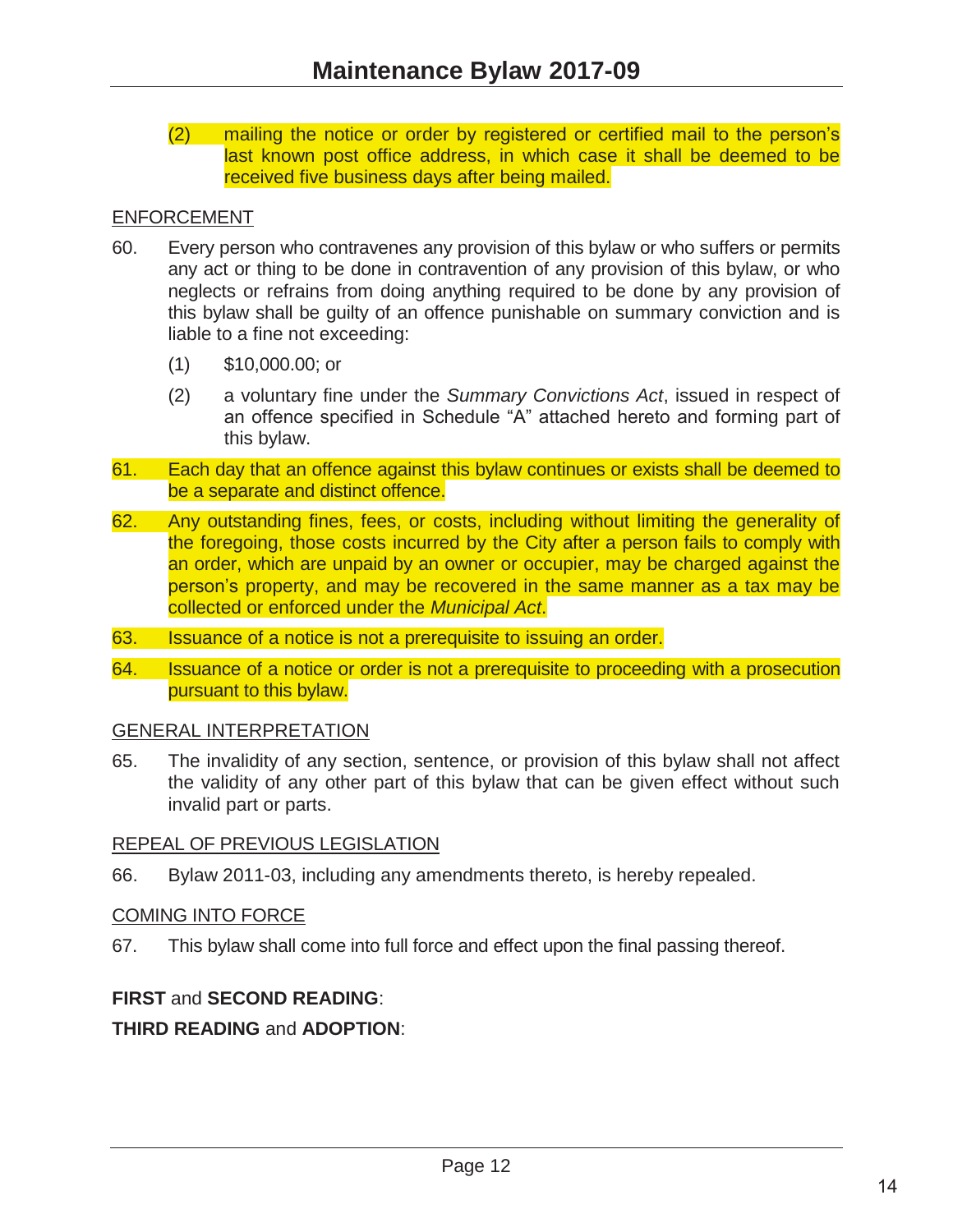## **SCHEDULE "A"**

## SCHEDULE OF VOLUNTARY FINES

| <b>Section</b> | <b>Description</b>                                      | <b>Fine</b> |
|----------------|---------------------------------------------------------|-------------|
| 8              | Allow accumulations of refuse                           | \$100.00    |
| 9              | Allow accumulation of refuse on public lands            | \$100.00    |
| 10             | Allow accumulation of refuse in structure               | \$100.00    |
| 11             | Allow storage in residential front yards                | \$100.00    |
| 12             | Allow accumulation or storage of building materials     | \$100.00    |
| 13(1)          | Park or store unregistered motor vehicle                | \$100.00    |
| 13(2)          | Unauthorized storing of chattels                        | \$100.00    |
| 13(3)          | Store excessive solid fuels                             | \$50.00     |
| 14             | Unauthorized activity with construction equipment, etc. | \$100.00    |
| 15             | Allow vegetation to become a fire or health hazard      | \$250.00    |
| 16             | Allow grasses exceeding a height of 10 cm               | \$50.00     |
| 17             | Unauthorized accumulation of yard waste                 | \$100.00    |
| 19             | Fail to keep sidewalk clean and clear                   | \$100.00    |
| $20\,$         | Fail to keep accessible parking space clean and clear   | \$250.00    |
| 21             | Fail to remove snow/ice from accessible parking space   | \$250.00    |
| 22             | Fail to remove snow as directed                         | \$100.00    |
| 23             | Place material on public property                       | \$100.00    |
| 24             | Fail to remove snow/ice/rubbish from roof               | \$100.00    |
| 26             | Remove, deface or damage sign                           | \$250.00    |
| 27             | Fail to maintain private thoroughfare                   | \$100.00    |
| 28             | Fail to display house number                            | \$100.00    |
| $30(1-3)$      | Fail to maintain minimum boulevard standards            | \$50.00     |
| 31             | Unauthorized construction on boulevard                  | \$250.00    |
| 32             | Cause impediment on boulevard                           | \$250.00    |
| $33(1-4)$      | Fail to maintain boulevard                              | \$50.00     |
| 33(5)          | Construct parking area on boulevard                     | \$250.00    |
| $34(1-2)$      | Cause damage to boulevard, vegetation, signage, etc.    | \$100.00    |
| 35             | Drive on boulevard                                      | \$100.00    |
|                |                                                         | /continued  |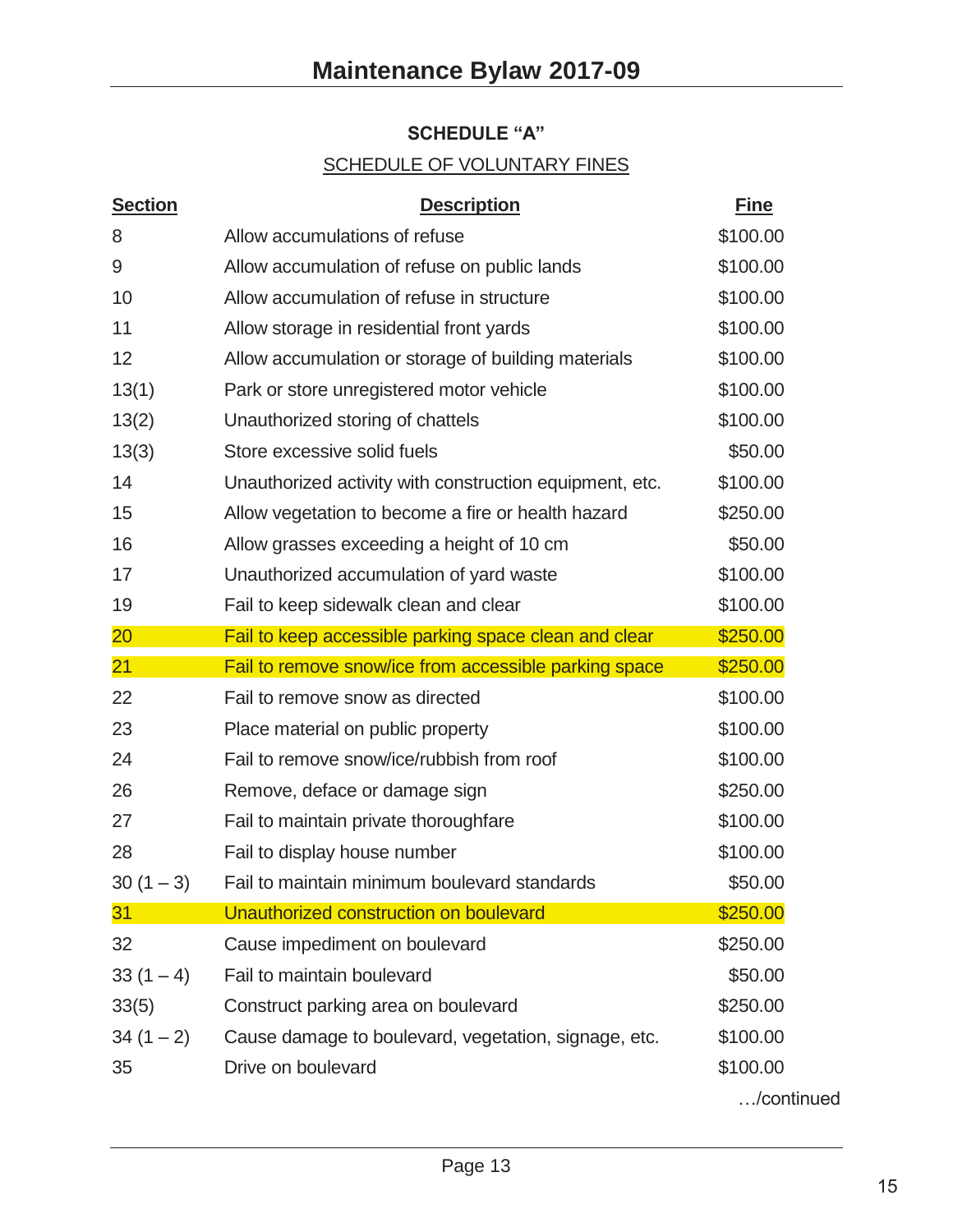# **SCHEDULE "A"** (Continued)

## SCHEDULE OF VOLUNTARY FINES

| <b>Section</b> | <b>Description</b>                                                    | <b>Fine</b> |
|----------------|-----------------------------------------------------------------------|-------------|
| 36             | Unauthorized removal of earth from highway/property                   | \$250.00    |
| 37             | Unauthorized removal of earth from vacant property                    | \$250.00    |
| 38             | Damage or deface property                                             | \$250.00    |
| 39             | Place graffiti                                                        | \$250.00    |
| 40             | Owner/occupier permits or allows graffiti                             | \$250.00    |
| 41             | Owner/occupier fails to remove graffiti                               | \$250.00    |
| 42             | Disturb the quiet, peace and rest of others (1 <sup>st</sup> offence) | \$100.00    |
| 42             | Disturb the quiet, peace and rest of others (2 <sup>nd</sup> offence) | \$250.00    |
| 45             | Construction equipment/waste trucks noise violation                   | \$100.00    |
| 46             | Unauthorized use of noise making device                               | \$100.00    |
| 47             | Commit act of air pollution                                           | \$100.00    |
| 48             | Owner/occupier permits property in bad repair                         | \$250.00    |
| 49             | Improper storage of appliances                                        | \$250.00    |
| 50             | Appliance visible from outside of property                            | \$50.00     |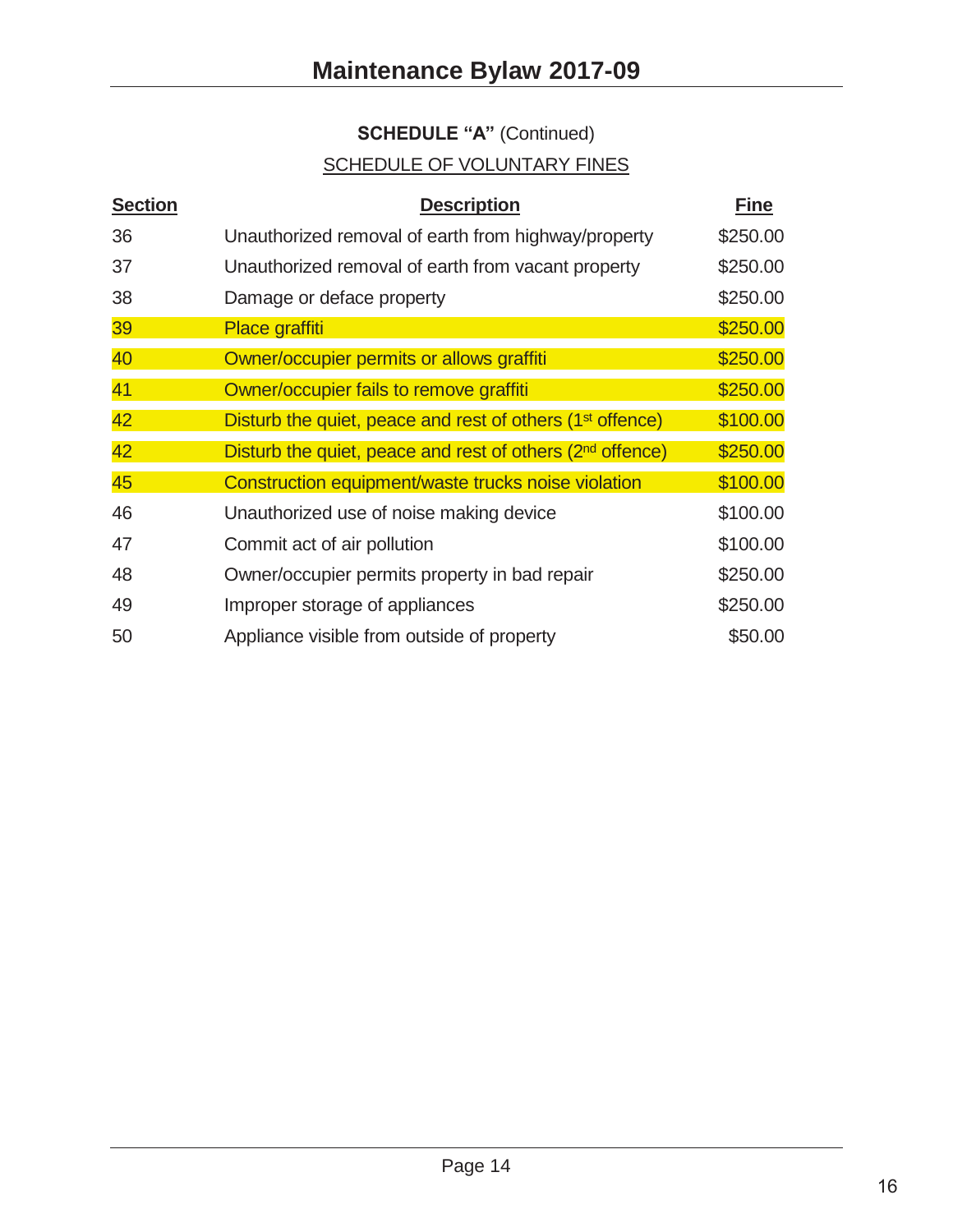## CITY OF WHITEHORSE DEVELOPMENT SERVICES COMMITTEE AGENDA

Date: Monday, April 3, 2017

Location: Council Chambers, City Hall

Chair: Jocelyn Curteanu Vice-Chair: Betty Irwin



Pages

1. New Business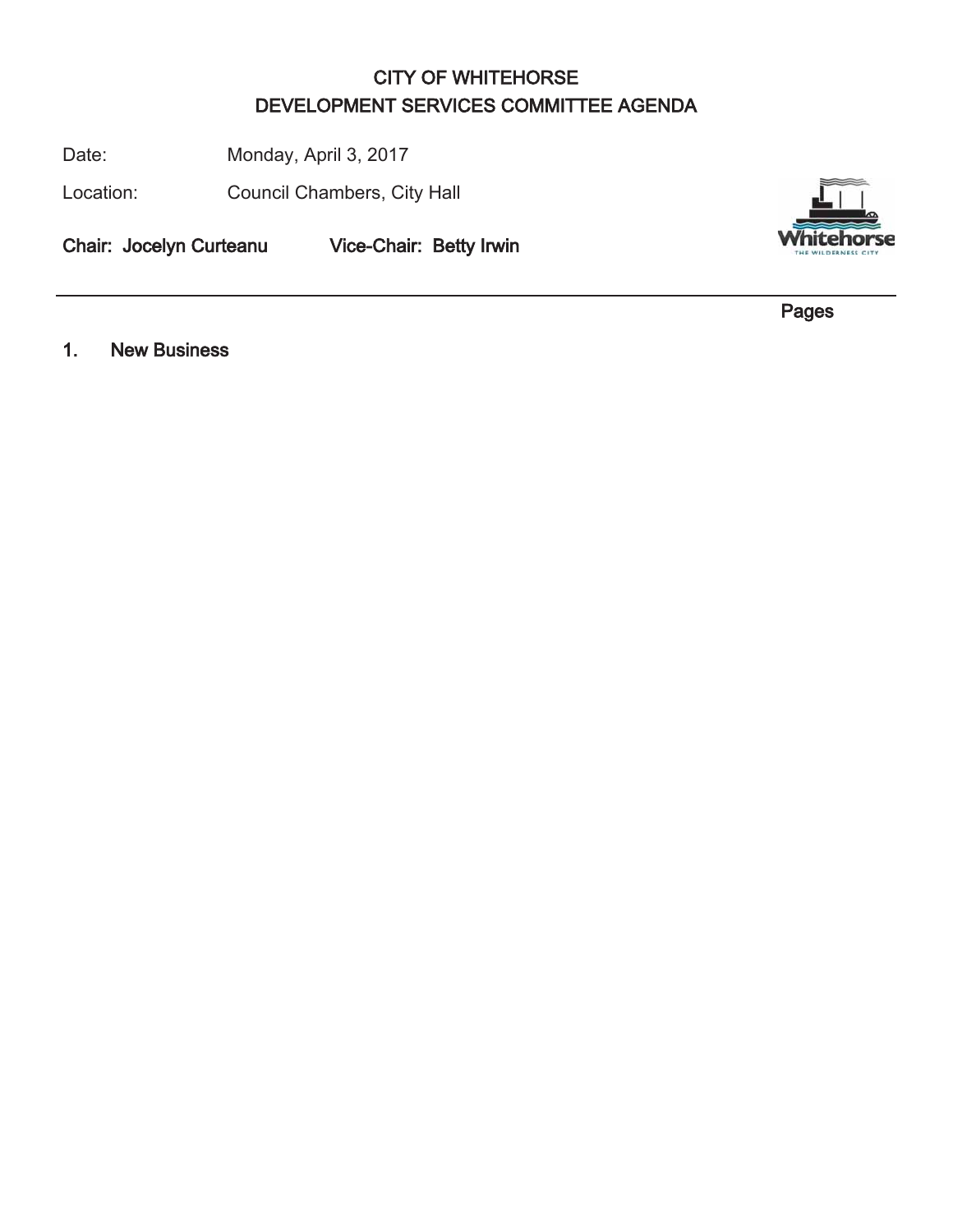## CITY OF WHITEHORSE CORPORATE SERVICES COMMITTEE AGENDA

Date: Monday, April 3, 2017

Location: Council Chambers, City Hall



Chair: Roslyn Woodcock Vice Chair: Dan Boyd

|                |                                                                 | Pages     |
|----------------|-----------------------------------------------------------------|-----------|
| $\mathbf{1}$ . | <b>Re-budgeting Capital Expenditures</b>                        | $1 - 9$   |
| 2.             | Amend Fees and Charges Bylaw (1st Quarter Changes)              | $10 - 15$ |
| 3.             | License Renewals – Computer Operating and Productivity Software | $16 - 17$ |
| 4.             | <b>Agreement Renewal - Fixed Telephone Line Service</b>         | $18 - 19$ |
| 5.             | <b>Authorize Council Travel</b>                                 | $20 - 21$ |
|                |                                                                 |           |

6. New Business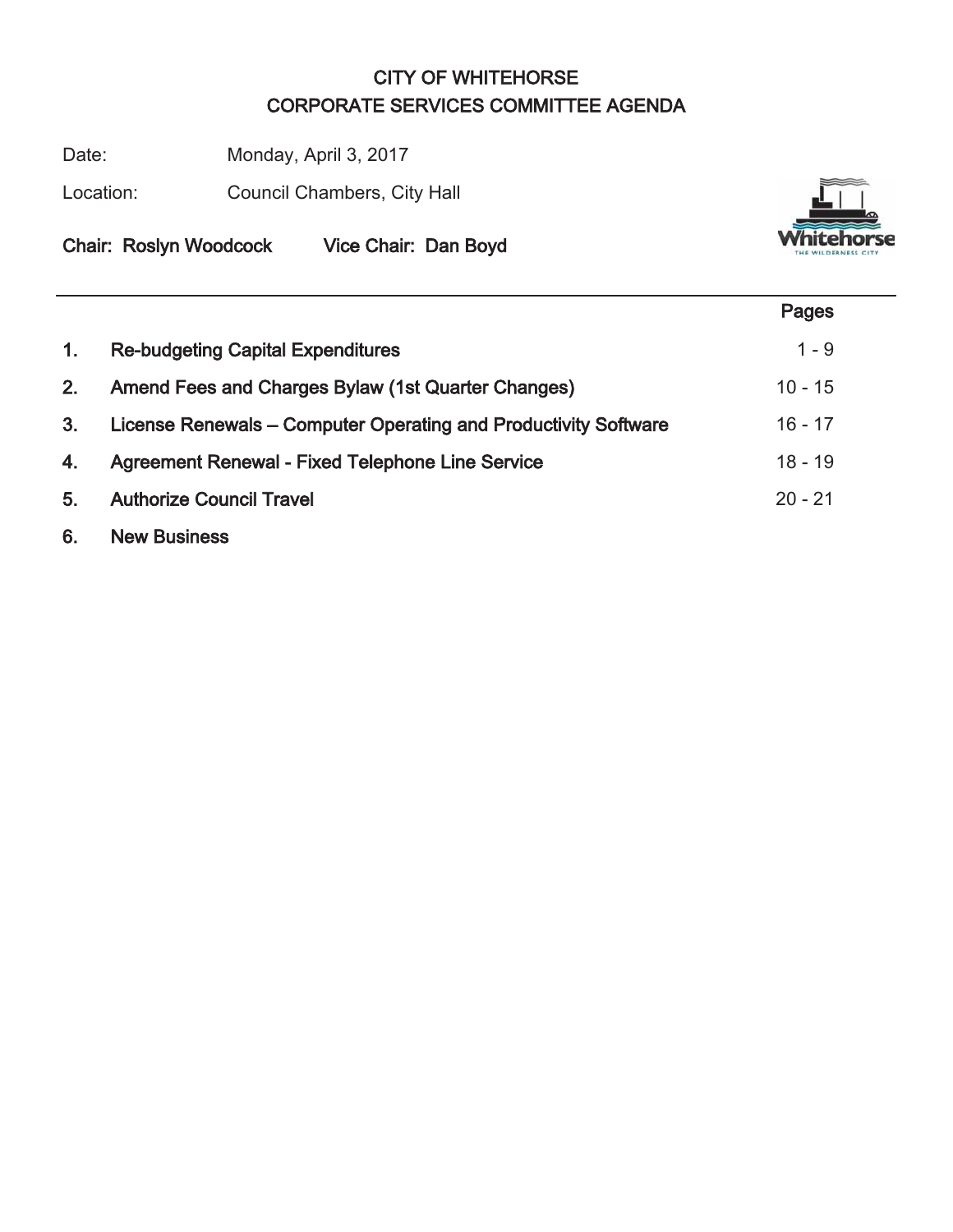## **ADMINISTRATIVE REPORT**

**TO**: Corporate Services Committee

**FROM**: Administration

**DATE**: April 3, 2017

**RE**: Re-budgeting Capital Expenditures

#### **ISSUE**

Amend the 2017 to 2020 capital budget bylaw to re-budget 2016 capital expenditures that were not completed

#### **REFERENCE**

2016 Capital Budget 2017 Capital Re-budget Requests (Appendix A, Bylaw 2017-13)

#### **HISTORY**

As in previous budget cycles, some capital projects budgeted for the 2016 budget /fiscal year were not fully completed. The Management Group was asked to review their outstanding capital projects and identify any that required re-budgeting. The projects were reviewed by Finance and Senior Management, and a list of recommended projects for re-budgeting has been prepared and is presented as Appendix A.

Factors used when considering the re-budget recommendations include: reasons for delay; previous re-budgeting history; scope of original approved budget (no re-profiling allowed), as well as verifying that the original budget allocation was not increased without additional funding sources identified; and making sure that the re-budget request was not setting up a contingency situation.

If these projects are to be completed, expenditures that were authorized in 2016 have to be re-budgeted into 2017 by amending the capital budget bylaw.

#### **ALTERNATIVES**

- 1. Approve the re-budgeting of projects in 2017
- 2. Refer back to administration

#### **ANALYSIS**

The proposed list of Capital expenditures to be completed in 2017 is attached as Appendix A to Bylaw 2017-13.

Of the \$22,130,669 budgeted for capital projects in 2016, \$11,052,625 was unspent. Of the unspent balance \$9,656,559 is coming forward at this time as re-budget requests. In comparison, the re-budget amount requested in 2016 was \$5,451,719.

Reasons for projects not being completed during 2016 include:

• Multi-year projects;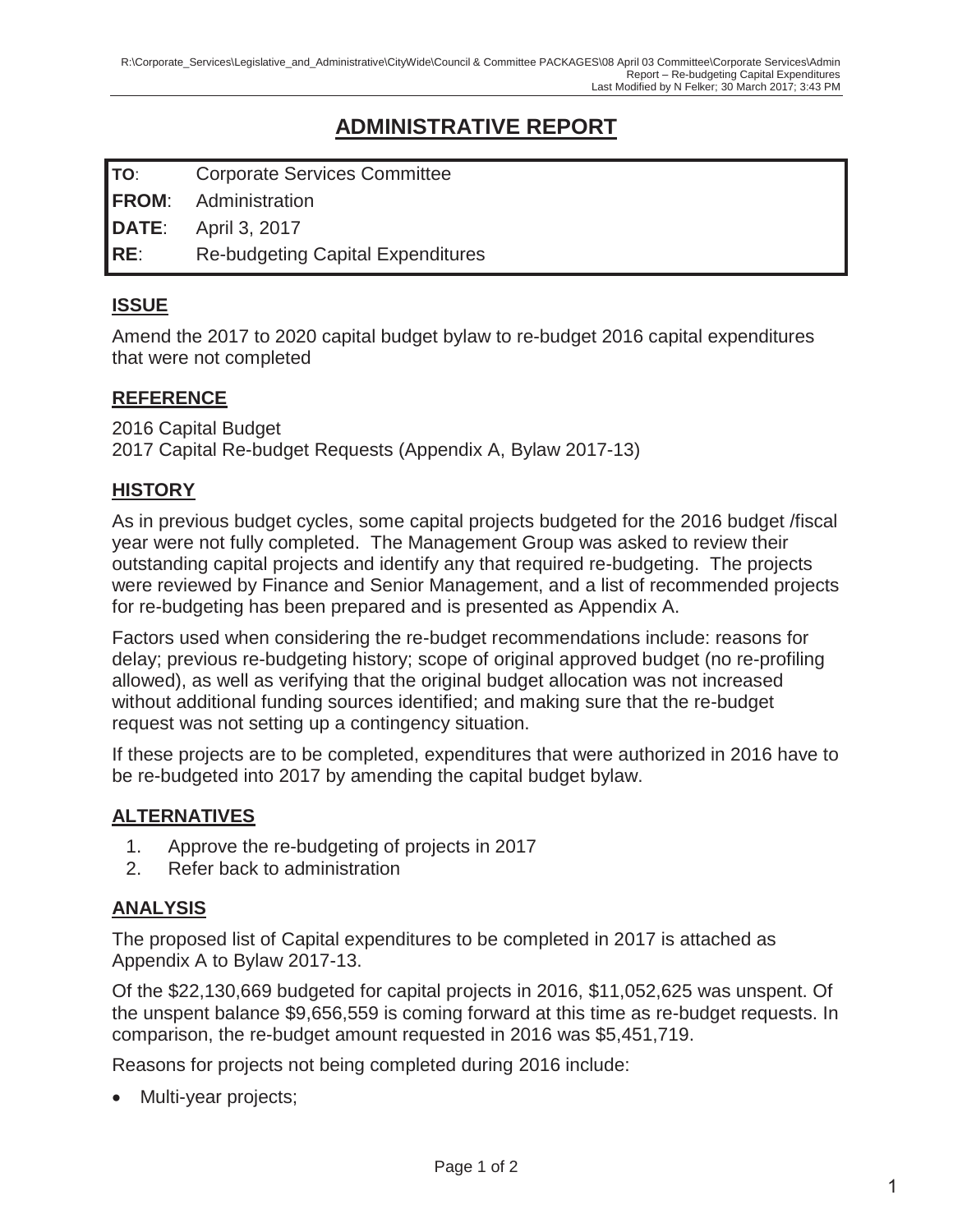- Staff, consultant and contractor availability;
- Delays due to late contract awards, coordination of efforts and external approvals;
- Goods ordered but not received prior to December 31, 2016.

It is anticipated that, if approved, most of the re-budget proposals will be completed in 2017, with one project extending into 2018 and multi-year projects that will carry on into 2018.

Of the \$9,656,559 in budget requests, \$6,652,930 is related to projects that were previously identified as coming from the appropriate City reserves. The balance, \$3,003,629 is related to projects with funding identified from outside funding sources like Gas Tax and Government Grants.

There are no requests for additional funds.

#### **ADMINISTRATIVE RECOMMENDATION**

THAT Council direct that Bylaw 2017-13, a bylaw to amend the 2017 to 2020 Capital Expenditure Program by re-budgeting 2016 capital expenditures in the amount of \$9,656,559, be brought forward for due consideration under the bylaw process.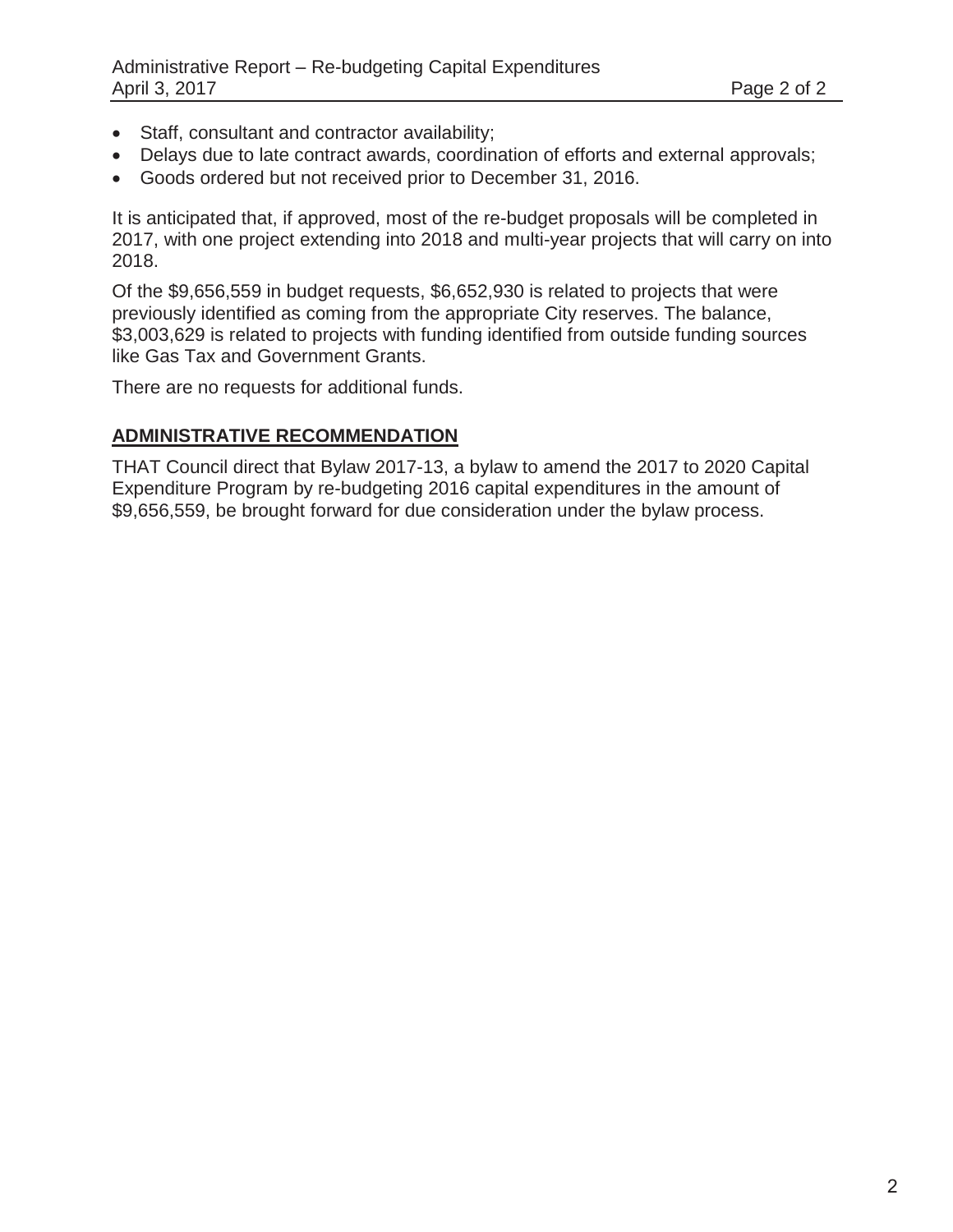## **CITY OF WHITEHORSE**

## **BYLAW 2017-13**

#### A bylaw to amend Capital Budget Bylaw 2016-41

WHEREAS section 238 of the *Municipal Act* (R. S. Y. 2002) provides that council shall by bylaw adopt an annual operating budget and a multi-year capital expenditure program; and

WHEREAS section 241 of the *Municipal Act* provides that no expenditure shall be made which increases total expenditures above what was approved in the annual operating budget or capital budget unless such expenditure is approved by bylaw; and

WHEREAS it has become necessary to increase the 2017 capital budget to provide for the re-budgeting of 2016 capital projects;

NOW THEREFORE the council of the municipality of the City of Whitehorse, in open meeting assembled, hereby ENACTS AS FOLLOWS:

- 1. The 2017 Capital Budget is hereby increased in the amount of \$9,656,559.00 to provide for the re-budgeting of 2016 capital projects as detailed in Appendix "A" attached hereto and forming part of this bylaw.
- 2. This bylaw shall come into full force and effect upon final passing thereof.

## **FIRST** and **SECOND READING**: **THIRD READING** and **ADOPTION**:

Mayor

City Clerk

\_\_\_\_\_\_\_\_\_\_\_\_\_\_\_\_\_\_\_\_\_\_\_\_\_\_\_

\_\_\_\_\_\_\_\_\_\_\_\_\_\_\_\_\_\_\_\_\_\_\_\_\_\_\_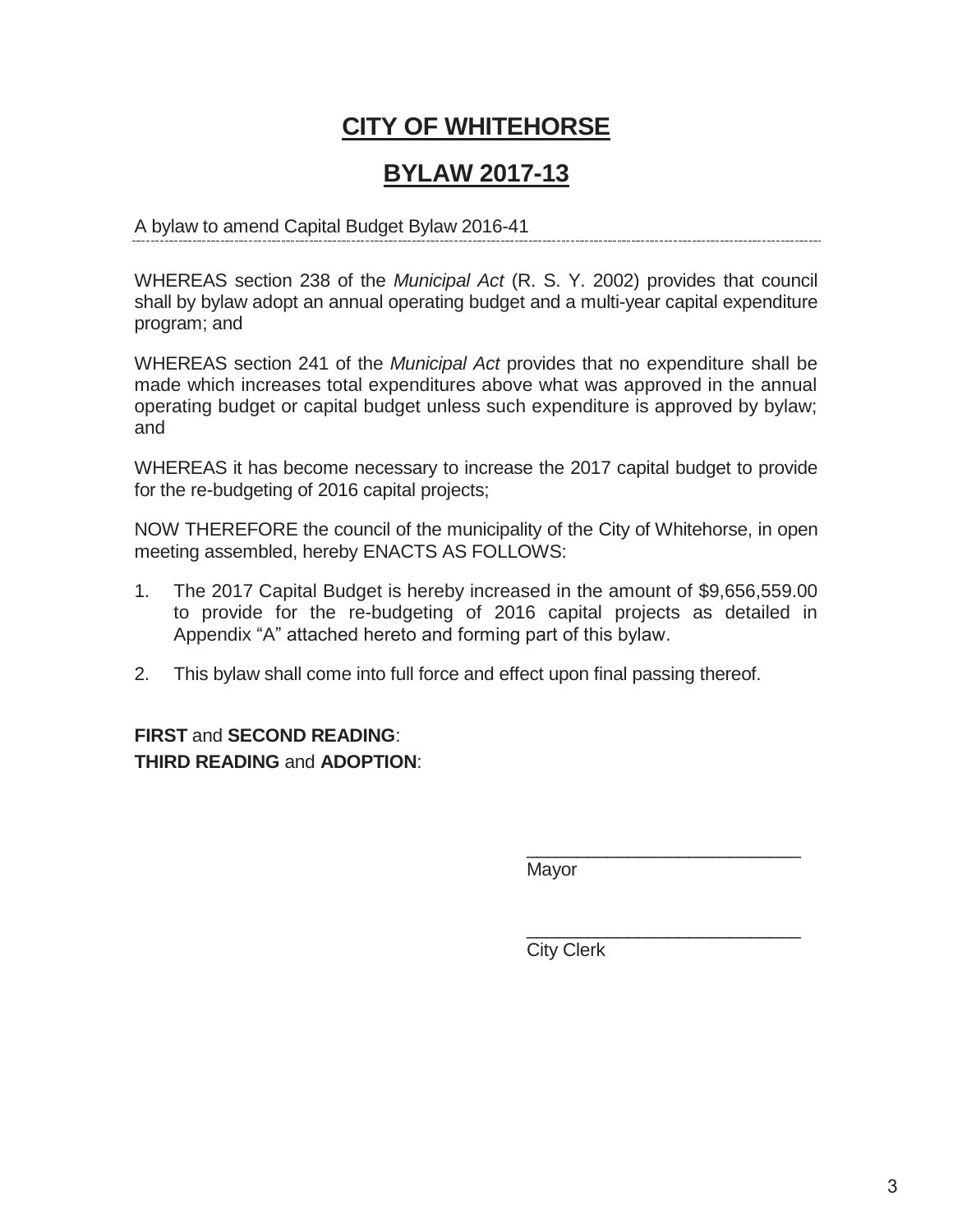| č       |
|---------|
| į       |
|         |
| ・くてて    |
|         |
|         |
|         |
| n<br>Ti |
| י<br>י  |
| 7 2 VU  |
|         |

| i    |
|------|
| ₫    |
| ׇ֚֬֡ |
|      |
|      |
|      |
|      |
|      |
|      |
|      |
|      |
|      |
|      |
|      |
|      |
|      |
|      |
| C    |
|      |
|      |
|      |
|      |
|      |
|      |
|      |
|      |
|      |
|      |
|      |
|      |
| j    |
|      |
|      |
|      |
|      |

|                                                | 2016 Capital Re-budget Requests                    | <b>BYLAW 2017-13</b>                                                                                                                                                                                                                                                                                                                               | APPENDIX "A"<br>$\mathbf I$      |                |                                  |
|------------------------------------------------|----------------------------------------------------|----------------------------------------------------------------------------------------------------------------------------------------------------------------------------------------------------------------------------------------------------------------------------------------------------------------------------------------------------|----------------------------------|----------------|----------------------------------|
| Department                                     | Project                                            | Comments                                                                                                                                                                                                                                                                                                                                           | <b>Budget</b><br>Revised<br>2016 | Expended<br>ÇИ | Requested<br>Re-budget<br>Amount |
| Infrastructure &<br>Operations                 | Asset Management                                   | system online. Going forward the focus will<br>be on the development of a formal Asset Management Strategy and on training to fully implement<br>This is a multi-year project to bring asset management<br>this strategy.                                                                                                                          | \$238,614                        | \$70,769       | \$167,845                        |
| Business &<br>Technology                       | Infrastructure<br>Computer                         | well as staff capacity issues. Re-budgeted funds will be spent on purchasing new desktop, laptop<br>computers, servers and network equipment that will replace those that are 5 or more years old.<br>Project delayed due to pending technology and platform decisions for computer infrastructure as<br>The project will be done in December 2017 | \$287,000                        | \$255,994      | \$31,006                         |
| Technology<br><b>Business &amp;</b>            | Acquisition<br>Software                            | installation of behaviour-based end-point protection/forensic anti-malware software and additional<br>The RFP evaluation for this project is still in progress. Funds will be spent on purchasing and<br>Microsoft Licenses. The project is schedule to be complete by October 2017.                                                               | \$210,000                        | \$83,890       | \$126,110                        |
| Business &<br>Technology                       | Security Cameras                                   | still being collected and examined. The re-budgeted funds will be spent on all required equipment<br>Additional security camera requirements from Bylaw, CGC, Transit and Landfill departments are<br>and installation as a result of the outcome of the requirements gathering and project scoping.<br>Done in December 2017.                     | \$86,507                         | \$21,978       | \$64,529                         |
| Business &<br>Technology<br>Systems            | ERP Development                                    | Project delays due to the ongoing discussions and collaboration with various City Departments on<br>collecting and gathering project requirements as well as due to the capacity issues within BTS in<br>terms of implementation. Funds will be spent on additional licenses for new financial systems<br>modules and implementation.              | \$72,571                         | \$7,589        | \$64,982                         |
| Technology<br><b>Business &amp;</b><br>Systems | Recreation Activity<br>Management<br>System        | licenses, data conversion/migration, implementation services, consulting, hardware, training and<br>Delays in project due to capacity issues with the vendor. Re-budgeted funds will be spent on<br>marketing campaigns.                                                                                                                           | \$113,500                        | \$48,940       | \$64,560                         |
| Business &<br>Technology<br>Systems            | Management<br>Paperless<br>Document                | implementation of SharePoint workflows for the next identified department. The work is expected<br>This project is still in execution stage. The re-budgeted funds will be spent on set up and<br>to be complete in December 2017.                                                                                                                 | \$69,384                         | \$19,040       | \$50,344                         |
| Technology<br><b>Business &amp;</b><br>Systems | ERP Final Phase                                    | also<br>budgeted funds will be spent on implementing the HRIS module or related training. There is<br>possibility of merging this funding together with ERP Development project. The work will be<br>awaiting instructions from other departments. The re-<br>This project is almost completed and<br>completed in December 2017.                  | \$12,321                         | \$9,519        | \$2,803                          |
| Technology<br><b>Business &amp;</b><br>Systems | Fire & Bylaw<br>Software                           | , further analysis to assess requirements for this project is in<br>progress. Funds will be spent on software licenses, consulting services for project implementation<br>This project is complete only partially<br>and hardware for the new system.                                                                                              | \$30,953                         | \$5,000        | \$25,953                         |
| Technology<br><b>Business &amp;</b><br>Systems | Radio & Location<br>Equipment                      | 'ত<br>This is a multi -year maintenance project. Re-budgeted funds will be spent on maintenance<br>radio and wireless infrastructure, repair materials and parts, consulting services.                                                                                                                                                             | \$32,674                         | \$19,975       | \$12,699                         |
| Bylaw Services                                 | Trail Signage                                      | Project delayed due to delivery and installation of signs; scheduled to be completed Fall 2017.                                                                                                                                                                                                                                                    | \$10,272                         | \$8,711        | \$1,561                          |
| <b>Bylaw Services</b>                          | Parks & Public<br>Open Space<br>Signage            | Project delayed due to late ordering and delivery of signs. Re-budgeted funds will be spent on<br>illegal dumping and off-road automobile signs. Work expected to be completed by Fall 2017.                                                                                                                                                       | \$10,000                         | \$3,158        | \$6,842                          |
| Engineering                                    | Livingstone Trail<br>Lagoon Odour<br>Mitigation    | This is a multi-year project. Re-budgeted funds will be spent on finalization of implementation plan<br>for odour mitigation recommendations. To be completed by March 2017 as per YG agreement.                                                                                                                                                   | \$1,780,292                      | \$563,490      | \$1,216,802                      |
| Engineering                                    | Remediation/<br>Porter Creek<br>Clean-up<br>Lagoon | Phase 2 of the project which is decommissioning of the sludge drying beds needs to be still<br>completed. The project is anticipated to be finished in October 2017.<br>to be finished in October 2017.                                                                                                                                            | \$147,126                        | \$47,633       | \$99,493                         |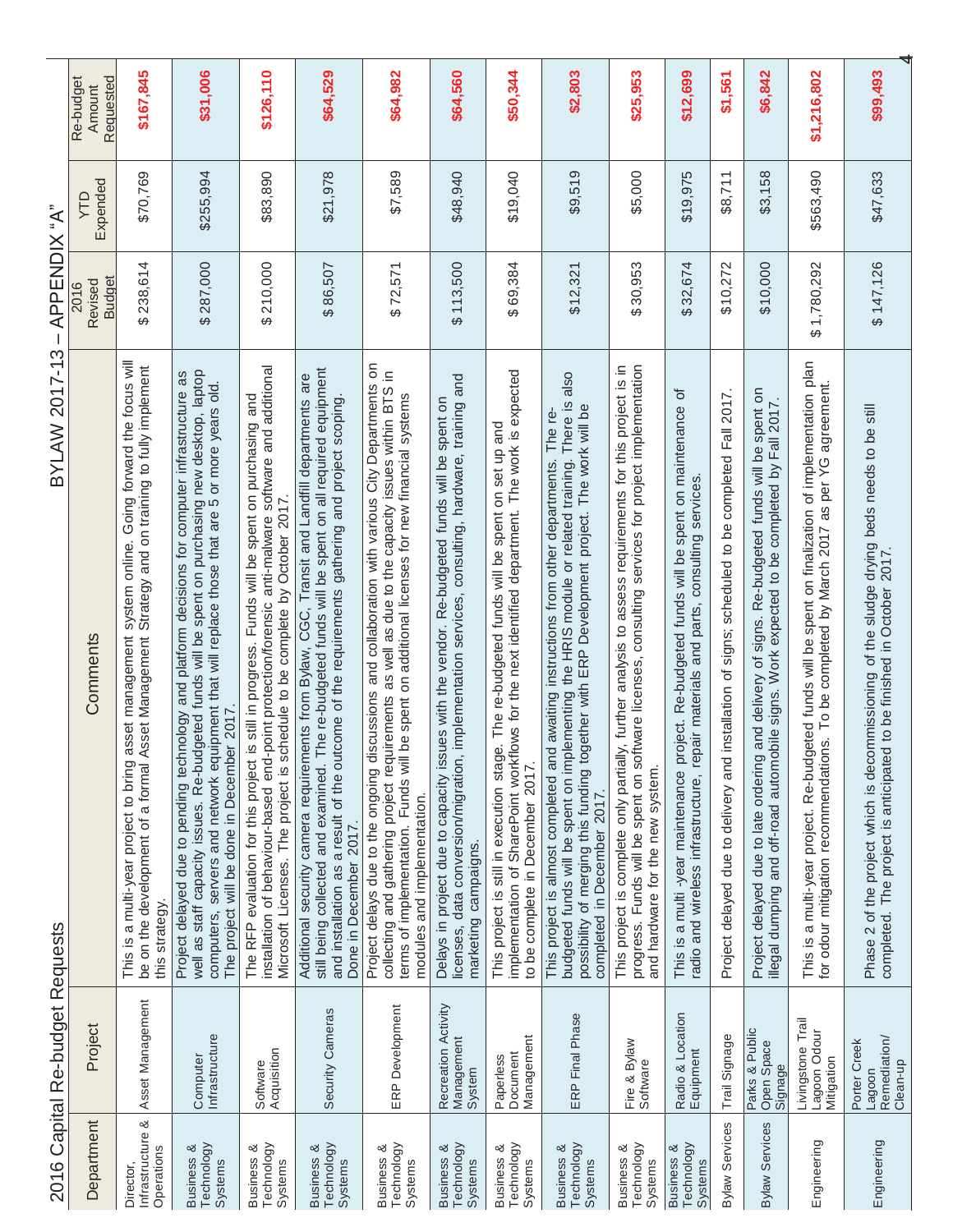|                                 | 2016 Capital Re-budget Requests                        | <b>BYLAW 2017-13</b>                                                                                                                                                                                                                                                                                                                                                                                                                   | APPENDIX "A"<br>$\bar{1}$        |               |                                  |
|---------------------------------|--------------------------------------------------------|----------------------------------------------------------------------------------------------------------------------------------------------------------------------------------------------------------------------------------------------------------------------------------------------------------------------------------------------------------------------------------------------------------------------------------------|----------------------------------|---------------|----------------------------------|
| Department                      | Project                                                | Comments                                                                                                                                                                                                                                                                                                                                                                                                                               | <b>Budget</b><br>Revised<br>2016 | Expended<br>ξ | Requested<br>Re-budget<br>Amount |
| Engineering                     | Black Street Stairs<br>Drainage                        | he RFQ is being updated to revise the scope of the project by<br>supplying the gabion baskets and drainage rock. It is anticipated that the work will be done by<br>October 2017.<br>intake on RFQ, but one that far exceeded the engineer's<br>estimate and the project budget. Ti<br>This project was delayed due to no                                                                                                              | \$80,000                         | \$3,687       | \$76,313                         |
| Engineering                     | Wheeler St West<br>Reconstruction -<br>Downtown        | This is a multi-year project. Re-budgeted funds will be spent on engineering recoveries and other<br>design and consultation costs that are not eligible under BCF funding agreement. LIC vote has<br>been approved and Building Canada CWW fund agreement has been signed, therefore the<br>reconstruction work has been schedule to occur in the 2017 and 2018 construction season.                                                  | \$206,000                        | \$19,654      | \$186,346                        |
| Engineering                     | ٠<br>Downtown<br>Reconstruction -<br>Ogilvie St. (4-8) | The landscaping within the boulevards and bulb-outs still need to be completed. The work is<br>anticipated to be done in September 2017.                                                                                                                                                                                                                                                                                               | \$9,677                          | \$254         | \$9,423                          |
| Engineering                     | Groundwater<br>Protection Planning                     | The well decommissioning is complete on Wells 1, 2, 3 and Well 6 site grading is done. Work<br>remaining is the implementing of groundwater projection recommendations from the Source<br>Plan. The work will be done in December 2017.<br>Water Assessment and Protection                                                                                                                                                             | \$400,000                        | \$115,037     | \$284,963                        |
| Engineering                     | Marwell Lift Station                                   | returned to Reserves since the City was able to obtain Gas<br>Preliminary engineering work and design started. Funding in the 2016 budget was from City<br>Reserves but \$780,000 can be returned to Reserves since the City was able to obtain G<br>Tax Approval for the project. Project completi                                                                                                                                    | \$880,000                        | \$82,590      | \$17,410                         |
| Engineering                     | Downtown<br>Reconstruction<br>Sixth Avenue             | This is a multi-year project. The re-budgeted funds will be spent on finalizing the design and<br>tendering the project. The agreement has been signed with YG in 2017 funded from BCF.                                                                                                                                                                                                                                                | \$28,402                         | \$25,024      | \$3,378                          |
| Engineering                     | Asphalt Paths                                          | construction of the Porter Creek connector path. This project will be completed in October 2017.<br>Phase 1 of the project has been completed. The re-budgeted funds will be spent on Phase 2                                                                                                                                                                                                                                          | \$360,000                        | \$155,324     | \$204,676                        |
| Engineering                     | Main St West Infill                                    | Project is substantially complete; re-budgeted funds will be spent on landscaping within the street<br>boulevards. The work will be done in July 2017.<br>in July 2017                                                                                                                                                                                                                                                                 | \$449,109                        | \$400,810     | \$48,299                         |
| Engineering                     | SCADA Program                                          | Project delayed as a result of shifting department resources and priorities. Re-budgeted funds will<br>be spent on completing SCADA upgrades in lift #3. Work is expected to be done in March 2017.                                                                                                                                                                                                                                    | \$164,837                        | \$125,694     | \$39,143                         |
| Engineering                     | Hidden Valley<br>Storm Pond<br>Expansion               | budgeted funds will be spent on a design, permitting and construction. The work is expected to be<br>This project was delayed due to necessary changes to its scope, followed by the acquisition of an<br>agreement has been signed to carry out project expansion<br>easement which allows for the construction of a permanent outfall for the storm pond. The re-<br>complete in October 2017. Gas Tax<br>with a long term solution. | \$188,101                        | \$22,814      | \$165,287                        |
| Environmental<br>Sustainability | SWAP<br>Implementation                                 | of direction from senior administration and council with regard<br>to the implementation priorities. Re-budgeted funds will be spent on implementing the SWAP,<br>communications, and outreach. Expected project completion date is December 2017<br>Project postponed due to a change                                                                                                                                                 | \$253,000                        | \$188,011     | \$64,989                         |
| Environmental<br>Sustainability | Monitoring Active<br>Transportation                    | Project was delayed due to contractor availability to complete the work before winter. Re-budgeted<br>monitoring equipment that was purchased in 2016. Work is<br>expected to be complete in summer 2017.<br>funds will be spent on Installing the                                                                                                                                                                                     | \$10,531                         | \$8,905       | \$1,626                          |
| Financial<br>Services           | PSAB Compliance                                        | PSAB compliance and therefore further review of corporate<br>reporting processes for TCA, contaminated sites and investigation into other liability reporting<br>Process revisions with regard to Tangible Capital Asset and Contaminated Sites have been<br>processes needs to be done. Project expected to be completed December 2017.<br>implemented. Both projects require                                                         | \$18,880                         | \$400         | \$18,480                         |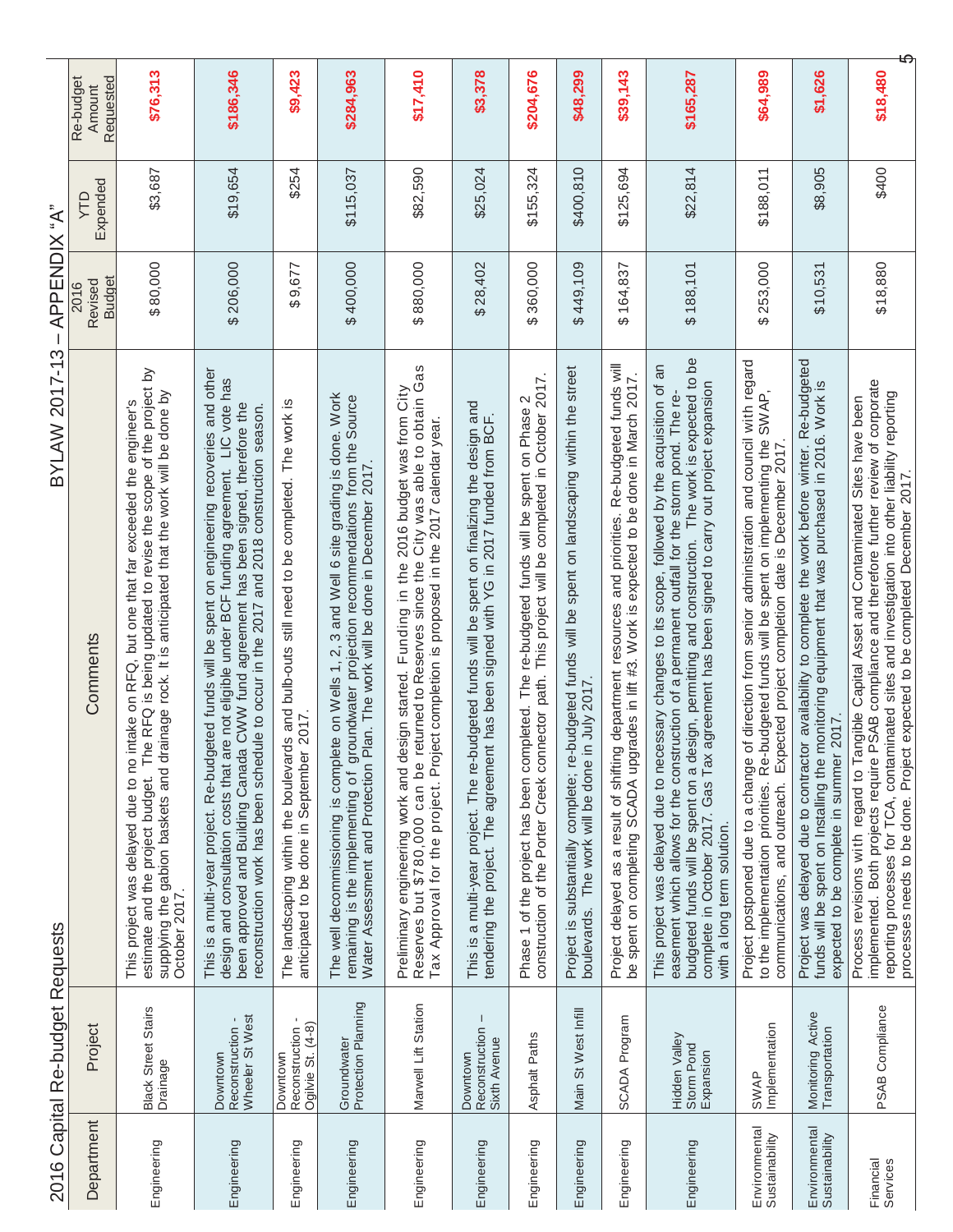| $\overline{C}$ |
|----------------|
|                |
| 7220           |

 $BYLAW 2017-13 - APPENDIX "A"$ 

|                                             | 2016 Capital Re-budget Requests              | $BYLAW 2017-13-APPENDIX "A"$                                                                                                                                                                                                                                                                                                                                                                                                                                                                         |                                  |                 |                                  |
|---------------------------------------------|----------------------------------------------|------------------------------------------------------------------------------------------------------------------------------------------------------------------------------------------------------------------------------------------------------------------------------------------------------------------------------------------------------------------------------------------------------------------------------------------------------------------------------------------------------|----------------------------------|-----------------|----------------------------------|
| Department                                  | Project                                      | Comments                                                                                                                                                                                                                                                                                                                                                                                                                                                                                             | <b>Budget</b><br>Revised<br>2016 | Expended<br>YТD | Requested<br>Re-budget<br>Amount |
| Emergency<br>Services<br>Fire &             | <b>EMO Equipment</b>                         | Project was delayed due to issues with staff capacity. Re-budgeted funds will be spent on<br>Equipment for the EOC. Project anticipated to be complete December 2017.                                                                                                                                                                                                                                                                                                                                | \$19,350                         | \$2,000         | \$17,350                         |
| Emergency<br>Services<br>Fire &             | <b>SCBA Replacement</b>                      | Project was delayed due to program restructuring and capacity issues. Re-budgeted funds will be<br>spent on Air Packs and equipment and it is expected to be complete in December 2017.                                                                                                                                                                                                                                                                                                              | \$102,656                        | \$59,000        | \$43,656                         |
| Emergency<br>Services<br>Fire &             | <b>Technical Rescue</b>                      | complete; the remaining funds will be spent on technical<br>rescue equipment by December 2017.<br>This project has been substantially                                                                                                                                                                                                                                                                                                                                                                | \$15,000                         | \$13,795        | \$1,205                          |
| Emergency<br>Services<br>Fire &             | Pumper/Tanker<br>Replacement                 | The project is still on track, the anticipated completion for this project date is in the Spring of 2017.<br>The project end date will be June 2017.                                                                                                                                                                                                                                                                                                                                                 | \$498,666                        | \$7,621         | \$491,045                        |
| Emergency<br>Services<br>Fire &             | Turnout Gear<br>Replacement                  | to more expensive costs of turnout gear, the remaining funds<br>and the new ones will allow next year for the adequate replacement of the gear.<br>This is an ongoing project and due t                                                                                                                                                                                                                                                                                                              | \$35,000                         | \$33,405        | \$1,595                          |
| Emergency<br>Services<br>Fire &             | Training Centre<br>Improvements              | This is an<br>ongoing project where the training props and tools are replaced on annual basis.<br>Project was delayed due to unavailable contractors and fall weather conditions.                                                                                                                                                                                                                                                                                                                    | \$12,969                         | \$75            | \$12,894                         |
| Administrative<br>Services<br>Legislative & | Management<br>Records                        | because issues with corporate records management proved to<br>identified in the earlier portions of the assessment. Project should be completed by summer 2017.<br>be more significant than first anticipated and the assessment of solutions became broader than<br>funds will be spent on a detailed assessment of records<br>management constructs (potential bylaws, policies, retention schedules) to address issues<br>originally envisioned. Re-budgeted<br>Project was not completed in 2016 | \$25,000                         | \$15,578        | \$9,422                          |
| Operations                                  | Major Bus Repairs                            | for this project were received late therefore remaining funds<br>This is an ongoing project. Invoices<br>need to be re-budgeted.                                                                                                                                                                                                                                                                                                                                                                     | \$105,000                        | \$99,609        | \$5,391                          |
| Operations                                  | Transit Fence<br>Repairs                     | Project not completed in 2016, re-budgeted funds will be spent on repairing fence at the<br>Transit/Carpenter Sign Shop yard. Work will be done by Fall 2017                                                                                                                                                                                                                                                                                                                                         | \$40,000                         | \$2,374         | \$37,626                         |
| Operations                                  | Major Equipment<br>Repairs                   | This is an ongoing, multi-year project; re-budgeted funds will be spent on major equipment parts<br>and repairs.                                                                                                                                                                                                                                                                                                                                                                                     | \$119,834                        | \$74,184        | \$25,000                         |
| Operations                                  | Duct Cleaning City<br>Buildings              | The remaining funds will be spent on<br>but is progressing.<br>duct cleaning which will be completed by Fall 2017<br>This project was only partially completed,                                                                                                                                                                                                                                                                                                                                      | \$115,350                        | \$34,844        | \$80,506                         |
| Operations                                  | Aquatic Centre<br>Maintenance                | This is ongoing project for maintenance work during the annual pool shutdown. Work was<br>January of 2017<br>completed in 2016 but not paid until                                                                                                                                                                                                                                                                                                                                                    | \$75,000                         | \$66,923        | \$8,077                          |
| Operations                                  | Emergency Exit<br>Snow/lce Roofs -<br>CGC    | snow/ice roofs at emergency exits at CGC can begin. The work is anticipated to be completed at<br>the end of 2017.<br>This project was not completed in 2016. As soon as the winter season ends the construction of                                                                                                                                                                                                                                                                                  | \$120,000                        | \$505           | \$119,495                        |
| Operations                                  | Kulan Satellite<br>Station Upgrades          | This project was delayed due to capacity issues; the re-budgeted funds will be spent on upgrades<br>at the Kulan Satellite Station which will be done at the end of 2017.                                                                                                                                                                                                                                                                                                                            | \$150,000                        | \$2,800         | \$147,200                        |
| Operations                                  | Selkirk Pump<br>House- Install Fire<br>Alarm | Design work for this project is complete; however the construction was delayed due to the<br>capacity issues. The work is anticipated to be done at the end of 2017.                                                                                                                                                                                                                                                                                                                                 | \$25,000                         | \$4,970         | \$20,030                         |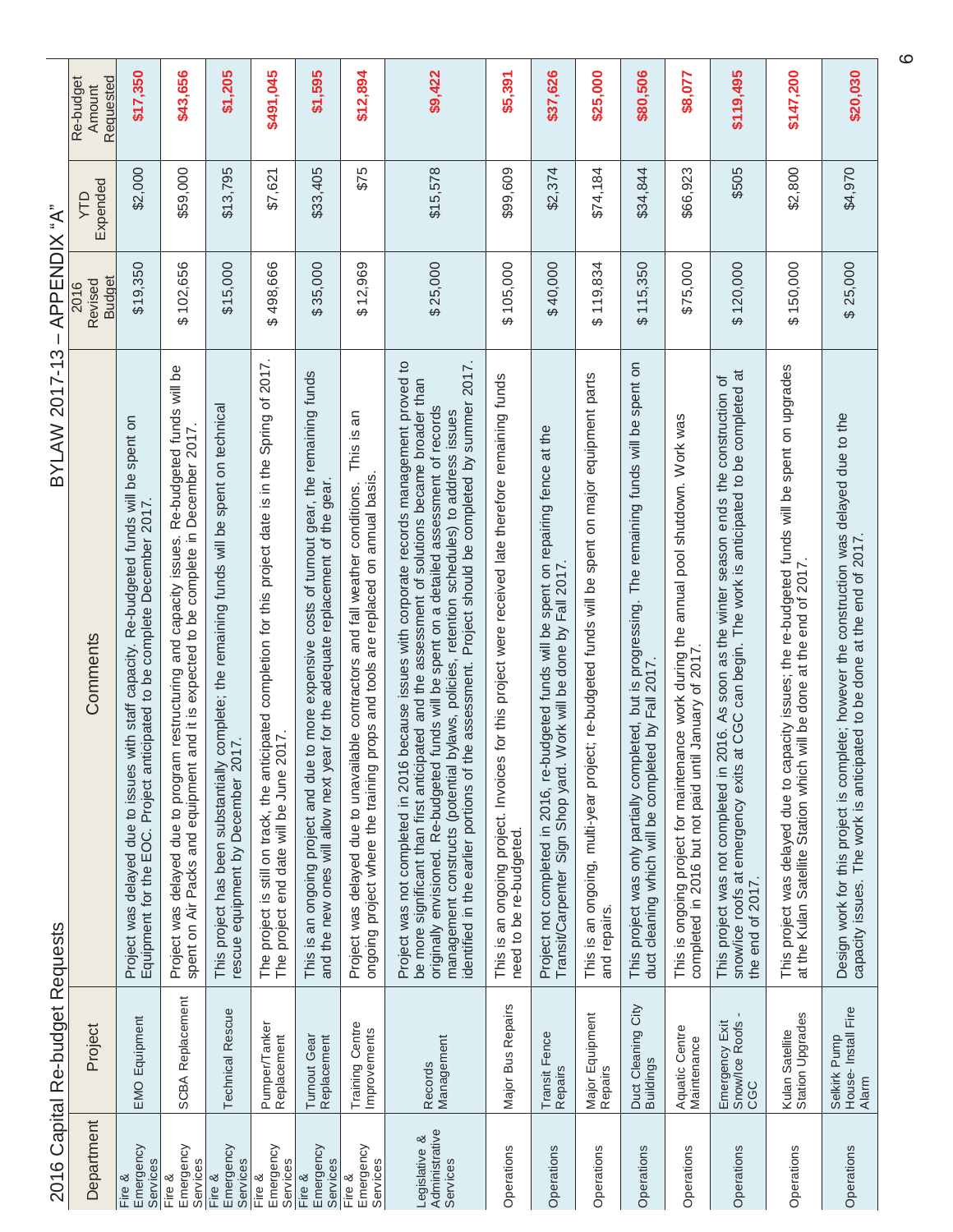|            | 2016 Capital Re-budget Requests                | <b>BYLAW 2017-13</b>                                                                                                                                                                                                                                                                                                                                                                  | APPENDIX "A"<br>$\overline{\phantom{a}}$ |                |                                  |
|------------|------------------------------------------------|---------------------------------------------------------------------------------------------------------------------------------------------------------------------------------------------------------------------------------------------------------------------------------------------------------------------------------------------------------------------------------------|------------------------------------------|----------------|----------------------------------|
| Department | Project                                        | Comments                                                                                                                                                                                                                                                                                                                                                                              | Budget<br>Revised<br>2016                | Expended<br>ЛD | Requested<br>Re-budget<br>Amount |
| Operations | Takhini Arena<br>Energy Upgrades               | This project is substantially complete; the remaining funds will be spent on shower and further<br>LED lighting upgrades at Takhini Arena. Gas Tax funding agreement has been extended and the<br>work will be done in Fall of 2017.                                                                                                                                                  | \$197,580                                | \$161,517      | \$36,063                         |
| Operations | Valleyview<br>Reservoir Building<br>Entrance   | Project design has been completed, tender has been finalized and construction work will begin in<br>spring of 2017. Budget has been increased and the Gas Tax funding Agreement is in place. Work<br>tender has been finalized and construction work will begin in<br>is planned to be completed in December 2017                                                                     | \$71,889                                 | \$32,982       | \$38,907                         |
| Operations | Mt. McIntyre Heat<br>Plants                    | Project design will be finalized in early 2017 and the construction is expected to be tendered<br>summer of 2017. The work will be completed at the end of 2017.                                                                                                                                                                                                                      | \$198,950                                | \$79,232       | \$119,718                        |
| Operations | Flooring Repairs<br>Facilities                 | This project was delayed due to capacity issues; the re-budgeted funds will be spent on flooring<br>repairs within the Recreation Facilities and it is anticipated to be done at the end of 2017.                                                                                                                                                                                     | \$68,000                                 | \$13,314       | \$54,686                         |
| Operations | Structure<br>Pool Slide 1<br>Upgrades          | Working on the design options for<br>the upgrades to the water slide tower in the Canada Games Centre Aquatic Centre has been<br>ongoing and at this point no anticipated project completion date has been established.<br>due to capacity issues.<br>The project has not been completed                                                                                              | \$136,480                                | \$13,300       | \$123,180                        |
| Operations | Energy Upgrades -<br>Canada Games<br>Centre    | funding agreement has been extended and the work will be<br>This project has been substantially complete; the remaining funds will be spent on further LED<br>lighting upgrades at CGC. Gas Tax<br>done in Fall of 2017.                                                                                                                                                              | \$225,080                                | \$166,719      | \$58,361                         |
| Operations | Snow Dump<br>Development                       | This is a multi-year project; re-budgeted funds will be spent on testing existing sites and planning<br>and developing new snow dumps. Work is ongoing; project duration depends on the test results<br>and recommendations.                                                                                                                                                          | 57,837<br>ക                              | \$16,436       | \$41,402                         |
| Operations | Small Equipment<br>Replacement                 | to unfinished review of small equipment. Re-budgeted funds<br>will be spent on replacement of existing small equipment which will be done by the end of 2017<br>The project was not completed due                                                                                                                                                                                     | \$63,000                                 | \$52,892       | \$10,108                         |
| Operations | Replacement UPS<br>Batteries                   | This project was delayed due to capacity issues; the re-budgeted funds will be spent on UPS<br>batteries replacement to traffic signals and the work will be completed in Fall 2017.                                                                                                                                                                                                  | \$13,753                                 | \$9,024        | \$4,729                          |
| Operations | Major Sidewalk<br>Repairs                      | This project was delayed due to capacity issues and unresolved communication with the affected<br>property owners. The work is planned to be completed by Fall 2017.                                                                                                                                                                                                                  | 50,000<br>$\Theta$                       | \$7,669        | \$42,331                         |
| Operations | Permanent<br>Crosswalk Markings                | This project was delayed due to capacity issues, weather and road conditions. The work is<br>anticipated to be completed by Fall 2017                                                                                                                                                                                                                                                 | 105,000<br>↔                             | \$55,657       | \$49,343                         |
| Operations | Bike Route Signage<br>$-TDM$                   | The re-budgeted funds will be spent on bike<br>This project was delayed due to capacity issues.<br>Fall 2017.<br>route signage which will be done in                                                                                                                                                                                                                                  | \$10,000                                 | \$6,630        | \$3,370                          |
| Operations | Para Ramp Infills                              | This project was not complete due to capacity issues. The re-budgeted funds will be spent on<br>installation and repairs of para ramps which will be done in Fall 2017                                                                                                                                                                                                                | \$30,000                                 | \$9,136        | \$20,864                         |
| Operations | Building<br>Consolidation                      | This is a multiyear project, design work is in progress and construction will be tendered in summer<br>of 2017. Re-budgeted funds will be spent on the design and construction of the new Operations<br>Building. Gas Tax agreement is in place to provide partial funding.                                                                                                           | \$5,039,285                              | \$1,427,899    | \$3,611,386                      |
| Operations | Environmental<br>Assessments -<br>Surplus Prop | This project is connected to the Building Consolidation project. Due to delays in BCP project some<br>commitments already arranged. The re-budgeted funds will be spent on assessing the remaining<br>assessments needed to wait; however the work is moving forward in 2017 with prior year<br>properties. The project will be finalized upon completion of the Operations Building. | \$99,991                                 | SO             | \$99,991                         |
|            |                                                |                                                                                                                                                                                                                                                                                                                                                                                       |                                          |                |                                  |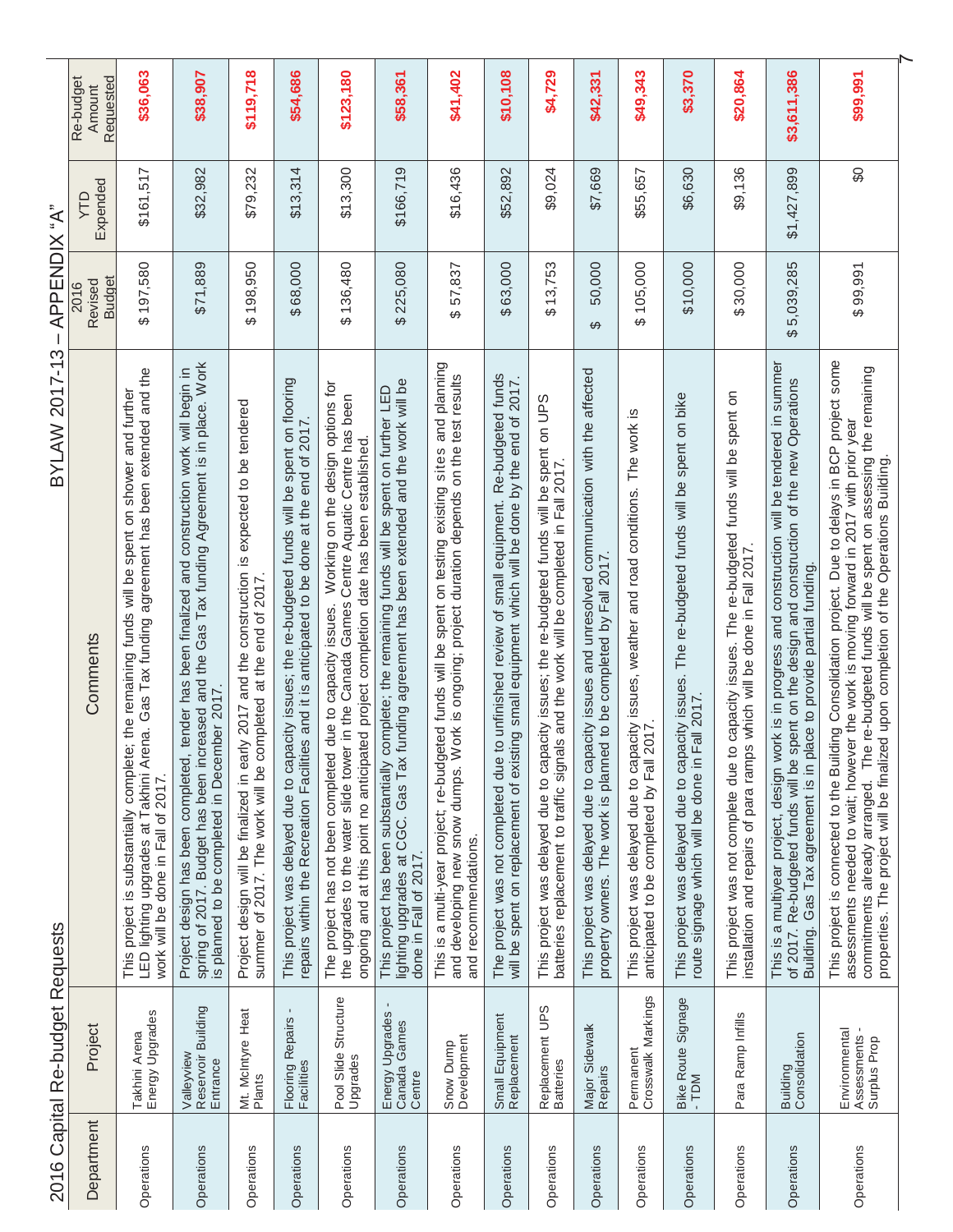| 2016 Capital Re-budget Requests                                                            | <b>BYLAW 2017-13</b><br>Comments                                                                                                                                                                | APPENDIX "A"<br><b>Budget</b><br>Revised<br>2016<br>$\overline{\phantom{a}}$ | Expended<br>ÇИ | Requested<br>Re-budget<br>Amount |
|--------------------------------------------------------------------------------------------|-------------------------------------------------------------------------------------------------------------------------------------------------------------------------------------------------|------------------------------------------------------------------------------|----------------|----------------------------------|
|                                                                                            | This project was delayed due to capacity issues; the re-budgeted funds will be spent on upgrades<br>and repairs to Clyde Wann Lift Building which will be done at the end of 2017               | \$175,000                                                                    | \$471          | \$174,529                        |
|                                                                                            | Project delayed due to capacity issues and contractor availability; re-budgeted funds will be spent<br>on finalizing the CIBC shelter and bench project. Anticipated completion in August 2017. | \$16,553                                                                     | \$10,144       | \$6,409                          |
| playground will be completed by Fall 2017.                                                 | Project was delayed due to availability of contractors. The retaining wall adjacent to the                                                                                                      | \$25,000                                                                     | \$1,200        | \$23,800                         |
| Project was delayed due to late delivery of equipment.                                     | The re-budgeted funds will be spent on<br>equipment installation and is schedule to be completed by summer 2017.                                                                                | \$88,238                                                                     | \$38,186       | \$50,052                         |
| current size. The work will be completed in summer 2017.                                   | Project partially completed; the re-budgeted funds will be spent on tent walls required to match                                                                                                | \$25,000                                                                     | \$15,296       | \$9,704                          |
|                                                                                            | This project was delayed due to the late delivery of equipment that came after the ground was too<br>frozen to install. The installation work is schedule to be completed by summer 2017.       | \$296,000                                                                    | \$128,119      | \$167,881                        |
| will be spent on brick work on Main                                                        | Project was delayed due to weather constraints and contractor availability. The re-budgeted funds<br>Street which will be completed in August 2017.                                             | \$41,556                                                                     | \$37,682       | \$3,874                          |
| This is a multi-year implementation<br>complete in December 2017.                          | Project is expected to be<br>project. The ongoing work will focus on completion of The<br>Point Park feasibility study, trail planning and recreational improvements.                           | \$65,833                                                                     | \$36,031       | \$29,802                         |
| This project is almost complete.                                                           | The re-budgeted funds will be spent on consultant fees to finalize<br>report that addresses the KDFN concerns. The project should be finalized in June 2017                                     | \$35,925                                                                     | \$30,934       | \$4,991                          |
| Project was delayed due to scope changes a<br>work is expected to be completed early 2018. | changes and late council award of consulting contract. The                                                                                                                                      | \$100,000                                                                    | \$795          | \$99,205                         |
| expected to be complete December 2017.                                                     | This is a multi-year project that has been delayed due to change in council priorities. The work is                                                                                             | \$43,318                                                                     | \$7,677        | \$35,641                         |
| will be spent on geotechnical work<br>2017.                                                | Re-budgeted funds<br>and final reporting. Project is expected to be complete in April<br>This project was delayed due to scope changes to complete further field work.                          | \$368,414                                                                    | \$236,928      | \$131,486                        |
| Delay in council award of contract.                                                        | Consulting work will be completed in October 2017                                                                                                                                               | \$75,000                                                                     | \$78           | \$74,922                         |
| Gas Tax funding agreement has been extended to September 2017                              | This project was delayed due to capacity issues and a lengthy engineering design, YESAB review<br>and water license process. The construction work is expected to be done in September of 2017. | \$84,791                                                                     | \$11,007       | \$73,784                         |

ADDENDIY "A" **RYI AW 2017-13**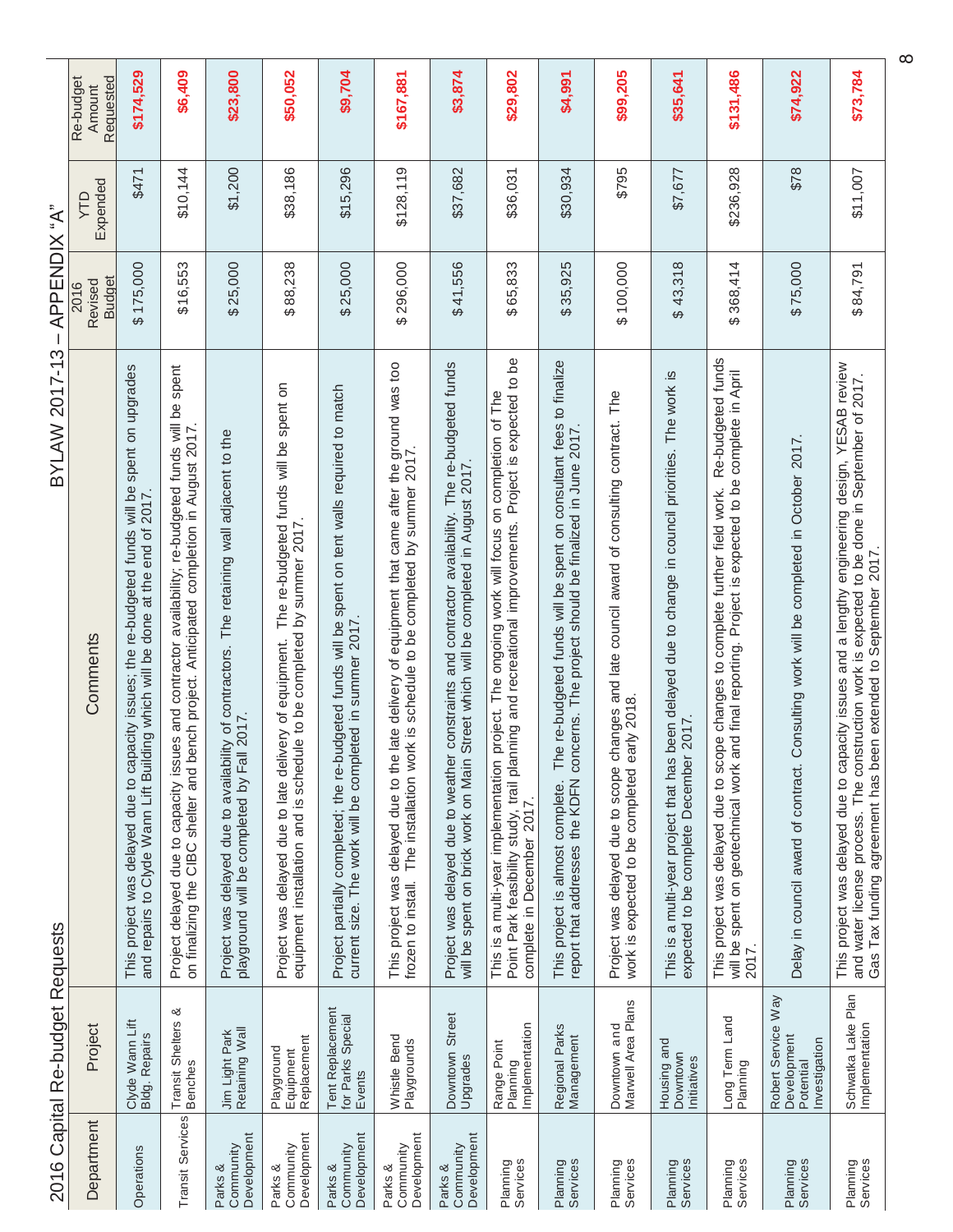|                                 | Requested<br>Re-budget<br>Amount | \$9,857                                                                                                                                                  | \$15,464                                                                                                                                                                            | \$27,823                                                                                                                                                                                                                                | \$14,233                                                                                                                                                                                                                                                                               | \$4,936                                                                                                                                                                                                                                                  | \$107,476                                                                                                                                                                                     | \$108,649                                                                                                                                                                                  | \$19,501                                                                                                                                                                                               | \$37,679                                                                                                                                                                                                                                                             | \$10,302                                                                                                                                                                    | \$19,705                                                                                                                                                                                               | \$4,062                                                                                                                                                                                                                          | \$9,656,559  |
|---------------------------------|----------------------------------|----------------------------------------------------------------------------------------------------------------------------------------------------------|-------------------------------------------------------------------------------------------------------------------------------------------------------------------------------------|-----------------------------------------------------------------------------------------------------------------------------------------------------------------------------------------------------------------------------------------|----------------------------------------------------------------------------------------------------------------------------------------------------------------------------------------------------------------------------------------------------------------------------------------|----------------------------------------------------------------------------------------------------------------------------------------------------------------------------------------------------------------------------------------------------------|-----------------------------------------------------------------------------------------------------------------------------------------------------------------------------------------------|--------------------------------------------------------------------------------------------------------------------------------------------------------------------------------------------|--------------------------------------------------------------------------------------------------------------------------------------------------------------------------------------------------------|----------------------------------------------------------------------------------------------------------------------------------------------------------------------------------------------------------------------------------------------------------------------|-----------------------------------------------------------------------------------------------------------------------------------------------------------------------------|--------------------------------------------------------------------------------------------------------------------------------------------------------------------------------------------------------|----------------------------------------------------------------------------------------------------------------------------------------------------------------------------------------------------------------------------------|--------------|
|                                 | Expended<br>ÇИ                   | \$20,143                                                                                                                                                 | \$160,536                                                                                                                                                                           | \$37,241                                                                                                                                                                                                                                | \$1,975                                                                                                                                                                                                                                                                                | \$3,661                                                                                                                                                                                                                                                  | \$9,174                                                                                                                                                                                       | \$36,351                                                                                                                                                                                   | \$40,499                                                                                                                                                                                               | \$42,321                                                                                                                                                                                                                                                             | \$4,750                                                                                                                                                                     | \$20,295                                                                                                                                                                                               | \$10,568                                                                                                                                                                                                                         | \$5,726,042  |
| APPENDIX "A"<br>$\mathbf{I}$    | <b>Budget</b><br>Revised<br>2016 | \$30,000                                                                                                                                                 | \$176,000                                                                                                                                                                           | \$65,064                                                                                                                                                                                                                                | \$16,208                                                                                                                                                                                                                                                                               | \$8,597                                                                                                                                                                                                                                                  | \$116,650                                                                                                                                                                                     | \$145,000                                                                                                                                                                                  | \$60,000                                                                                                                                                                                               | \$80,000                                                                                                                                                                                                                                                             | \$15,052                                                                                                                                                                    | \$40,000                                                                                                                                                                                               | \$14,630                                                                                                                                                                                                                         | \$16,183,250 |
| <b>BYLAW 2017-13</b>            | Comments                         | Project delayed due to capacity issues; re-budgeted funds will be spent on replacement<br>be done by September 2017.<br>programming equipment which will | he re-budgeted funds will be spent on the remaining invoices<br>still to be received. The project should be finalized in June 2017.<br>$\vdash$<br>This project is almost complete. | work will focus on further upgrading and improving site area and landfill gas study. Project will be<br>This project was not completed due to staff availability and competing priorities. The remaining<br>finalized in November 2017. | The research and design work implementing new OH&S safety rules regarding asbestos handling<br>and re-designed therefore could not be completed on time.<br>and disposal continues and the barricades will be purchased when plans are finalized.<br>This project has been re-assessed | The major portion of this project has been completed. The final work will focus on upgrading the<br>main touch screen controls and integrating with SCADA system at the Porter Creek Flush Tank.<br>November 2017.<br>Work anticipated to be finished in | This project was delayed due to staff availability. The job proposal is scheduled to go to RFQ. The<br>work on Copper Ridge Pump house controls is expected to be finished by September 2017. | This project was delayed due to late engineering design and poor weather conditions. The work<br>on repairing the Livingstone Trail Lagoon discharge line will be completed by August 2017 | completed; the remaining funds will be spent on upgrading the<br>remaining control valves and installing PRVs. Work is anticipated to be done in November 2017.<br>This project has been substantially | This project was delayed due to other urgent priorities like major pump and equipment failures that<br>took precedence. Re-budgeted funds will be spent on finishing the upgrades at Ponderosa Station<br>and the work is schedule to be completed in December 2017. | This project has been partially completed; the remaining funds will be spent on developing fuel<br>storage bylaw. The work is expected to be completed in December of 2017. | This project is half-way done, the remaining funds will be spent on access hatches for the<br>Livingstone Lagoon influent chamber. The tendering and purchasing will be completed in<br>September 2017 | new PLC at the Crow Street Lift Station. Work expected to be<br>This project is almost complete; the remaining funds will be spent on finishing the main SCADA<br>screen upgrade changes to match<br>completed by December 2017. | Totals       |
| 2016 Capital Re-budget Requests | Project                          | Programming<br>Equipment                                                                                                                                 | Canada 150 Capital<br>Countdown to<br>Project                                                                                                                                       | Landfill Upgrades                                                                                                                                                                                                                       | Improvements at<br>Landfill Transfer<br>Station<br>Safety                                                                                                                                                                                                                              | Porter Creek Flush<br>Batteries and<br>Tank Valves,<br>Inverter                                                                                                                                                                                          | Pump house and<br>Recirculation                                                                                                                                                               | Long Term Storage<br>Facility Discharge<br>Livingstone Trail<br>Line                                                                                                                       | Rebuild Pressure<br>Control Valves City<br>Wide                                                                                                                                                        | Sustaining Station<br>Upgrades<br>Ponderosa St.                                                                                                                                                                                                                      | Groundwater<br>Protection Planning                                                                                                                                          | Lagoon Access<br>Livingston Trail<br>Hatches                                                                                                                                                           | Small Lift Station<br>Upgrades                                                                                                                                                                                                   |              |
|                                 | Department                       | Recreation &<br>Facility Services                                                                                                                        | Recreation &<br>Facility Services                                                                                                                                                   | Water & Waste<br>Services                                                                                                                                                                                                               | Water & Waste<br>Services                                                                                                                                                                                                                                                              | Water & Waste<br>Services                                                                                                                                                                                                                                | Water & Waste<br>Services                                                                                                                                                                     | Water & Waste<br>Services                                                                                                                                                                  | Water & Waste<br>Services                                                                                                                                                                              | Water & Waste<br>Services                                                                                                                                                                                                                                            | Water & Waste<br>Services                                                                                                                                                   | Water & Waste<br>Services                                                                                                                                                                              | Water & Waste<br>Services                                                                                                                                                                                                        |              |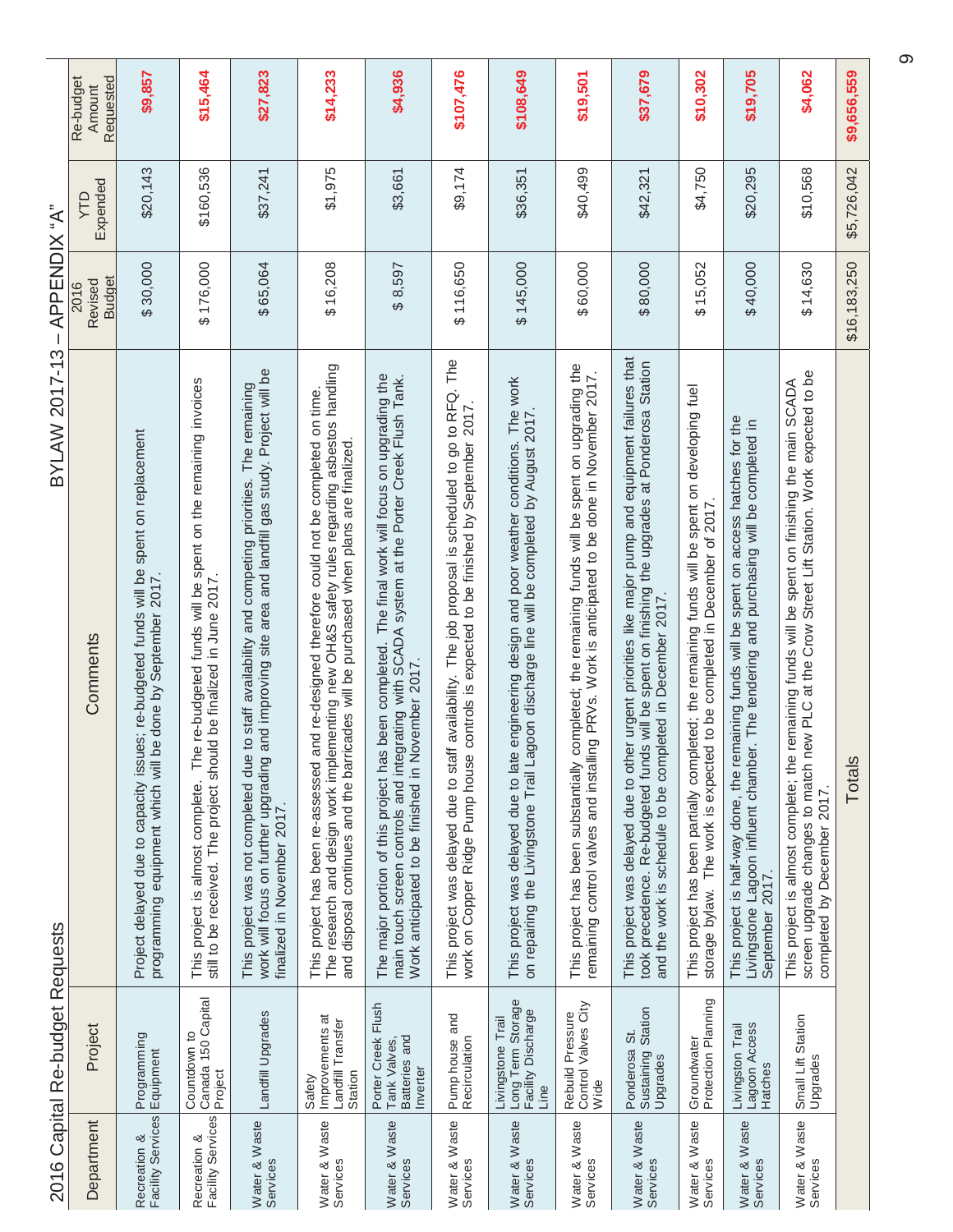## **ADMINISTRATIVE REPORT**

**TO**: Corporate Services Committee **FROM**: Administration **DATE** April 3, 2017 **RE**: Amend Fees and Charges Bylaw (1st Quarter Changes)

## **ISSUE**

Amendments to the Fees and Charges Bylaw

#### **REFERENCE**

Fees and Charges Manual – Appendix A Bylaw 2014-12

#### **HISTORY**

As part of the quarterly review, the Financial Services Department compiles a list of suggested changes to the City's fees and charges as submitted by the management group.

#### **ALTERNATIVES**

- 1. Adopt the changes to fees and charges as recommended
- 2. Do not adopt the fees and charges and refer back to administration

#### **ANALYSIS**

Following is a list of all the requests submitted, including increases, changes, and wording amendments:

- Add new permit fees for smaller development permit and demolition projects. These new fees reflect reduced costs for smaller projects that require less intensive review
- Amend implementation dates of specific facility rental charges to align the fees with the launch of new software.

## **ADMINISTRATIVE RECOMMENDATION**

THAT Council direct that Bylaw 2017-12, a bylaw to amend the Fees and Charges Bylaw, be brought forward for due consideration under the bylaw process.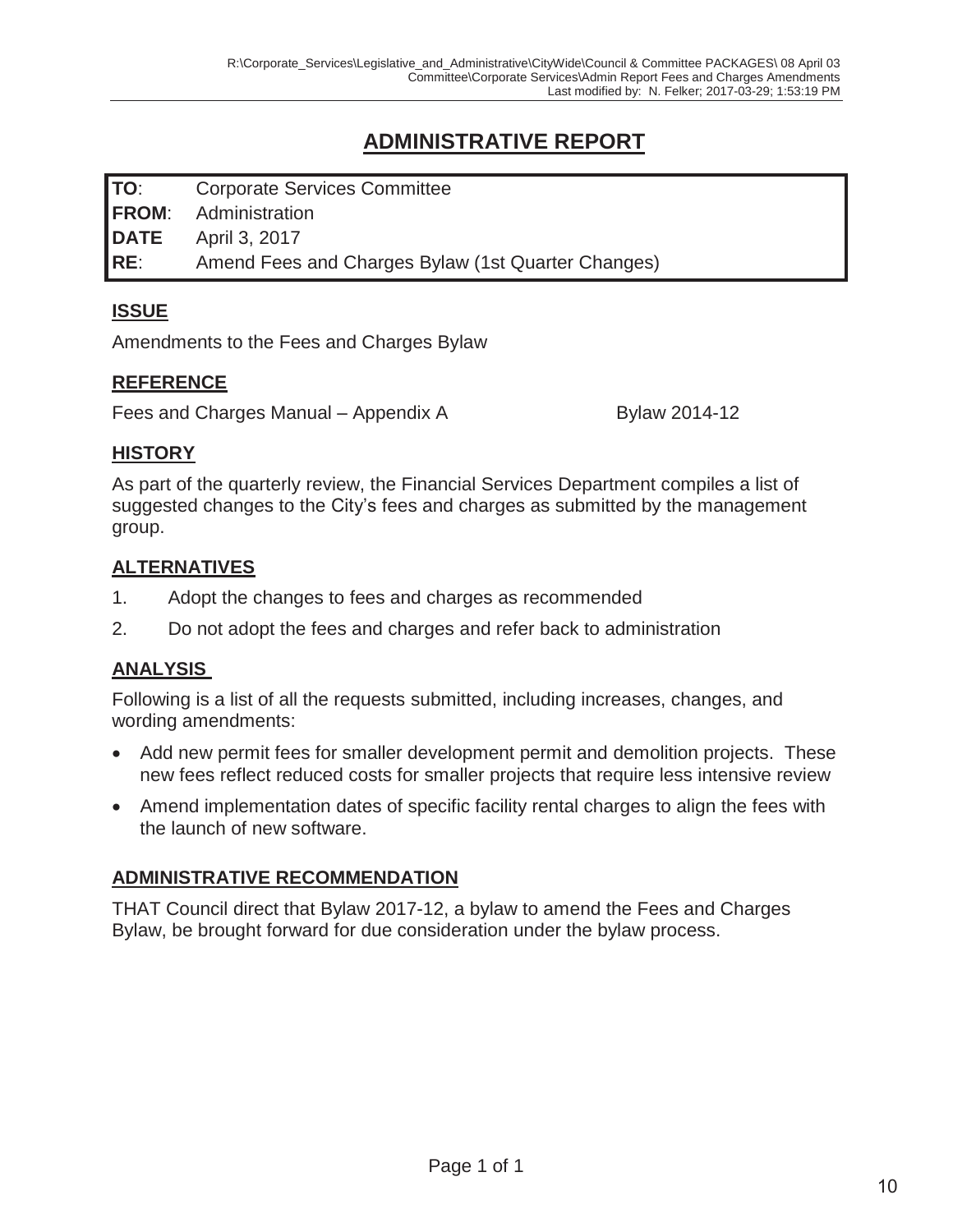## **CITY OF WHITEHORSE**

## **BYLAW 2017-12**

A bylaw to amend Fees and Charges Bylaw 2014-36

WHEREAS section 220 of the *Municipal Act* (R.S.Y. 2002) provides that council may by bylaw amend or vary bylaws; and

WHEREAS all City of Whitehorse municipal fees and charges are consolidated into one bylaw; and

WHEREAS it is deemed desirable that the Fees and Charges Bylaw be amended to reflect changes required as a result of a quarterly review;

NOW THEREFORE the council of the municipality of the City of Whitehorse, in open meeting assembled, hereby ENACTS AS FOLLOWS:

- 1. The fee schedule attached to and forming part of Fees and Charges Bylaw 2014-36 is hereby amended by repealing existing Schedules 5 and 9 and substituting therefore new Schedules 5 and 9 attached hereto as Appendix "A" and forming part of this bylaw.
- 2. This bylaw shall come into full force and effect on and from final passage thereof.

## **FIRST** and **SECOND READING**: **THIRD READING** and **ADOPTION**:

Mayor

\_\_\_\_\_\_\_\_\_\_\_\_\_\_\_\_\_\_\_\_\_\_\_\_\_\_\_\_\_\_

\_\_\_\_\_\_\_\_\_\_\_\_\_\_\_\_\_\_\_\_\_\_\_\_\_\_\_\_\_\_

City Clerk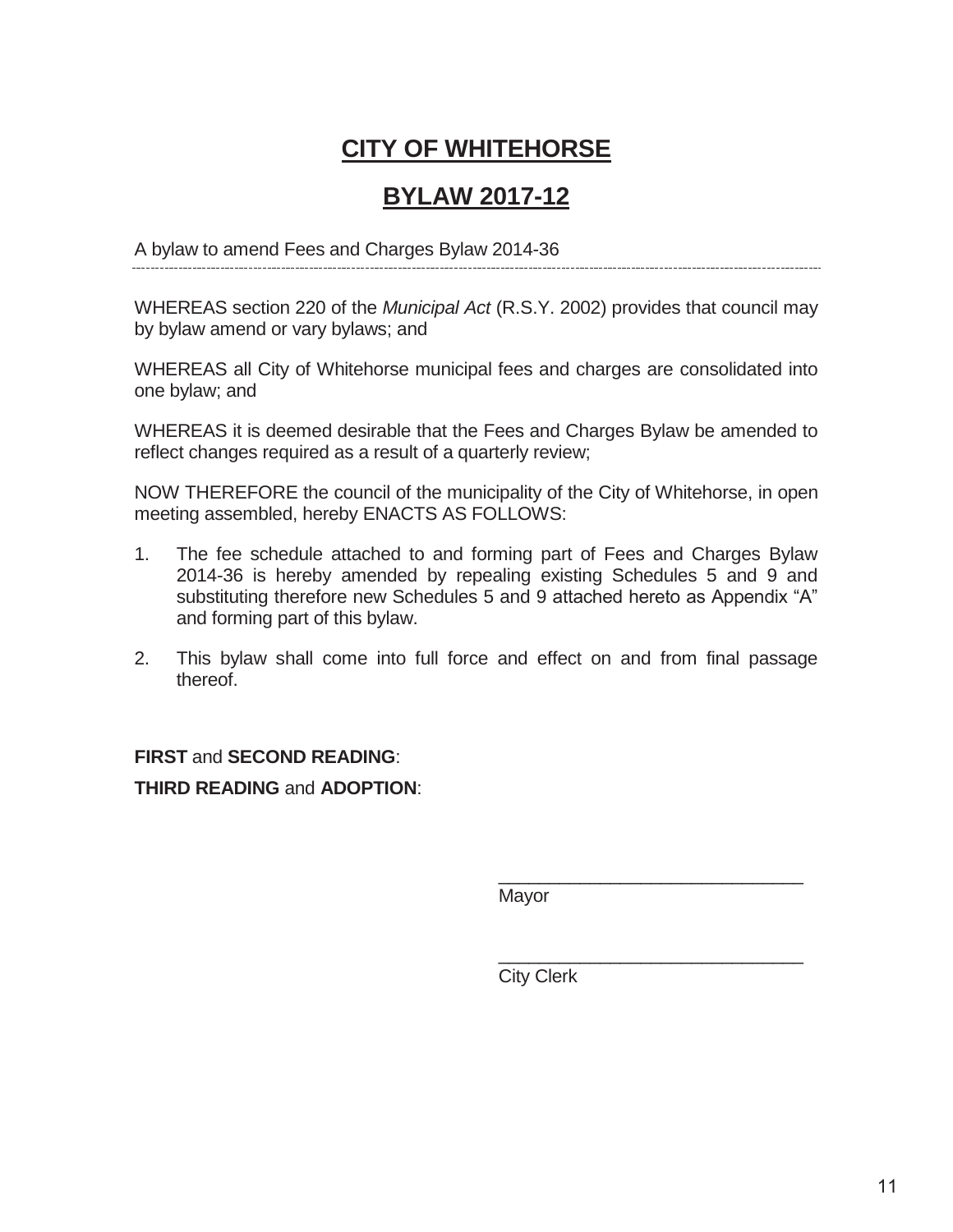# **CITY OF WHITEHORSE**

## **BYLAW 2017-12**

## **Explanatory Notes:**

The attached bylaw amends the Fees and Charges Bylaw to reflect changes required as per a quarterly operational review.

The changes are highlighted and include two new fees and an amendment to the applicable date for an existing fee as detailed herein:

- Add a new permit fee for "Change of Use Development Permit-no zoning improvements" which will address smaller, less intensive applications. This is a lesser fee more appropriately scaled to the level of administrative review and zoning changes required for this type of development site.
- Add a new permit fee for "Demolition of a Structure-buildings under 75 square metres in area" which will capture most of the small demo projects for accessory structures that are fairly simple in nature. This is a lesser fee more appropriately scaled to the level of administrative review. As well, it creates consistency with the related Building Permit fee.
- Amend current date for the Dry Floor (Arenas), Rental Parking and Rental Meeting Space fees to be effective as of June 1, 2017 instead of September 1, 2017. The date change will help to align fees with the launch of the new software.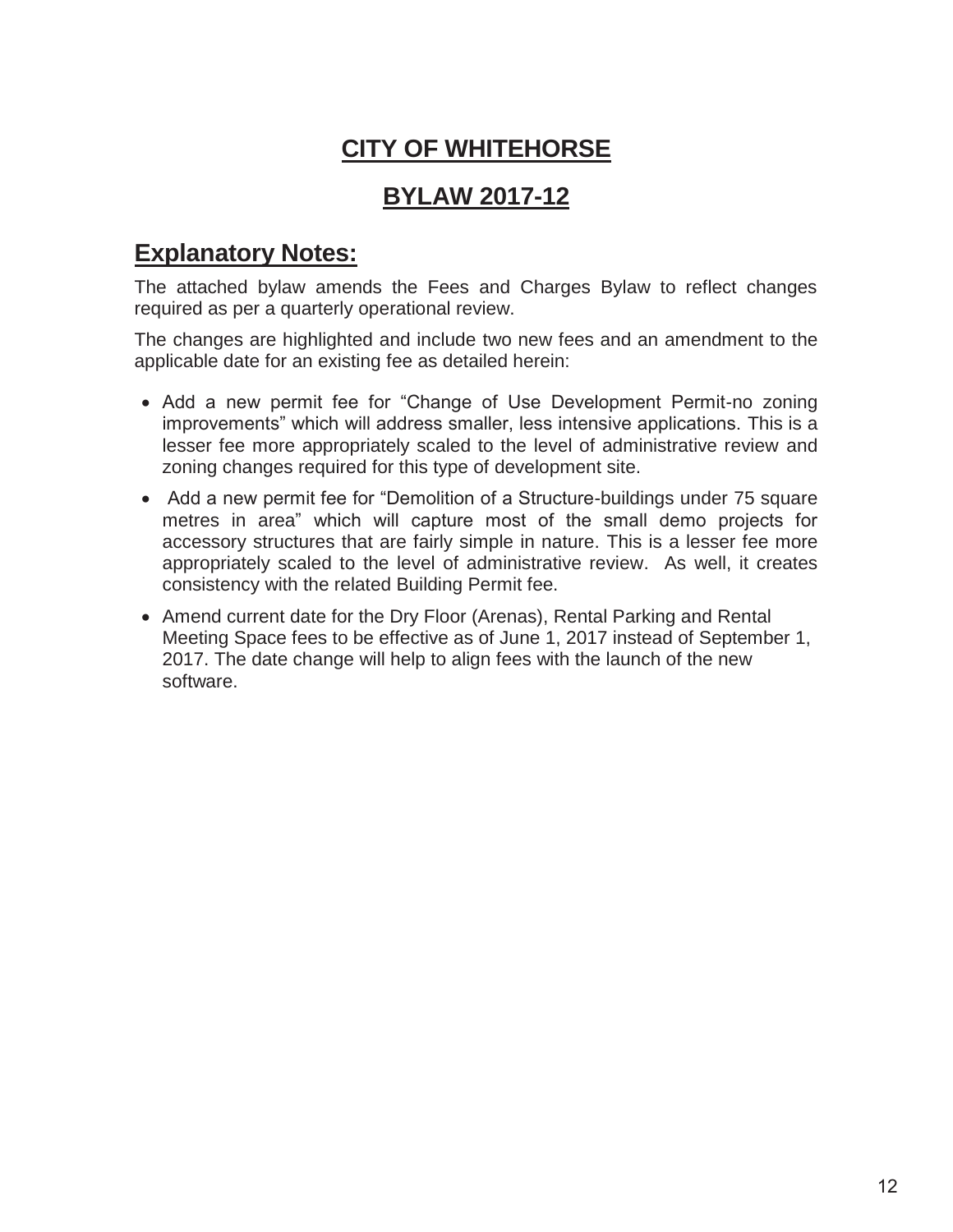|                |                                                                                                              |                                                       |                                                |                      | <b>Bylaw 2017-12</b>  |                         |              |
|----------------|--------------------------------------------------------------------------------------------------------------|-------------------------------------------------------|------------------------------------------------|----------------------|-----------------------|-------------------------|--------------|
|                |                                                                                                              | FEE DESCRIPTION                                       |                                                | Approved<br>Base Fee | Date Fee<br>Effective | 5% GST Inc<br>Final Fee | <b>UNITS</b> |
| Rec Facilities | Administration                                                                                               | Withdrawal/Change                                     | All Programs                                   | 25.00                | $01 - Jul - 13$       |                         | Each         |
| Rec Facilities | ***non-profit groups charging admission pay the regular rate - this will apply to all non-profit rates       |                                                       |                                                |                      | 23-Feb-09             |                         |              |
| Rec Facilities | ***for profit groups minimum full cost recovery plus negotiated terms by the Department Manager or designate |                                                       |                                                |                      | $01 - $ $Mar-11$      |                         |              |
| Rec Facilities | Rental, Leisure Ice                                                                                          | Dry-Floor Leisure Ice                                 | 1/3 of Dry floor arena rates                   |                      | $01$ -Jan-11          | 0.00                    | 1/2 day      |
| Rec Facilities | Dry Floor (Arenas)                                                                                           | Regular Rate + cost of staff                          |                                                | 158.50               | $01 - Jun-17$         | 166.45                  | hour         |
| Rec Facilities | Dry Floor (Arenas)                                                                                           | Discount<br><b>Y/S/D Non Profit</b>                   | plus cost of staff                             | 72.94                | $01 - Jun-17$         | 76.60                   | hour         |
| Rec Facilities | Dry Floor (Arenas)                                                                                           | Discount<br>Adult Non Profit                          | plus cost of staff                             | 109.36               | $01 - Jun-17$         | 114.80                  | hour         |
| Rec Facilities | Rental - 1/3 of Fieldhouse/Flexihall                                                                         | 1/3 Field                                             | 1/3 of Fieldhouse Rate                         | 0.00                 | $01$ -Jan-11          | $0.00\,$                |              |
| Rec Facilities | Rental - 1/2 of Fiedhouse/Flexihall                                                                          | 1/2 Field                                             | 1/2 of Fieldhouse Rate                         | 0.00                 | $01$ -Jan-11          | 0.00                    |              |
| Rec Facilities | Rental, Fieldhouses                                                                                          | Non-prime Y/S/D Discount                              | 6am-3pm Mon-Fri/ all summer                    | 54.71                | $01-Sep-17$           | 57.45                   | hour         |
| Rec Facilities | Rental, Fieldhouses                                                                                          | Discount<br>Non-prime Adult                           | 6am-3pm Mon-Fri/ all summer                    | 82.02                | $01-Sep-17$           | 86.10                   | hour         |
| Rec Facilities | Rental, Takhini Arena                                                                                        | Mezzanine                                             | Summer                                         | 59.96                | $01-Step-17$          | 62.95                   | hour         |
| Rec Facilities | Rental, Outdoor Training Field (Takhini Arena)                                                               | April 1 - Sept 30 (based on field condition)          |                                                | Actual Cost          | 23-Feb-09             | Actual Cost Plus GST    | each         |
| Rec Facilities | Rental, Snowball                                                                                             | Maximum 1.5 hours -rental ea per 15 min               |                                                | 50.34                | $01-Sep-17$           | 52.85                   | ea 15 min    |
| Rec Facilities | Rental, Parking Lot                                                                                          | regular rate                                          | valid April 1-Sept 30 (outside regular season) | 41.16                | $01$ -Jun-17          | 43.20                   | hour         |
| Rec Facilities | Rental, Winter Ice                                                                                           | Discount<br>Non-prime Adult                           | 6am-3pm Mon-Fri                                | 120.87               | $01-Step-17$          | 126.90                  | hour         |
| Rec Facilities | Rental, Winter Ice                                                                                           | Non-prime Y/S/D Discount                              | 6am-3pm Mon-Fri                                | 76.71                | $01-5ep-17$           | 80.55                   | hour         |
| Rec Facilities | Rental, Winter Ice                                                                                           | Discount<br>Adult Non Profit                          | Sept-April                                     | 161.26               | $01-Sep-17$           | 169.35                  | hour         |
| Rec Facilities | Rental, Winter Ice                                                                                           | Discount<br>S/Y/D Non Profit                          | Sept - April                                   | 102.25               | $01-Sep-17$           | 107.35                  | hour         |
| Rec Facilities | Rental Ice                                                                                                   | Regular rate                                          | January 1-December 31                          | 206.47               | $01-5ep-17$           | 216.80                  | hour         |
| Rec Facilities | Rental, Ice Summer                                                                                           | Not For Profit Groups                                 | May - August                                   | 158.71               | $01-Sep-17$           | 166.65                  | hour         |
| Rec Facilities | Storage/Exclusive Use Space                                                                                  | Storage Locker                                        | Less Than 100 Cu Ft                            | 119.98               | $01-Step-17$          | 126.00                  | year         |
| Rec Facilities | Storage/Exclusive Use Space                                                                                  | Small areas - 100-299 cu ft                           |                                                | 478.99               | $01-Step-17$          | 502.95                  | year         |
| Rec Facilities | Storage/Exclusive Use Space                                                                                  | 300-699 cu ft<br>Medium areas -                       |                                                | 718.15               | $01-Step-17$          | 754.05                  | year         |
| Rec Facilities | Storage/Exclusive Use Space                                                                                  | Large areas - 700-1000 cu ft                          |                                                | 956.26               | $01-Sep-17$           | 1004.10                 | year         |
| Rec Facilities | Storage/Exclusive Use Space                                                                                  | Other areas                                           | Over 1000 Cu Ft. or has specialized services   | 1196.63              | $01-$ Sep-17          | 1256.45                 | year         |
| Rec Facilities | Office Space                                                                                                 | office space rental                                   |                                                | 216.52               | $01-Sep-17$           | 227.35                  | Monthly      |
| Rec Facilities | Rental                                                                                                       | Kiosk Space                                           | Non-Profit                                     | 28.45                | $01-Sep-17$           | 29.85                   | Day          |
| Rec Facilities | Booking Amendment Fee                                                                                        | Request for changes to their rentals after being firm |                                                | 5.00                 | $01-Sep-15$           | No GST                  | Day          |

1 of 5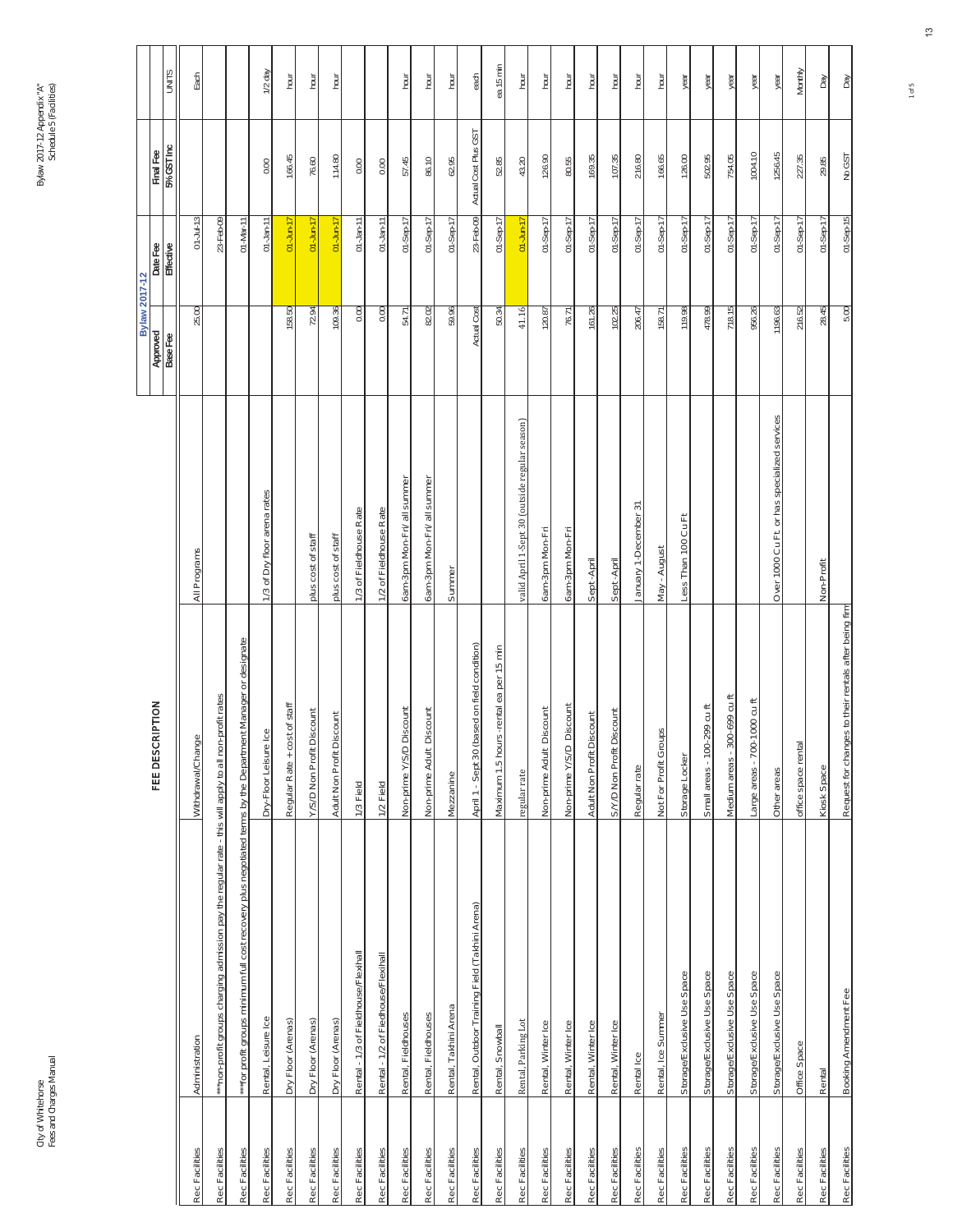|                |                        |                                                  |                                                         | <b>Bylaw 2017-12</b> |                       |                               |              |
|----------------|------------------------|--------------------------------------------------|---------------------------------------------------------|----------------------|-----------------------|-------------------------------|--------------|
|                |                        | FEE DESCRIPTION                                  |                                                         | Approved<br>Base Fee | Date Fee<br>Effective | 5% GST Inc<br>Final Fee       | <b>SLINN</b> |
| Rec Facilities | Rental                 | Static Display Space                             | with written approval by Manager                        | 11.18                | $01-Step-17$          | 11.75                         | Day          |
| Rec Facilities | Rental                 | Additional Staff                                 | Extra rec staff required for rental or event support    | hourly rate + staff  |                       | 01-Sep-15 hourly rate + staff | hour         |
| Rec Facilities | Rental, Kitchen        | Mt McIntyre Rec Centre - Kitchen                 |                                                         | 37.89                | $01-5ep-17$           | 39.80                         | Day          |
| Rec Facilities | Rental, Meeting Space  | Large meeting area                               | Grey Mountain Room, Wellness Studio, Literacy           | 39.98                | $01-Sep-17$           | 42.00                         | hour         |
| Rec Facilities | Rental, Meeting Space  | Small meeting area                               | Meeting rooms and portion of Concourse                  | 19.99                | $01 - Jun-17$         | 21.00                         | hour         |
| Rec Facilities | Rental, Pool           | Regular Rate                                     | 2 Lifeguards for up to 50 people                        | 313.38               | $O1-Sep-17$           | 329.05                        | hour         |
| Rec Facilities | Rental, Pool           | Pool-Adult Non-Profit Discount                   | 2 Lifeguards for up to 50 people                        | 235.03               | $01-Sep-17$           | 246.80                        | hour         |
| Rec Facilites  | Rental, Pool           | Pool - Youth/Senior/Disabled Non-Profit Discount | 2 Lifeguards for up to 50 people                        | 104.80               | $01-Step-17$          | 110.05                        | hour         |
| Rec Facilities | Rental, Pool Lane      | Pool Lane                                        | 1/8 of Pool Rental Rates                                | 0.00                 | $01$ -Jan-11          | 0.00                          | hour         |
| Rec Facilities | Daily Single Admission | Adult                                            |                                                         | 7.43                 | $01-$ Sep-17          | 7.80                          | each         |
| Rec Facilities | Daily Single Admission | Youth/Senior/Student                             | 13 to 18 years: 60 yrs or older, or Valid Student ID    | 6.07                 | $01-Step-17$          | 6.35                          | each         |
| Rec Facilities | Daily Single Admission | Child/Disabled                                   |                                                         | 3.87                 | $01-$ Sep-17          | 4.05                          | each         |
| Rec Facilities | Daily Single Admission | Family                                           | Family living in one household                          | 17.37                | $01-Sep-17$           | 18.25                         | each         |
| Rec Facilities | Daily Single Admission | Small Child                                      |                                                         | No Charge            | 15-Oct-05             | No Charge                     | each         |
| Rec Facilities | Swimming Lessons       | $\mathbb O$<br>See Leisure Guid                  |                                                         | See Leisure Guide    |                       |                               | each         |
| Rec Facilities | <b>Fitness Classes</b> | See Leisure Guide                                |                                                         | See Leisure Guide    |                       |                               | each         |
| Rec Facilities | <b>Annual Pass</b>     | <b>Adult</b>                                     | 19 - 59 years                                           | 510.69               | $01-5ep-17$           | 536.25                        | each         |
| Rec Facilities | Annual Pass            | Youth/Senior/Student                             | 13 to 18 years: 60 yrs or older, or Valid Student IL    | 412.32               | $01-$ Sep-17          | 432.95                        | each         |
| Rec Facilities | Annual Pass            | Child/Disabled                                   | 2 to 12 years: Disabled Person                          | 254.82               | $01-Sep-17$           | 267.55                        | each         |
| Rec Facilities | Monthly Pass           | <b>Adult</b>                                     | 19 - 59 years                                           | 51.07                | $01-Sep-17$           | 53.65                         | each         |
| Rec Facilities | Monthly Pass           | Youth/Senior/Student                             | or Valid Student ID<br>13 to 18 years: 60 yrs or older, | 41.23                | $01-5ep-17$           | 43.30                         | each         |
| Rec Facilities | Monthly Pass           | Child/Disabled                                   | 2 to 12 years: Disabled Person                          | 25.54                | $01-Step-17$          | 26.80                         | each         |
| Rec Facilities | Group Membership       |                                                  | 10 or more people - 10% off annual membership           | 0.00                 | $01-Sep-15$           | 0.00                          | each         |
| Rec Facilities | Family Monthly Pass    | Family (Adult)                                   | 2nd Adult in Household                                  | 43.74                | $01-Sep-17$           | 45.95                         | each         |
| Rec Facilities | Family Monthly Pass    | Family (Senior/Student)                          | 2nd Senior/Student in Household                         | 35.37                | $01-Step-17$          | 37.15                         | each         |
| Rec Facilities | Family Monthly Pass    | Family (Youth, Child, Disabled)                  | Each Youth/Child/Disabled Person added to a far         | 11.20                | $01-5ep-17$           | 11.75                         | each         |
| Rec Facilities | Family Annual Pass     | Family (Adult)                                   | 2nd Adult in Household (15% off)                        | 437.65               | 01-Sep-17             | 459.55                        | each         |
| Rec Facilities | Family Annual Pass     | Family (Senior/Student)                          | 2nd Senior/Student in Household (15% 0ff)               | 353.30               | $01-$ Sep-17          | 370.95                        | each         |
| Rec Facilities | Family Annual Pass     | Family (Youth, Child, Disabled)                  | Each Youth/Child/Disabled Person added to a fan         | 112.08               | $01-5ep-17$           | 117.70                        | each         |

2 of 5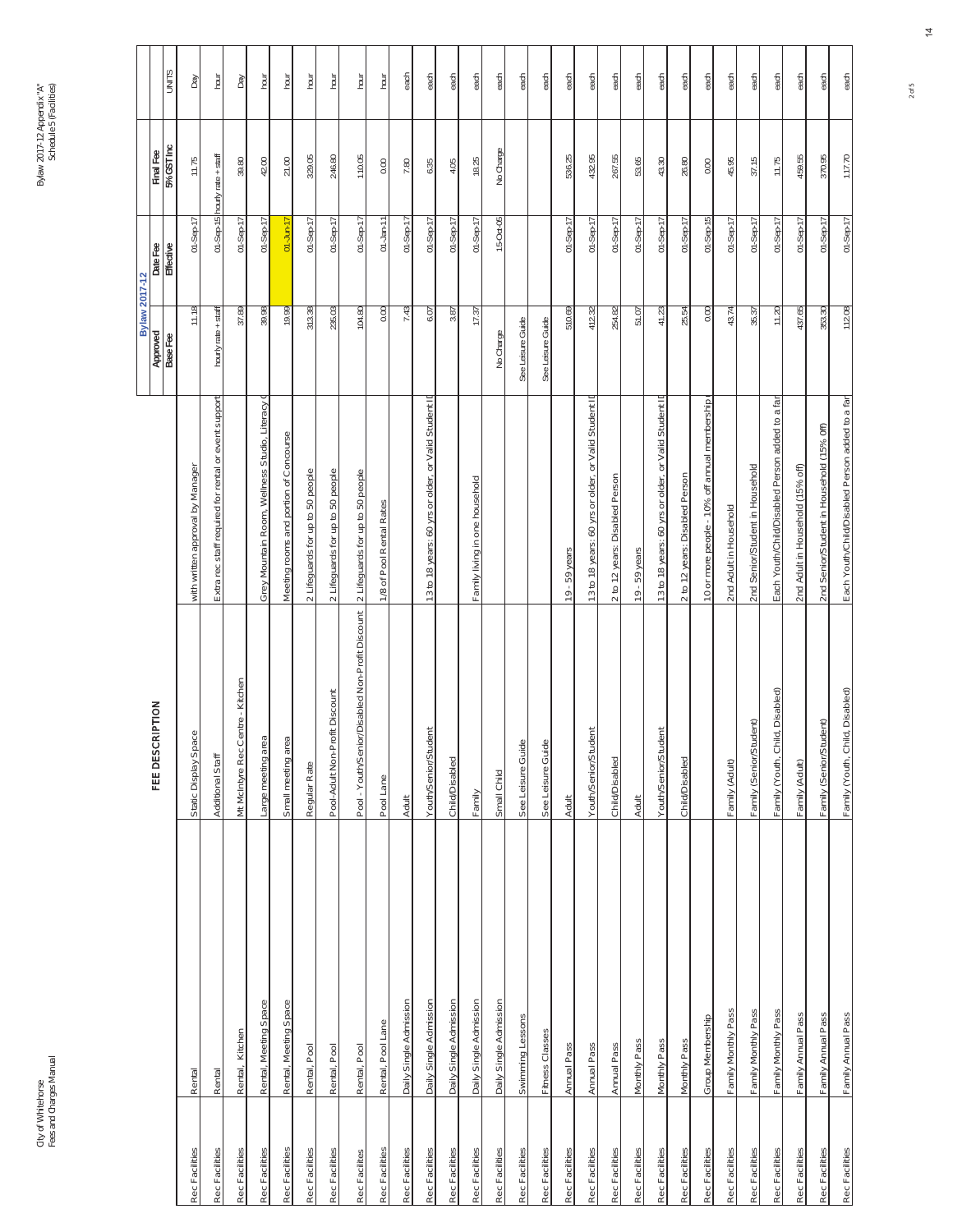City of Whitehorse<br>Fees and Charges Manual Fees and Charges Manual City of Whitehorse

Bylaw 2017-12 Appendix "A"<br>Schedule 9 (Planning) Schedule 9 (Planning) Bylaw 2017-12 Appendix "A"

|                                               |                                                                           |                                                                                          |                                            | <b>Bylaw 2017-12</b> |                        |                 |
|-----------------------------------------------|---------------------------------------------------------------------------|------------------------------------------------------------------------------------------|--------------------------------------------|----------------------|------------------------|-----------------|
|                                               |                                                                           | FEE DESCRIPTION                                                                          |                                            | Approved<br>Fee      | Date Fee<br>Effective  | Units           |
| Address Changes                               | changing a municipal address                                              | no relocation                                                                            |                                            | 200.00               | 22-Jun-98              | each            |
| Development Cost Charge                       | residential, single family                                                | Secondary Suite                                                                          |                                            | 2,185.00             | $01 -$ Jul-14          | per dwelling    |
| Development Cost Charge                       | residential, single family                                                | unserviced Country Residential secondary Suite                                           |                                            | 1,040.00             | $01 -$ Jul-14          | per dwelling    |
| Development Cost Charge                       | residential, single family                                                | urban serviced lot                                                                       |                                            | 3,641.00             | $01 -$ Jul-14          | per dwelling    |
| Development Cost Charge                       | residential, single family                                                | country residential serviced lot                                                         |                                            | 3,641.00             | $01 -$ Jul-14          | per dwelling    |
| Development Cost Charge                       | residential, single family                                                | country residential non serviced lot                                                     |                                            | 1,769.00             | $01 -$ Jul-14          | per dwelling    |
| Development Cost Charge                       | residential, duplex                                                       | duplex housing                                                                           |                                            | 5,826.00             | $01 -$ Jul-14          | per 2 dwellings |
| Development Cost Charge                       | residential, multiple housing                                             | townhouse                                                                                |                                            | 2,913.00             | $01 - Jul - 14$        | per dwelling    |
| Development Cost Charge                       | residential, multiple housing                                             | apartment                                                                                |                                            | 2,185.00             | $01 -$ Jul-14          | per dwelling    |
| Development Cost Charge                       | residential, multiple housing                                             | multiple detached dwellings                                                              |                                            | 2,913.00             | $01 -$ Jul-14          | per dwelling    |
| Development Agreement                         | Incentive                                                                 | Minor                                                                                    |                                            | 75.00                | 08-Oct-13              | each            |
| Development Agreement                         | Incentive                                                                 | Standard/Major                                                                           |                                            | 200.00               | 08-Oct-13              | each            |
| Development Permit                            | Conditional Use - \$500 plus applicable Permitted Use fee.                |                                                                                          |                                            | 500.00               | $01$ -Jan-15           | $each +$        |
| Development Permi                             | Designated municipal historic resource                                    |                                                                                          |                                            |                      | $27-$ Jan-03           | each            |
| Development Permit                            | Permitted Use: Non-residential Zone (No new construction)                 |                                                                                          |                                            | 275.00               | 29-Jan-07              | each            |
| Development Permit                            | Permitted Use: Non-residential Zone(New Construction) \$275.00 + 1.10     | sq.metre                                                                                 |                                            | $275.00 +$           | 29-Jan-07              | $each +$        |
| Development Permit                            | Permitted Use: Residential Zone                                           | Multiple Housing & Commercial use                                                        | \$275. base plus \$1.10/sq metre (new Con) | $275.00 +$           | 22-Jun-98              | each            |
| Development Permit                            | Permitted Use: Residential Zone                                           | Multiple Housing & Commercial use                                                        | \$275. (Change of use)                     | 275.00               | $01 - Feb - 09$        | each            |
| evelopment Permit                             | Permitted Use All Zones                                                   | Change of Use: no zoning requirements                                                    |                                            | 75.00                | $01 - Jun-17$          | each            |
| Development Permit                            | Permitted Use: Residential Zone                                           | Secondary commercial uses (change of use)                                                |                                            | 25.00                | $01 - Feb - 09$        | each            |
| Development Permit                            | Placement of Sign                                                         |                                                                                          |                                            | 25.00                | $01 - Feb - 09$        | each            |
| Development Permit                            | Schwatka Lake Waterfront Policy Dock Permit                               | Annual permit                                                                            |                                            | 300.00               | $01$ -May-16           | each            |
| Development Permit                            | Schwatka Lake Waterfront Policy Dock Permit                               | Refundable deposit                                                                       |                                            | 1,500.00             | $01$ -May-16           | each            |
| Jevelopment Permi                             | Demolition of a Structure                                                 | Demolition Structure (<75 m2)                                                            |                                            |                      | $01 - Jun-1$           | each            |
| Development Permit                            | Demolition of a Structure                                                 | Commercial                                                                               |                                            | 275.00               | $O1 - Feb - O9$        | each            |
| Development Permit                            | Demolition of a Structure                                                 | Residental                                                                               |                                            | 200.00               | $O1 - Feb - O9$        | each            |
| Development Permit                            | Relocation of a Structure                                                 |                                                                                          |                                            | 25.00                | $01 - Feb - 09$        | each            |
| Development Permit                            | Temporary Use Permit                                                      | Community Event                                                                          |                                            | 25.00                | $01 - Feb - 09$        | each            |
| Development Permit                            | Temporary Use Permit                                                      | Commercial Event/Development                                                             |                                            | 275.00               | $01 - Feb - 09$        | each            |
| Development Permit                            | Temporary Use Permit                                                      | Temporary Use Permit<7 days                                                              |                                            | 25.00                | $O1 - Feb - O9$        | each            |
| Development Permit                            | Mobile food Vendor on public site                                         | Annual permit                                                                            |                                            | 275.00               | $01 - Max - 15$        | each            |
| Development Permi                             | Mobile food Vendor on public site: electricity charge                     | Monthly permit                                                                           |                                            | 50.00                | $01$ -May-15           | each            |
| Refund<br>Development Permit                  | written request fm applicant within 6 months of original date of issue-no | permit related work on site has begun-deduction of \$55. or 20% of fee whichever is MORE |                                            | Varies               | 01-Feb-09              | each            |
| and Management                                | Development agreement                                                     |                                                                                          |                                            | 200.00               | 29-Jan-07              | each            |
| Land Management                               | Road Closure Bylaw                                                        |                                                                                          |                                            | 500.00               | 29-Jan-07              | each            |
| and Management                                | Subdivision Approval Extension                                            |                                                                                          |                                            | 250.00               | 29-Jan-07              | each            |
| Official Community Plan Amendment Fee         | (OCP Amendment Fee)                                                       |                                                                                          |                                            | 1,500.00             | $01$ -Jan-17           | each            |
| Parking                                       | Payment in lieu of providing parking space                                |                                                                                          | Space in the CC, CPG and CMW Zones         | 18,706.00            | 13-Nov-01              | each space      |
| Parking                                       | Payment in lieu of providing parking space                                |                                                                                          | space in the CM1 and CM2 zones             | 7,967.00             | 13-Nov-01              | each space      |
| Subdivision Application                       | Condominium (non refundable fee)                                          | \$50.00 per unit being created to a maximum of \$500.00                                  |                                            | 50.00                | 08-Jan-01              | each            |
| Subdivision Application                       | Consolidation (non refundable fee)                                        |                                                                                          |                                            | 50.00                | 22-Jun-98              | each            |
| Subdivision Application                       | Subdivision (non refundable fee)                                          | min. charge \$250. max. charge \$1000.                                                   | ea lot \$100                               | 100.00               | 22-Jun-98              | each            |
| Subdivision Application                       | Property line adjustment or realignment (non refundable fee)              |                                                                                          | ea adjustment/realignment \$50             | 50.00                | 08-Jan-01              | each            |
| Variance, Board of-Appeal<br>Zoning Amendment | non refundable fee each appeal                                            |                                                                                          |                                            | 500.00<br>1,500.00   | 01-Feb-05<br>08-Oct-13 | each<br>each    |
| Zoning Amendment                              |                                                                           |                                                                                          |                                            |                      |                        | each            |
|                                               | Designated municipal historic resource                                    |                                                                                          |                                            |                      | $27-$ Jan $-03$        |                 |

1 of 1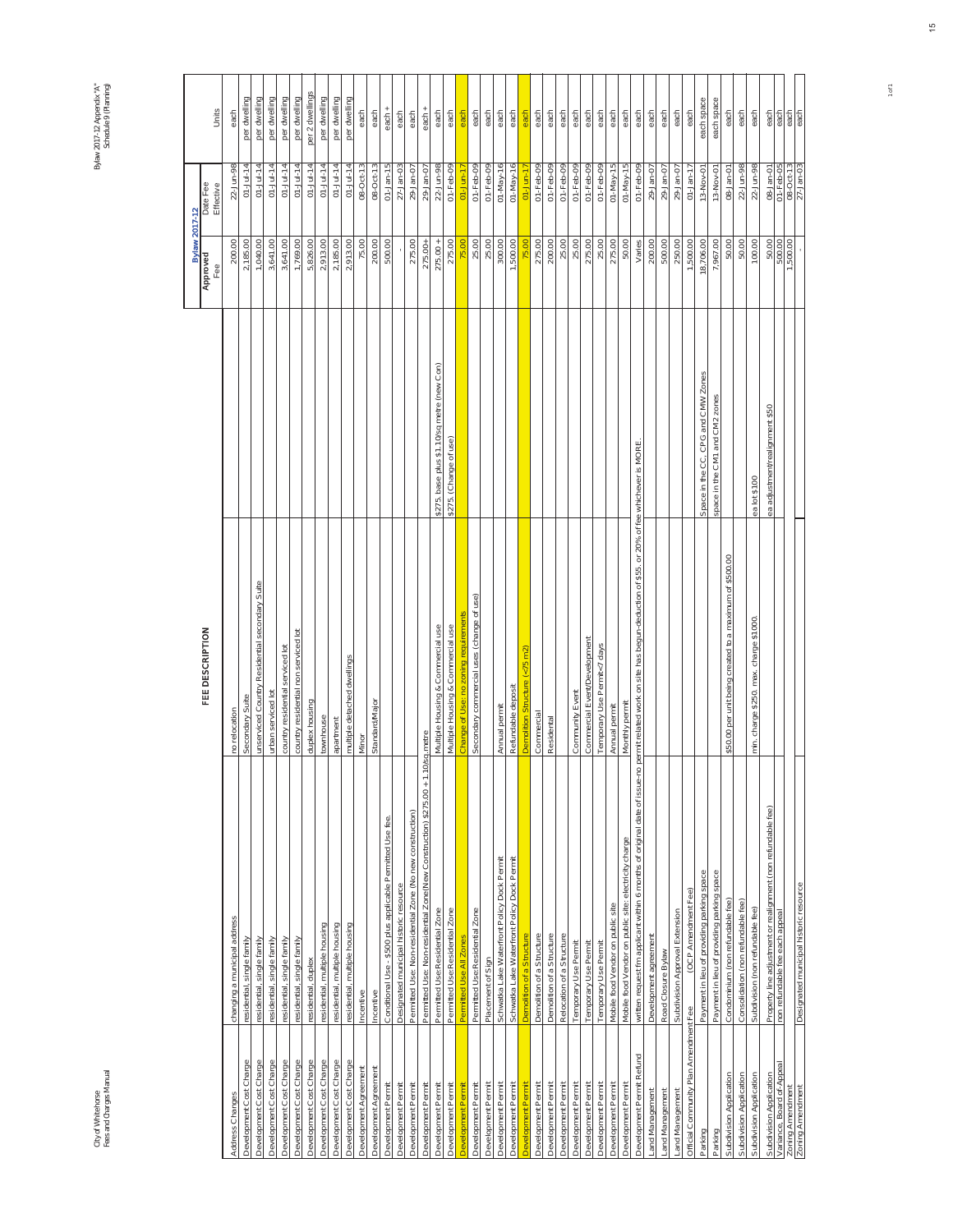File #: J300c00111

## **ADMINISTRATIVE REPORT**

**TO**: Corporate Services Committee **FROM**: Administration **DATE**: March 24, 2017 **RE**: License Renewals -- Computer Operating and Productivity Software

## **ISSUE**

Approval of license renewals for computer operating system and productivity software

#### **REFERENCE**

2017 Capital Budget – Job # 300c00111 (Software Licensing Renewals) Purchasing and Sales Policy

#### **HISTORY**

The computer operating system (OS) is a bundle of software that allows City employees to boot up, operate their computer workstations and launch or run other applications or programs. Computer productivity software allows employees to process, store, retrieve information and present documents in electronic format. The productivity software suite mainly includes a word processor, spreadsheets/worksheets, presentation slides and slide decks, calendars and schedulers, and an email reader/editor.

Since the 1990s the City has been using Microsoft Windows as the operating system and Microsoft Office suite. The last time a tender was conducted by the City for Microsoft Windows and Office licenses was in 2004. Since then, Microsoft licenses have been renewed annually and cost in the range of \$60,000 to \$70,000 per year.

In 2004 the City needed 200 licenses each for Windows OS and MS Office and five licenses for MS Project (project management software) among others:

Through the years, license requirements for Microsoft Windows and Office have increased due to the expansion and growth of the City's operations. New software products identified as crucial to City operations have also been added, resulting in a requirement for additional licenses. In 2017 the City's licensing requirements have grown to:

- 265 licenses each for Windows OS and MS Office
- 9 licenses of MS Project

In addition, requirements for new productivity software have emerged, such as:

- 10 licenses of MS Visio (diagramming software)
- 30 licenses of SharePoint (collaboration software)
- 14 licenses of SQL Server (database platform containing our critical data)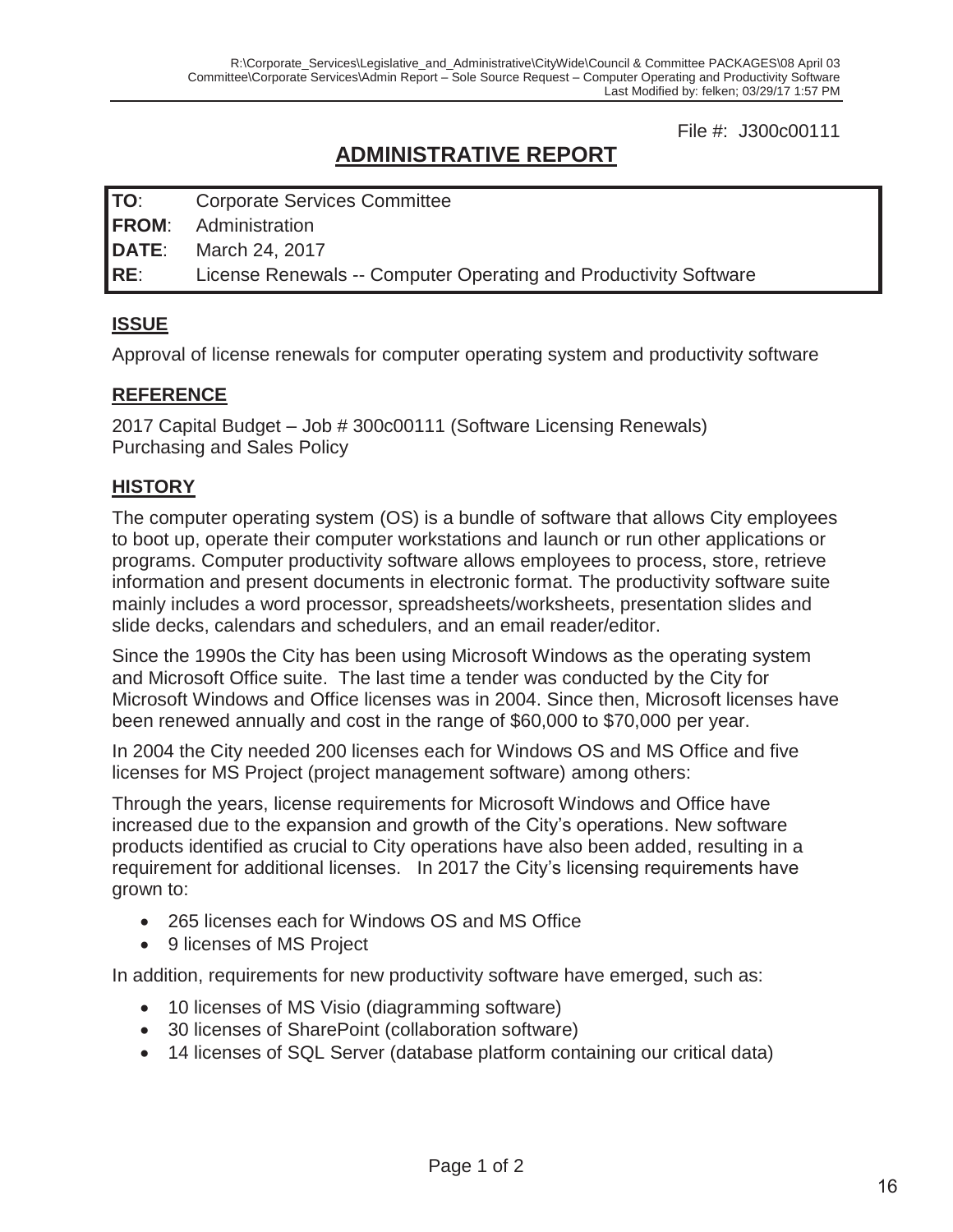### **ALTERNATIVES**

- 1. Proceed with license renewals and continue existing license agreements
- 2. Do not proceed with license renewals

## **ANALYSIS**

Microsoft Windows and Microsoft Office are *de facto* industry standards for the operating system and productivity software suite. They are dominant in businesses and are the most widely used. Windows holds 84% market share in desktop and laptop computers (StatCounter) and Microsoft Office holds 80% market share as productivity software (Business Insider).

It would be challenging for administration to find viable alternatives if council should not proceed with these license renewals.

- 1. There is no other enterprise-grade productivity software suite that has robust features and is easy to use; and
- 2. Though there are other enterprise-grade operating systems available, options for a robust, feature-filled and easy-to-use enterprise-grade productivity software are limited for non-Windows operating systems.

Switching to software other than Microsoft Windows and Office would be disruptive to the City's operations because employees would have to learn to use the alternative software. This would entail enormous re-training costs for employees. In addition, there will be incompatibility issues with certain core enterprise systems (e.g. the GP financial system will not run on Linux).

Funding for this procurement is available in the approved 2017 capital budget. Software Licensing Renewals are also planned for and funds are allocated in the 2018 capital budget.

The Purchasing and Sales Policy requires a council resolution to waive the bidding process in favour of any supplier and also to award any contract over \$100,000.00.

## **ADMINISTRATIVE RECOMMENDATION**

THAT the bidding process for the renewal of licenses for computer operating system and productivity software be waived in favour of Microsoft Canada; and

THAT Council approve the renewal of licenses for computer operating system and productivity software with Microsoft Canada for a cost to the City not to exceed a total of \$196,000 for two years (covering 2017 and 2018).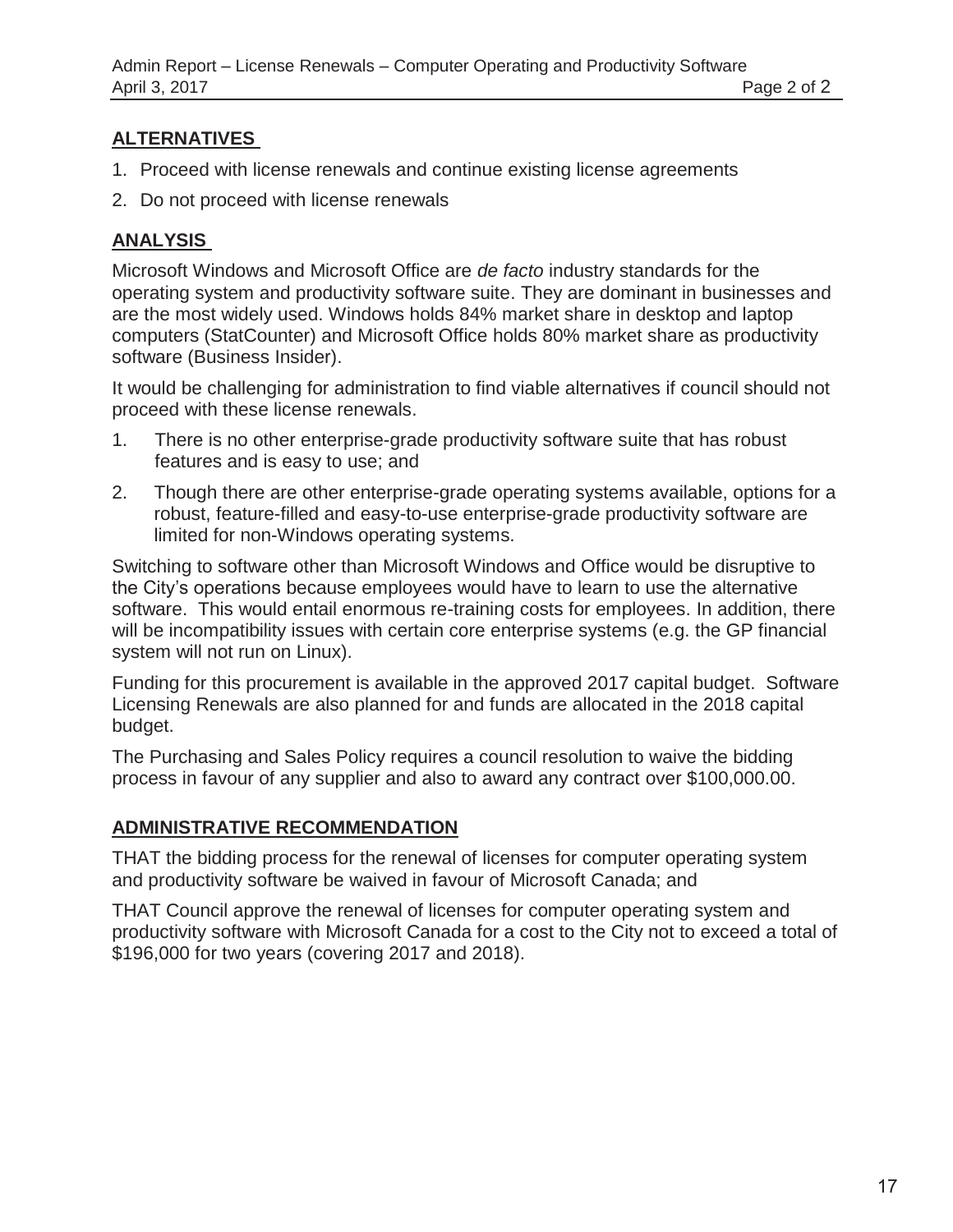## **ADMINISTRATIVE REPORT**

**TO**: Corporate Services Committee **FROM**: Administration **DATE**: April 3, 2017 **RE**: Agreement Renewal – Fixed Telephone Line Service

#### **ISSUE**

Renewal of an agreement with NorthwesTel for fixed telephone line service

#### **REFERENCE**

2017 Operating Budget **Purchasing and Sales Policy** 

#### **HISTORY**

The City has been subscribing to our current telephone line service type (Centrex) since the 1990s. Centrex (short for Central Exchange) is a PBX-like service that allows for telephone line switching and trunking of telephone lines.

Our existing service provider is NorthwesTel. The agreement with NorthwesTel is renewed every three years, and the next term is for 2017 to 2020. There are currently 352 fixed telephone lines in use by various City departments, of which 18 lines are dedicated for fax machines.

## **ALTERNATIVES**

- 1. Proceed with an agreement with NorthwesTel for fixed telephone line service
- 2. Do not proceed with renewing the agreement

## **ANALYSIS**

The base rate per line per month charged by NorthwesTel is about \$42. Including GST, this is about \$15,600 total per month.

However, there are additional charges added to the base rate. Additional charges include mandatory or regulatory fees and charges for additional telephone line features, depending on the line.

Examples of the mandatory or regulatory fees and charges are the 911 fees and the Extended Long Distance Calling to Marsh Lake. Examples of the additional telephone line features are Voice Mail features, Message Waiting, Call Forwarding, Caller Display, and Centrex Programming (trunk line features) among others.

Summed up, the additional charges cost about \$5,400 per month including GST.

In addition, the monthly cost of service fluctuates depending on long distance calls made by City employees through these fixed telephone lines. The long distance charges are added on top of the monthly service costs.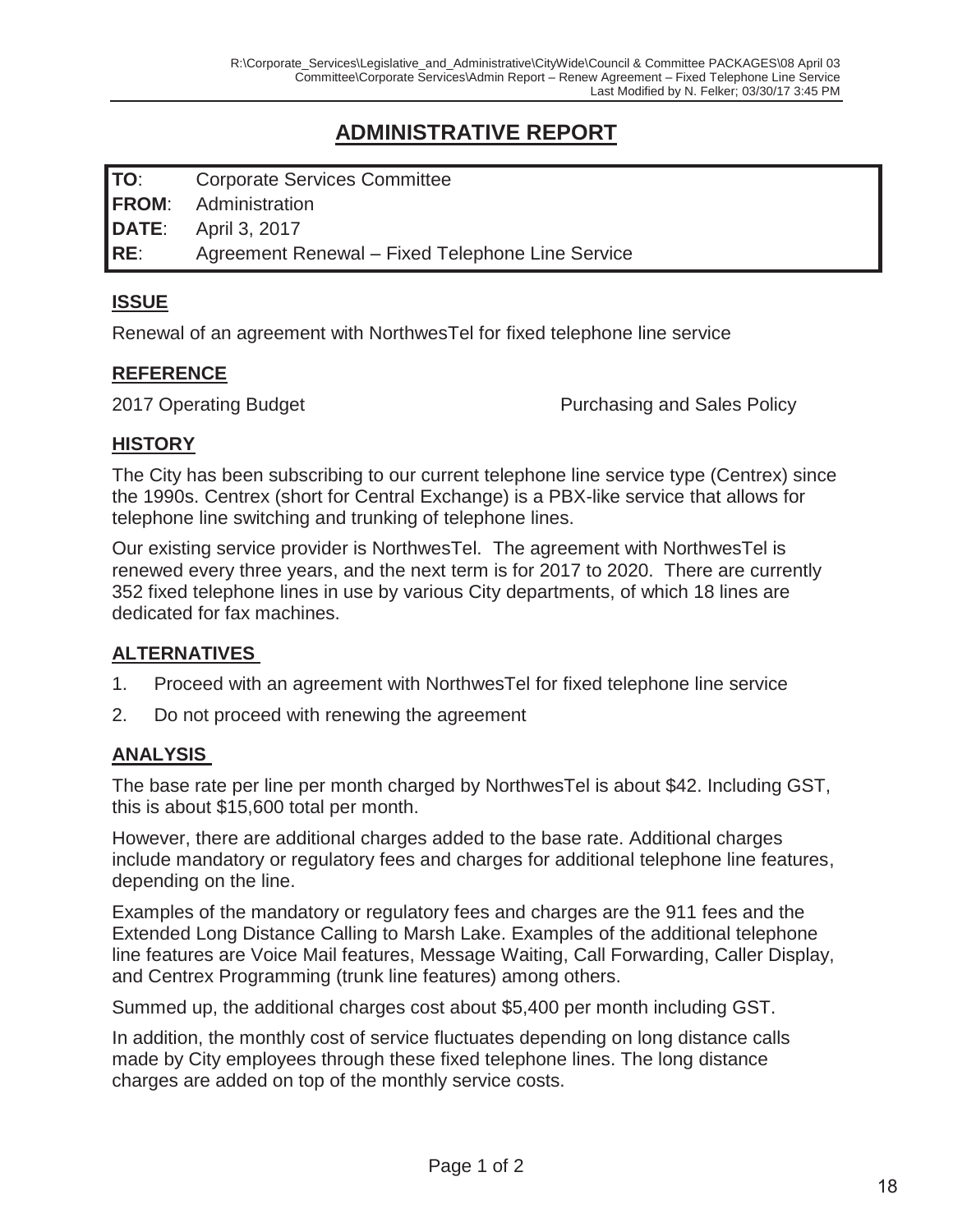There are no other fixed telephone line service providers in Whitehorse. Not proceeding with the renewal of this contract will leave the City with no other immediate viable option. Due to the number of telephone lines, the only option available to the City is a three year service term which is the minimum.

In the long-term future, administration (BTS) will need to examine alternatives such as using the City's network for telephone communications (VOIP). This endeavour would require upgrades to our computer network infrastructure before it could become viable.

Funding for this procurement is available in the approved 2017 operating budget for departments subscribed to fixed telephone line service. Funds are also planned for and allocated in the 2018 and 2019 operating budgets.

The Purchasing and Sales Policy requires a council resolution to waive the bidding process in favour of any supplier and also to award any contract in excess of \$100,000.

#### **ADMINISTRATIVE RECOMMENDATION**

THAT the bidding process for fixed telephone line service be waived in favour of NorthwesTel; and

THAT council authorize the renewal of an agreement with NorthwesTel for fixed telephone line service for a cost to the City not to exceed a total of \$756,000 for three years (covering 2017, 2018 and 2019).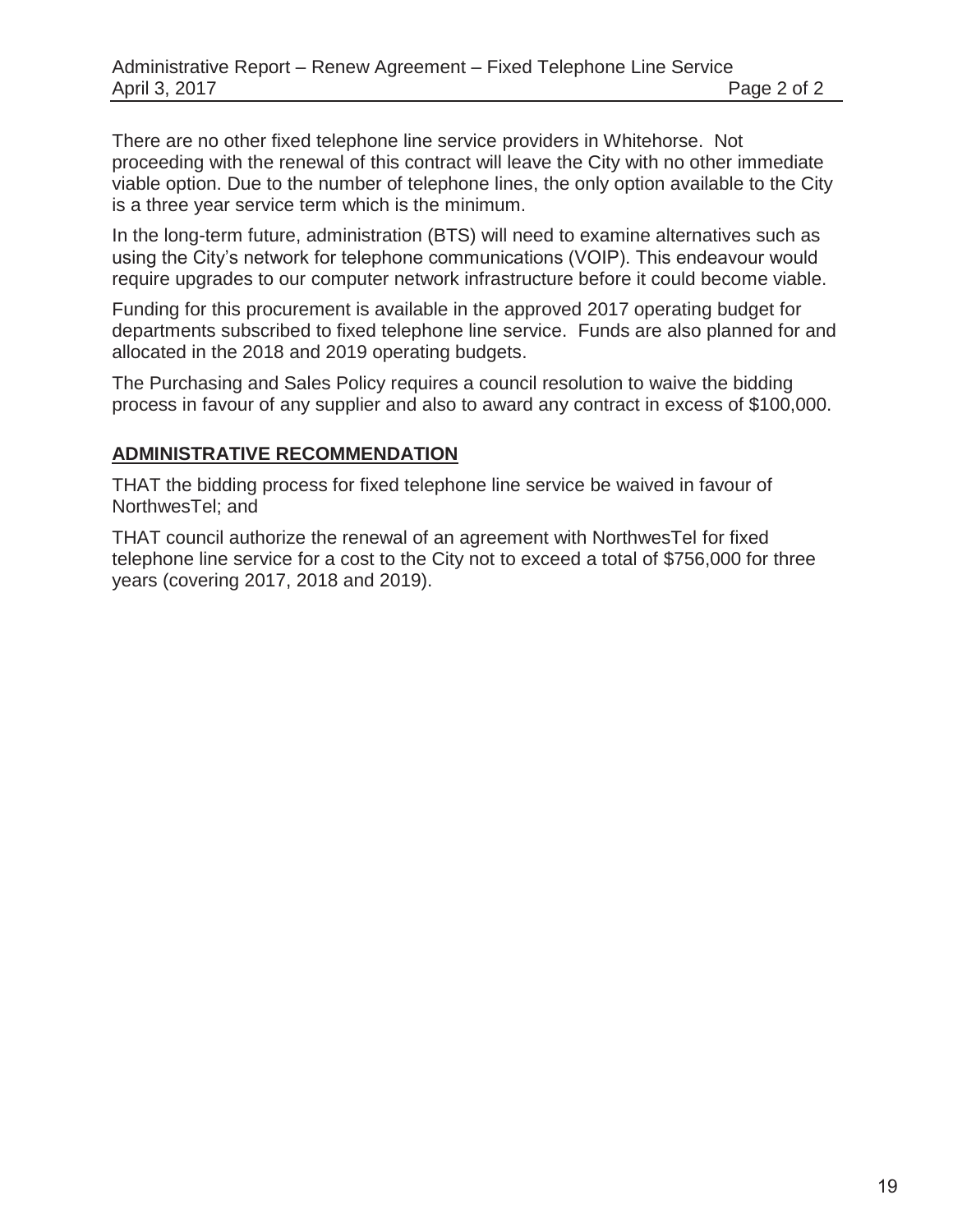## **ADMINISTRATIVE REPORT**

**TO**: Corporate Services Committee **FROM**: Administration **DATE**: April 3, 2017 **RE**: Authorize Council Travel

#### **ISSUE**

Authorization of expenses for council travel

#### **REFERENCE**

Council Remuneration Bylaw Council Expense Policy

#### **HISTORY**

Council's Expense Policy requires prior approval by council resolution for all requests for funding or reimbursement of expenses incurred in conjunction with travel by members of council outside the City of Whitehorse.

#### **ALTERNATIVES**

- 1. Authorize the requests for travel and per diem expenses
- 2. Deny the requests for travel and per diem expenses

#### **ANALYSIS**

Councillor Boyd is the designated council representative to the Canadian Capital Cities Organization. The Annual General Meeting of the organization will be held in Victoria in mid-May, and the focus this year is "Building Capital Economies". Councillor Boyd has indicated his intention to attend the annual conference.

The Annual General Meeting of the Association of Yukon Communities will be held in Faro in mid-May, and the annual conference of the Federation of Canadian Municipalities will be held in Ottawa in early June. Various members of council have indicated their intention to attend these events.

#### **ADMINISTRATIVE RECOMMENDATION**

THAT travel expenses from the City-representative allocation and per diem expenses from the councillor-initiated allocation be authorized for Councillor Boyd to attend the 2017 Canadian Capital Cities Organization Annual General Meeting being held in Victoria BC in May; and

THAT travel expenses from the City-representative allocation and per diem expenses from the councillor-initiated allocation be authorized for Councillors Hartland and Irwin to attend the 2017 Annual General Meeting of the Association of Yukon Communities in Faro, and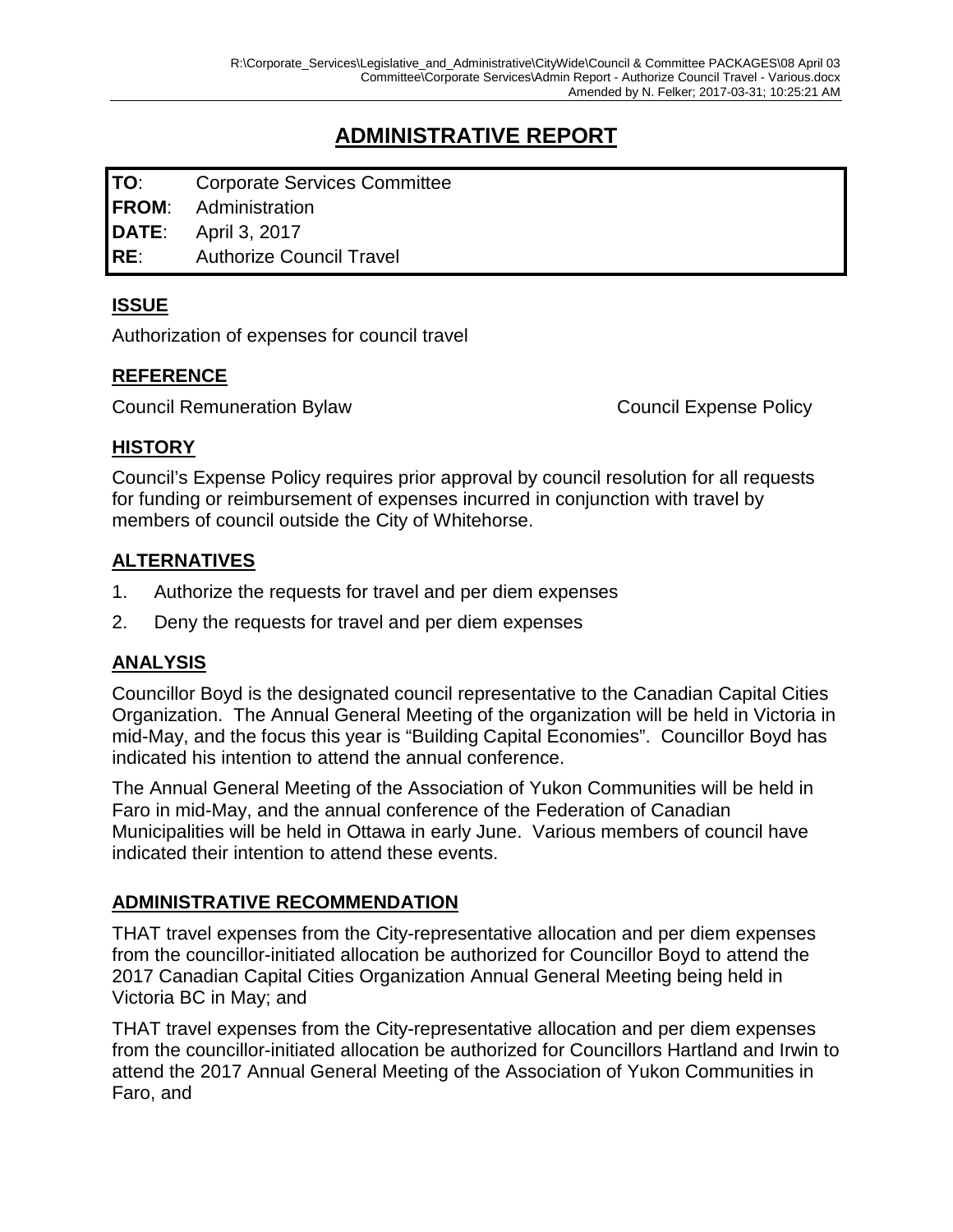THAT travel and per diem expenses from the councillor-initiated allocation be authorized for Councillors Curteanu and Fendrick to attend the 2017 Annual General Meeting of the Association of Yukon Communities in Faro, and

THAT travel expenses be authorized for Mayor Curtis to attend the annual conference of the Federation of Canadian Municipalities being held in Ottawa in early June; and

THAT travel and per diem expenses from the councillor-initiated allocation be authorized for Councillors Boyd, Curteanu and Fendrick to attend the 2017 Annual Conference of the Federation of Canadian Municipalities in Ottawa.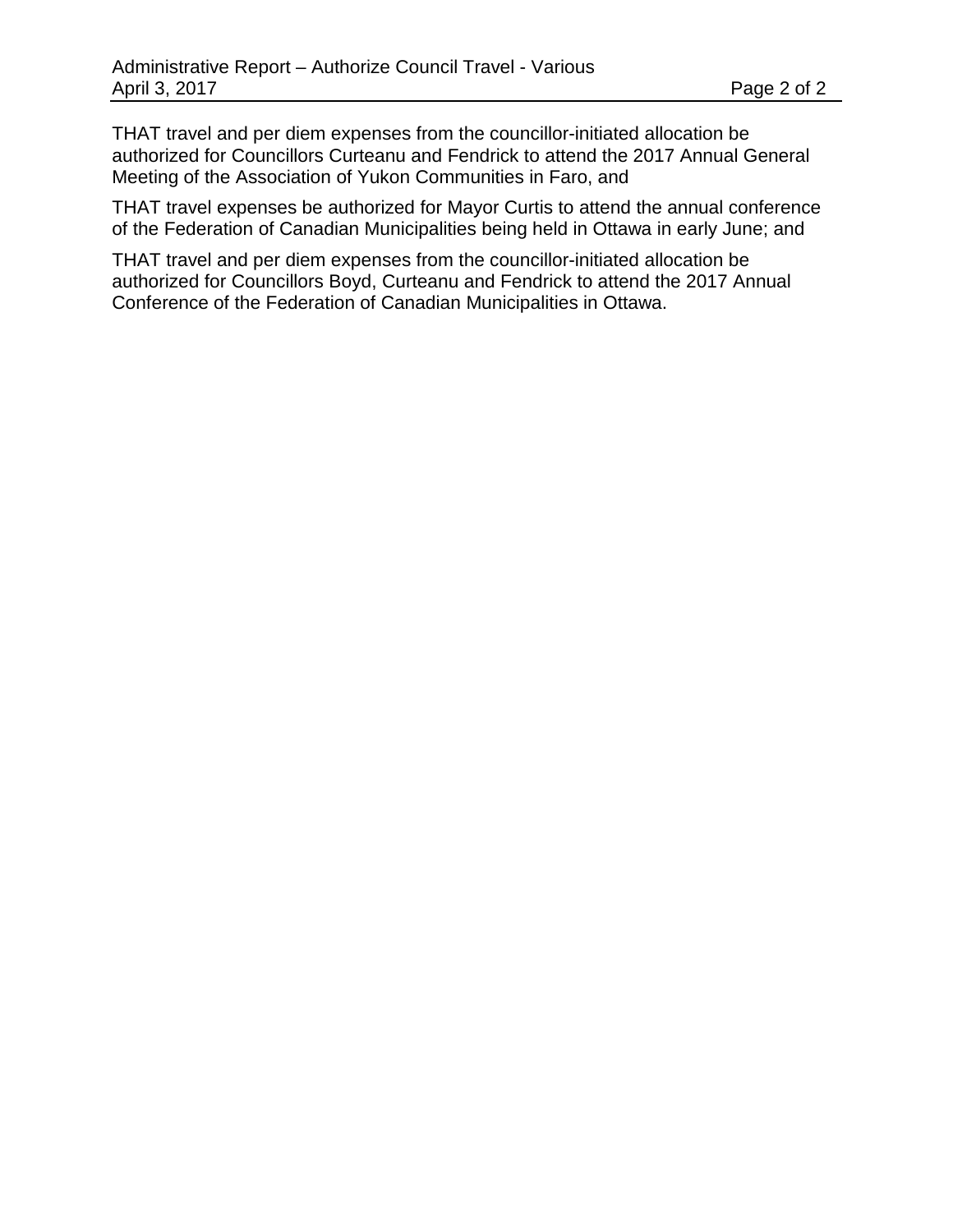## CITY OF WHITEHORSE CITY PLANNING COMMITTEE AGENDA

Date: Monday, April 3, 2017

Location: Council Chambers, City Hall

Chair: Betty Irwin Vice-Chair: Robert Fendrick



- Pages 1. Proposed Street Renaming – McLean Lake Road 1 - 5
- 2. New Business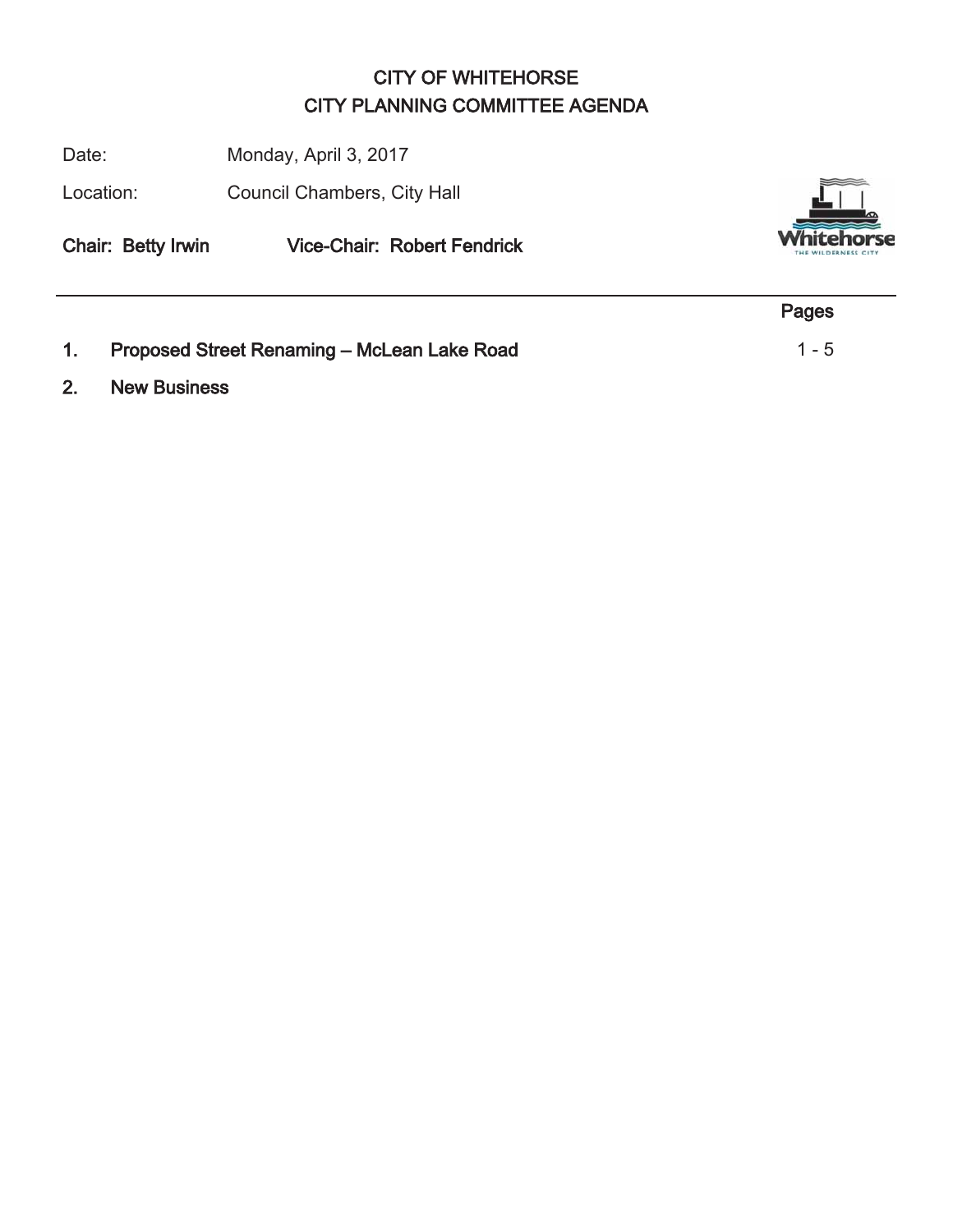File #: McLean Lake Road Naming

# **ADMINISTRATIVE REPORT**

| <b>Planning Committee</b><br>TO: |  |
|----------------------------------|--|
|----------------------------------|--|

**FROM**: Administration

**DATE**: April 3, 2017

**RE**: Proposed Street Naming for portions of McLean Lake Road

## **ISSUE**

Renaming the easterly section of McLean Lake Road and naming the newly constructed connector road at the Hamilton Boulevard roundabout

#### **REFERENCE**

Municipal Addressing and Naming Policy and Guidelines & Procedures (1998) Bylaw 2017-11 and Appendix "A"

#### **HISTORY**

The new McLean Lake connector road was constructed in 2016 to divert heavy truck traffic to the Hamilton Boulevard extension which has signalized traffic control at the Alaska Highway. This realignment eliminated the existing traffic route which passed through a local residential area and entered the Alaska Highway at an intersection controlled only by a stop sign on the minor road.

The road construction resulted in the easterly residential portion of the original McLean Lake Road being reconstructed to a cul-de-sac, thereby requiring a new road name.

Two naming suggestions for the new cul-de-sac road were received from the public. However, administration is recommending that the previous example of naming the roads in this area after geographical features be continued. Since the road parallels McLean Creek and is now comprised of a short thoroughfare ending in a cul-de-sac, the name *McLean Creek Lane* is proposed. Administration is also proposing to officially name the new connector road *McLean Lake Road*.

In accordance with the City's Municipal Addressing and Naming Policy, any naming suggestions received from the public are placed on the City's official reserve name list and will be available for future road naming projects.

## **ALTERNATIVES**

- 1. Bring forward a bylaw to adopt the new street names as proposed
- 2. Do not name the roads.

#### **ANALYSIS**

The name "McLean Creek Lane" fulfils the requirements of the Municipal Addressing and Naming Guidelines and Procedures.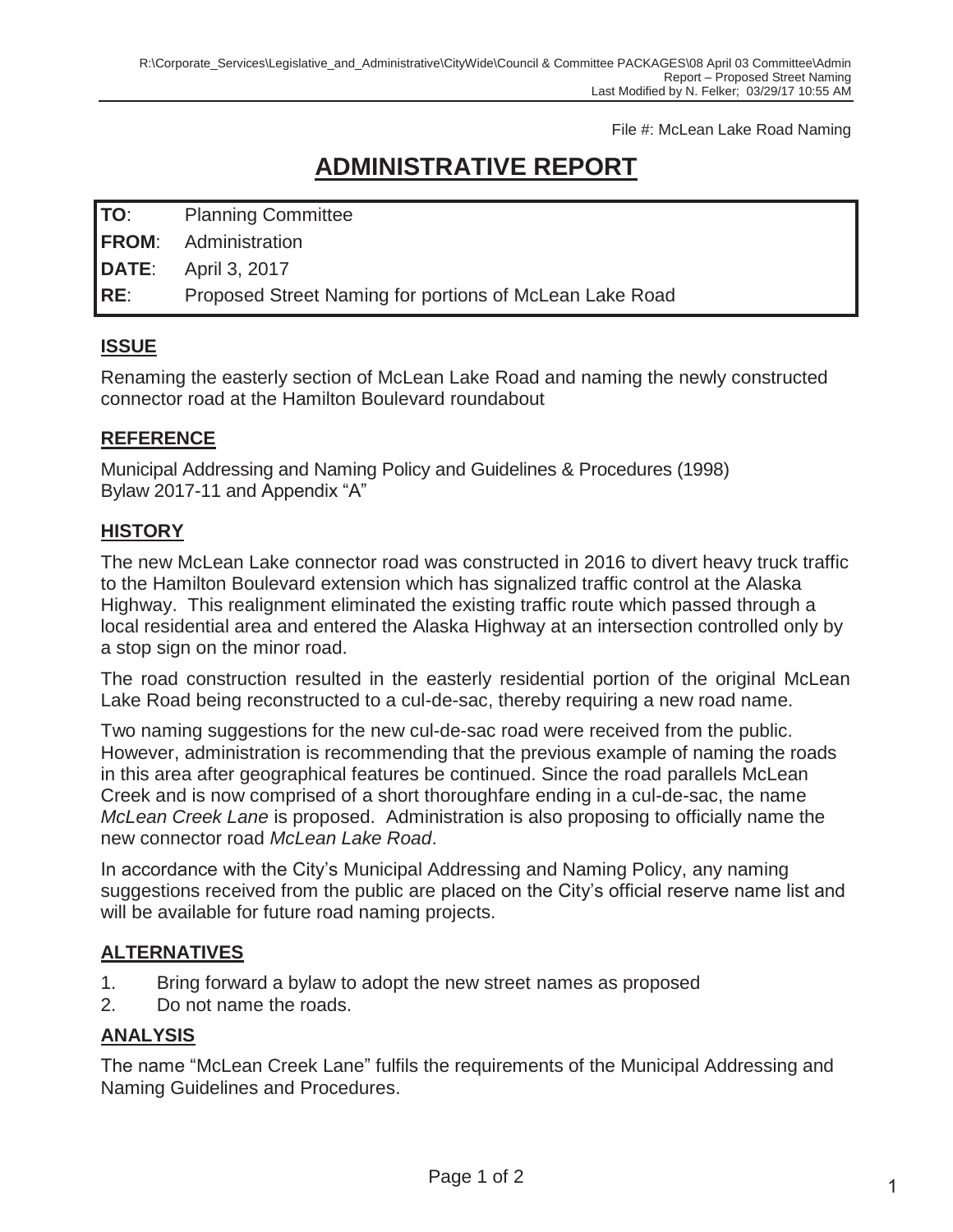Existing house numbers would remain the same and Canada Post has indicated that the residents are currently using post office box numbers and that postal services will not be affected. The cost to property owners or tenants is considered negligible. Potential costs to the City of Whitehorse include manufacture and installation of one new street sign and sign post.

Administration sought comment from affected stakeholders on the proposed initiative. The Kwanlin Dün First Nation (KDFN) was invited to provide any naming suggestions as land selection C-106B/D is located on the road to be renamed. KDFN opted to not bring forward a name for this road due to a lack of capacity to conduct adequate research about the road and area and speak to their citizens in a meaningful way. However, KDFN expressed interest in pursuing a coordinated naming approach with the City in the future.

Landowners in the area were notified by mail of the proposed McLean Creek Lane name and one letter of opposition was received citing the inconvenience of notification to service providers and visitors.

In accordance with the Naming Guidelines and Procedures, administration is responsible for contacting appropriate government agencies and relevant service providers prior to approval. All required agencies as specified in the Naming Guidelines were contacted. No concerns were expressed with the proposed renaming. Appropriate City departments were also notified with no concerns being identified.

The following agencies were contacted:

- Kwanlin Dün First Nation
- Ta'an Kwäch'än Council
- Canada Post
- ATCO Electric Yukon
- Northwestel
- YG Emergency Medical Services
- $\bullet$  RCMP
- Elections Yukon
- Elections Canada
- Yukon Historical & Museum Association

Should Council proceed with approval of the street renaming, next steps would include:

- Installation of a new street sign and post; and
- Notification to the public and agencies listed in Appendix  $A -$  Circulation List of the Naming Guidelines

#### **ADMINISTRATIVE RECOMMENDATION**

THAT Council direct Bylaw 2017-11, being a bylaw to rename the cul-de-sac road "McLean Creek Lane" and the new connector road "McLean Lake Road", be given consideration under the bylaw process.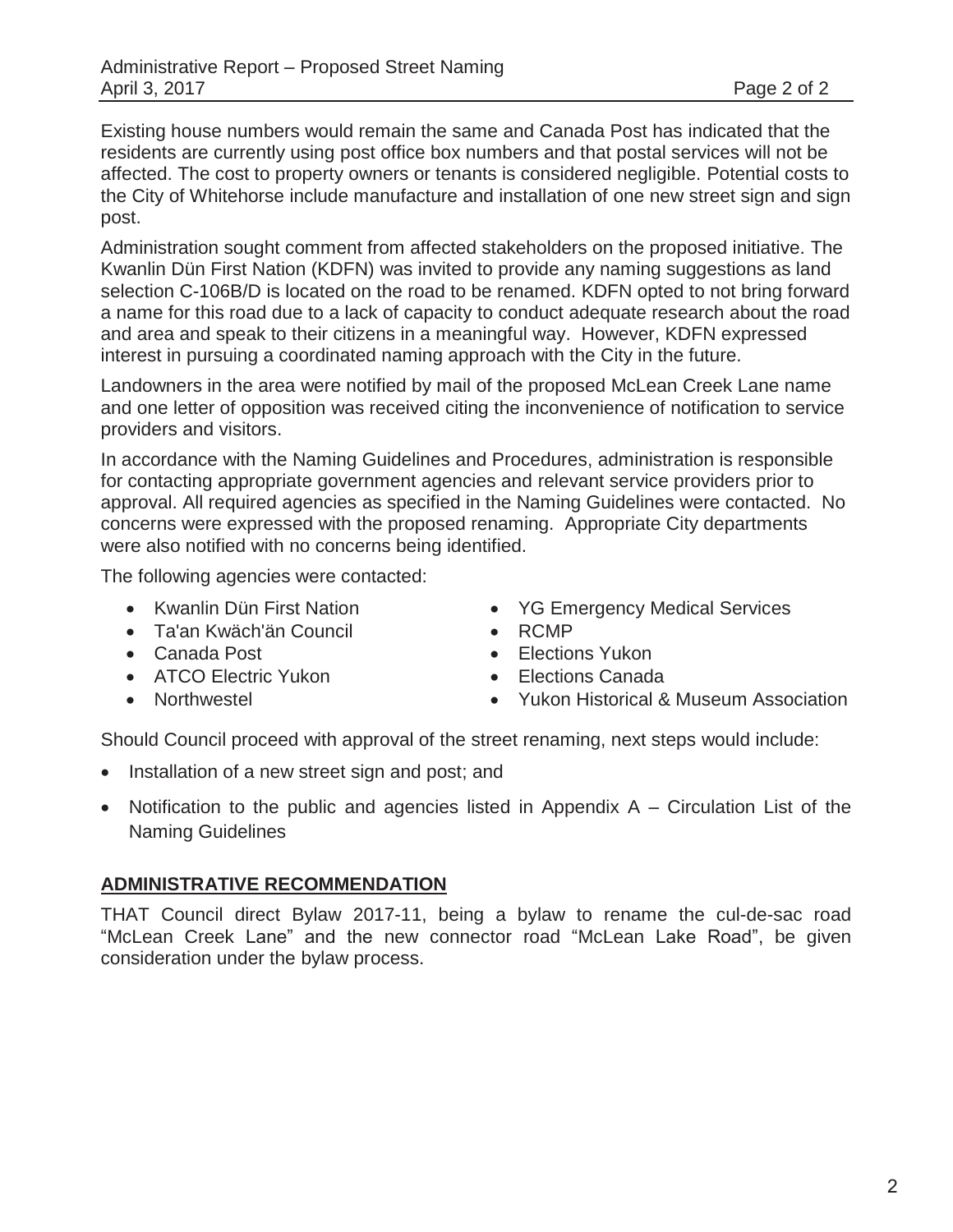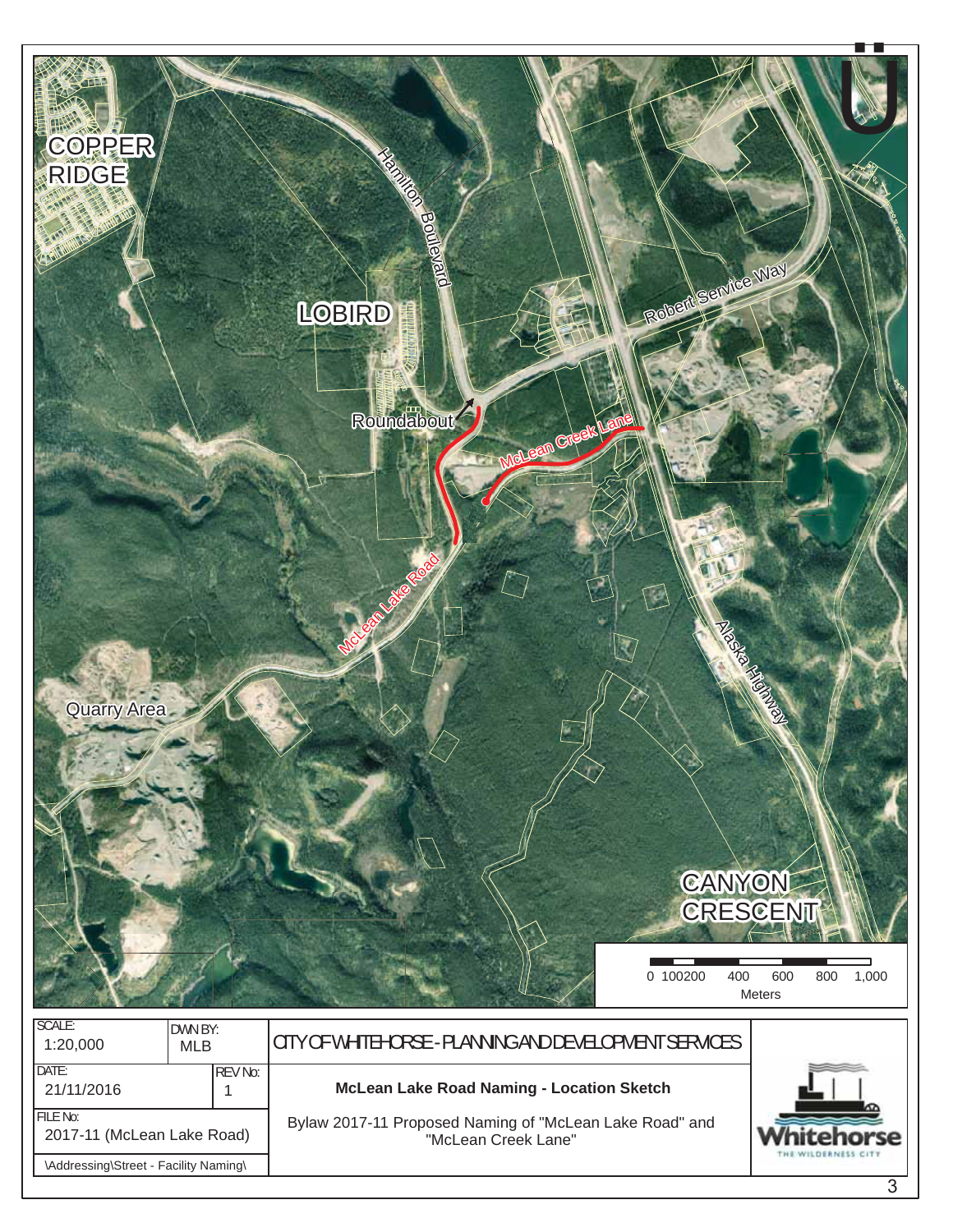# **CITY OF WHITEHORSE BYLAW 2017-11**

A bylaw to name a road and rename a portion of an existing road

WHEREAS section 265 of the *Municipal Act* (R. S. Y. 2002) provides that council may by bylaw name a road or subdivision; and

WHEREAS Whitehorse City Council adopted a policy to guide the assignment of names to streets, subdivisions, parks, recreation areas, and city-owned buildings and facilities within the municipal boundaries of the City of Whitehorse; and

WHEREAS it is deemed desirable that the connector road to the round-a-bout at Hamilton Boulevard be officially named "McLean Lake Road"; and that the easterly cul-de-sac section of the existing McLean Lake Road be re-named as "McLean Creek Lane";

NOW THEREFORE the council of the municipality of the City of Whitehorse, in open meeting assembled, hereby ENACTS AS FOLLOWS:

- 1. The connector road from the existing McLean Lake Road to the round-about at Hamilton Boulevard in the City of Whitehorse, Yukon Territory is hereby named "**McLean Lake Road**", as indicated on the sketch attached hereto as Appendix "A" and forming part of this bylaw.
- 2. The easterly section of the existing McLean Lake Road from the Alaska Highway to the cul-de-sac in the City of Whitehorse, Yukon Territory is hereby re-named "**McLean Creek Lane**", as indicated on the sketch attached hereto as Appendix "A" and forming part of this bylaw; and
- 3. This bylaw shall come into full force and effect upon the final passing thereof.

**FIRST** and **SECOND READING**: **THIRD READING** and **ADOPTION**:

Mayor

\_\_\_\_\_\_\_\_\_\_\_\_\_\_\_\_\_\_\_\_\_\_\_\_\_\_\_\_

\_\_\_\_\_\_\_\_\_\_\_\_\_\_\_\_\_\_\_\_\_\_\_\_\_\_\_\_\_

City Clerk